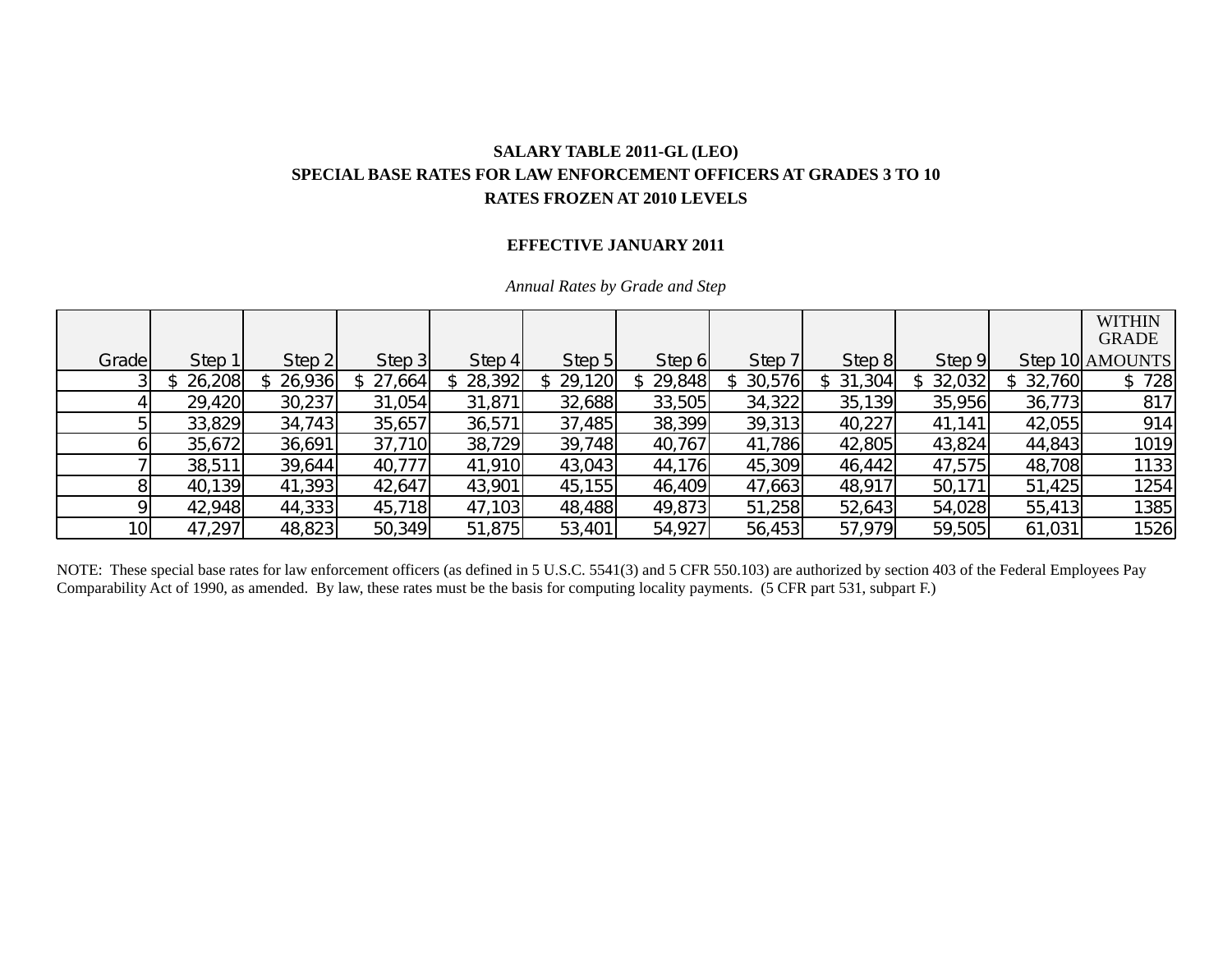# **SALARY TABLE 2011-ATL (LEO) INCLUDING SPECIAL BASE RATES AT GS-3 THROUGH GS-10 AND INCORPORATING A LOCALITY PAYMENT OF 19.29% FOR THE LOCALITY PAY AREA OF ATLANTA-SANDY SPRINGS-GAINESVILLE, GA-AL (See http://www.opm.gov/oca/11tables/locdef.asp for definitions of locality pay areas.) RATES FROZEN AT 2010 LEVELS**

## **EFFECTIVE JANUARY 2011**

| Grade           | Step 1       | Step 2        | Step 3  | Step 4   | Step 5  | Step 6       | Step 7        | Step 8       | Step 9  | Step 10 |
|-----------------|--------------|---------------|---------|----------|---------|--------------|---------------|--------------|---------|---------|
|                 | 21,237<br>\$ | 21,947<br>\$. | 22,653  | \$23,356 | 24,062  | 24,477<br>\$ | 25,175<br>\$. | 25,879<br>\$ | 25,906  | 26,565  |
|                 | 23,878       | 24,446        | 25,236  | 25,906   | 26,197  | 26,968       | 27,739        | 28,509       | 29,280  | 30,050  |
|                 | 31,264       | 32,132        | 33,000  | 33,869   | 34,737  | 35,606       | 36,474        | 37,343       | 38,211  | 39,079  |
|                 | 35,095       | 36,070        | 37,044  | 38,019   | 38,994  | 39,968       | 40,943        | 41,917       | 42,892  | 43,867  |
|                 | 40,355       | 41,445        | 42,535  | 43,626   | 44,716  | 45,806       | 46,896        | 47,987       | 49,077  | 50,167  |
|                 | 42,553       | 43,769        | 44,984  | 46,200   | 47,415  | 48,631       | 49,847        | 51,062       | 52,278  | 53,493  |
|                 | 45,940       | 47,291        | 48,643  | 49,994   | 51,346  | 52,698       | 54,049        | 55,401       | 56,752  | 58,104  |
| 8               | 47,882       | 49,378        | 50,874  | 52,370   | 53,865  | 55,361       | 56,857        | 58,353       | 59,849  | 61,345  |
| οı              | 51,233       | 52,885        | 54,537  | 56,189   | 57,841  | 59,494       | 61,146        | 62,798       | 64,450  | 66,102  |
| 10 <sup>1</sup> | 56,421       | 58,241        | 60,061  | 61,882   | 63,702  | 65,522       | 67,343        | 69,163       | 70,984  | 72,804  |
|                 | 59,987       | 61,987        | 63,986  | 65,985   | 67,985  | 69,984       | 71,983        | 73,982       | 75,982  | 77,981  |
| 12 <sub>1</sub> | 71,901       | 74,297        | 76,694  | 79,090   | 81,487  | 83,884       | 86,280        | 88,677       | 91,073  | 93,470  |
| 13 <sub>l</sub> | 85,500       | 88,350        | 91,200  | 94,049   | 96,899  | 99,749       | 102,599       | 105,449      | 108,299 | 111,148 |
| 14 <sub>l</sub> | 101,035      | 104,403       | 107,770 | 111,138  | 114,505 | 117,873      | 121,240       | 124,608      | 127,976 | 131,343 |
| 15              | 118,846      | 122,808       | 126,769 | 130,731  | 134,693 | 138,654      | 142,616       | 146,578      | 150,539 | 154,501 |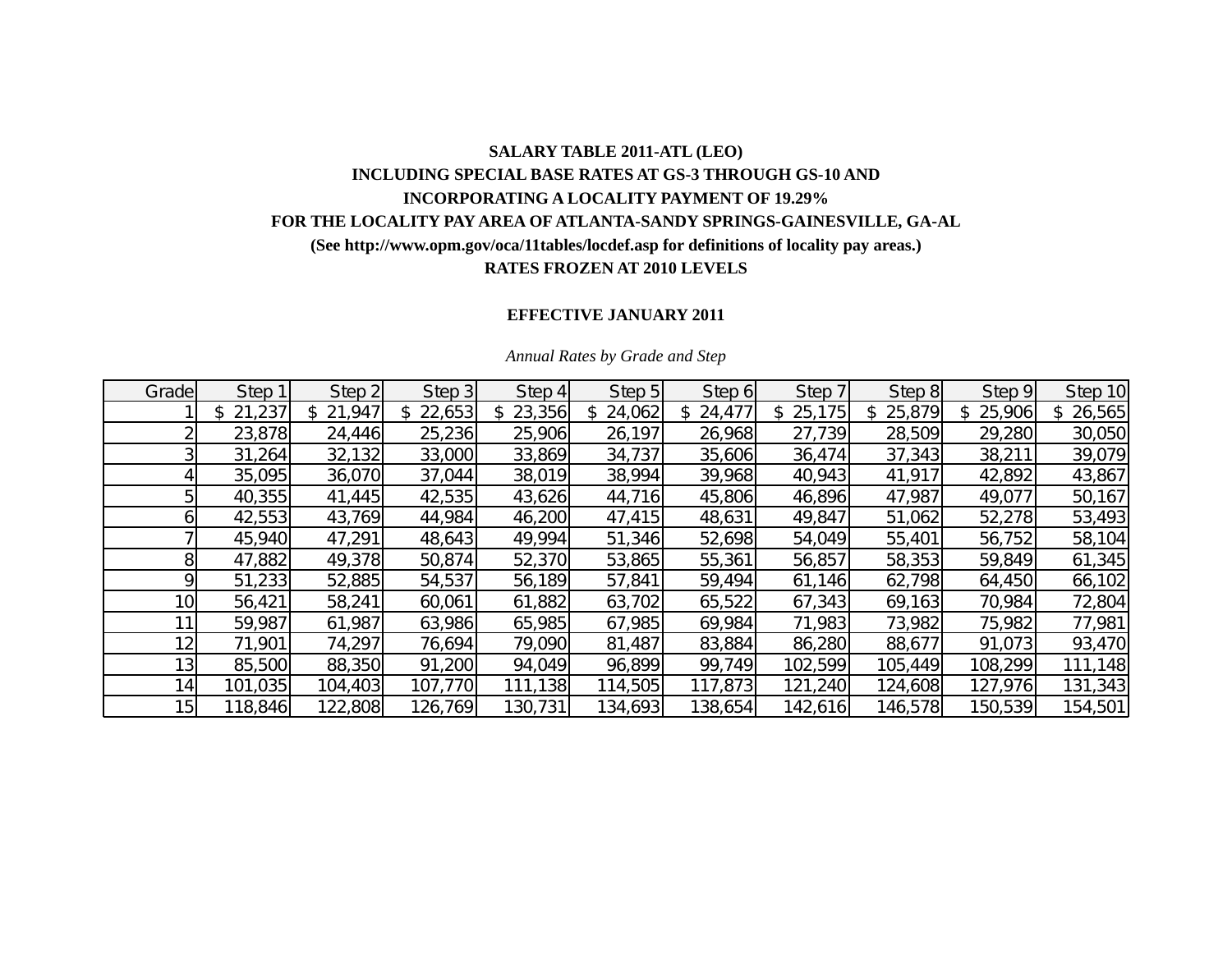## **SALARY TABLE 2011-BOS (LEO) INCLUDING SPECIAL BASE RATES AT GS-3 THROUGH GS-10 AND INCORPORATING A LOCALITY PAYMENT OF 24.80% FOR THE LOCALITY PAY AREA OF BOSTON-WORCESTER-MANCHESTER, MA-NH-RI-ME (See http://www.opm.gov/oca/11tables/locdef.asp for definitions of locality pay areas.) RATES FROZEN AT 2010 LEVELS**

## **EFFECTIVE JANUARY 2011**

| Grade           | Step 1  | Step 2  | Step 3  | Step 4  | Step 5        | Step 6  | Step 7       | Step 8   | Step 9       | Step 10   |
|-----------------|---------|---------|---------|---------|---------------|---------|--------------|----------|--------------|-----------|
|                 | 22,218  | 22,961  | 23,700  | 24,435  | 25,173<br>\$. | 25,608  | 26,338<br>\$ | \$27,074 | 27,103<br>\$ | \$27,792  |
|                 | 24,981  | 25,575  | 26,401  | 27,103  | 27,407        | 28,214  | 29,020       | 29,826   | 30,632       | 31,438    |
|                 | 32,708  | 33,616  | 34,525  | 35,433  | 36,342        | 37,250  | 38,159       | 39,067   | 39,976       | 40,884    |
|                 | 36,716  | 37,736  | 38,755  | 39,775  | 40,795        | 41,814  | 42,834       | 43,853   | 44,873       | 45,893    |
| 5               | 42,219  | 43,359  | 44,500  | 45,641  | 46,781        | 47,922  | 49,063       | 50,203   | 51,344       | 52,485    |
| 61              | 44,519  | 45,790  | 47,062  | 48,334  | 49,606        | 50,877  | 52,149       | 53,421   | 54,692       | 55,964    |
|                 | 48,062  | 49,476  | 50,890  | 52,304  | 53,718        | 55,132  | 56,546       | 57,960   | 59,374       | 60,788    |
| 81              | 50,093  | 51,658  | 53,223  | 54,788  | 56,353        | 57,918  | 59,483       | 61,048   | 62,613       | 64,178    |
| ۹l              | 53,599  | 55,328  | 57,056  | 58,785  | 60,513        | 62,242  | 63,970       | 65,698   | 67,427       | 69,155    |
| 10 <sup>1</sup> | 59,027  | 60,931  | 62,836  | 64,740  | 66,644        | 68,549  | 70,453       | 72,358   | 74,262       | 76,167    |
| 11              | 62,758  | 64,850  | 66,941  | 69,033  | 71,125        | 73,216  | 75,308       | 77,400   | 79,491       | 81,583    |
| 12              | 75,222  | 77,729  | 80,236  | 82,744  | 85,251        | 87,758  | 90,265       | 92,773   | 95,280       | 97,787    |
| 13 <sub>1</sub> | 89,449  | 92,431  | 95,412  | 98,394  | 101,375       | 104,357 | 107,338      | 110,319  | 113,301      | 116,282   |
| 14 <sub>1</sub> | 105,702 | 109,225 | 112,748 | 116,271 | 119,794       | 123,317 | 126,840      | 130,364  | 133,887      | 137,410   |
| 15 <sub>l</sub> | 124,336 | 128,480 | 132,625 | 136,770 | 140,914       | 145,059 | 149,203      | 153,348  | 155,500 *    | 155,500 * |

#### *Annual Rates by Grade and Step*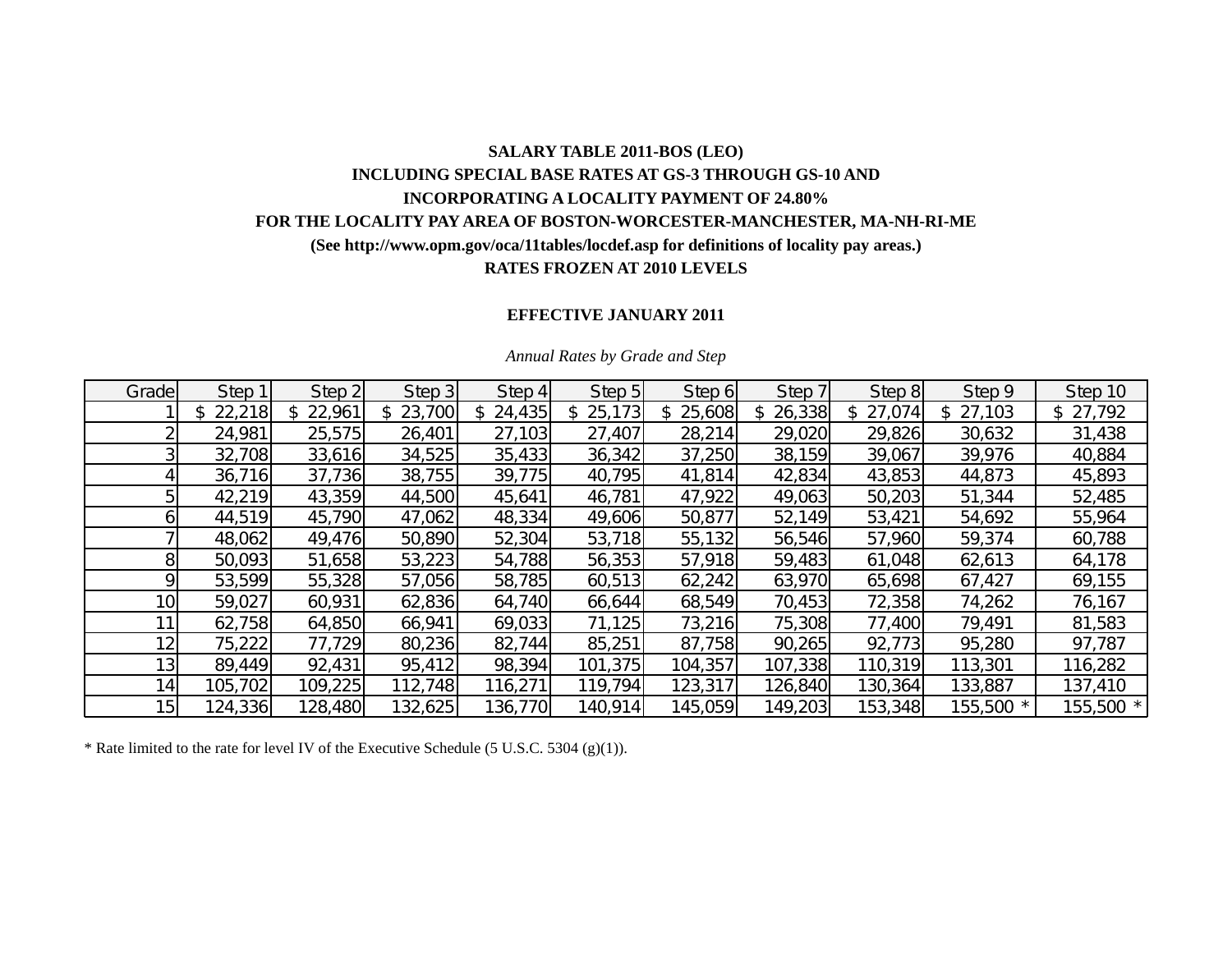# **SALARY TABLE 2011-BU (LEO) INCLUDING SPECIAL BASE RATES AT GS-3 THROUGH GS-10 AND INCORPORATING A LOCALITY PAYMENT OF 16.98% FOR THE LOCALITY PAY AREA OF BUFFALO-NIAGARA-CATTARAUGUS, NY (See http://www.opm.gov/oca/11tables/locdef.asp for definitions of locality pay areas.) RATES FROZEN AT 2010 LEVELS**

## **EFFECTIVE JANUARY 2011**

| Grade           | Step 1       | Step 2       | Step 3  | Step 4   | Step 5       | Step 6        | Step 7  | Step 8        | Step 9  | Step 10      |
|-----------------|--------------|--------------|---------|----------|--------------|---------------|---------|---------------|---------|--------------|
|                 | 20,826<br>\$ | 21,522<br>\$ | 22,215  | \$22,904 | 23,596<br>\$ | 24,003<br>\$. | 24,687  | 25,378<br>\$. | 25,405  | 26,050<br>\$ |
|                 | 23,416       | 23,973       | 24,747  | 25,405   | 25,690       | 26,446        | 27,201  | 27,957        | 28,713  | 29,468       |
|                 | 30,658       | 31,510       | 32,361  | 33,213   | 34,065       | 34,916        | 35,768  | 36,619        | 37,471  | 38,323       |
|                 | 34,416       | 35,371       | 36,327  | 37,283   | 38,238       | 39,194        | 40,150  | 41,106        | 42,061  | 43,017       |
|                 | 39,573       | 40,642       | 41,712  | 42,781   | 43,850       | 44,919        | 45,988  | 47,058        | 48,127  | 49,196       |
|                 | 41,729       | 42,921       | 44,113  | 45,305   | 46,497       | 47,689        | 48,881  | 50,073        | 51,265  | 52,457       |
|                 | 45,050       | 46,376       | 47,701  | 49,026   | 50,352       | 51,677        | 53,002  | 54,328        | 55,653  | 56,979       |
| 8               | 46,955       | 48,422       | 49,888  | 51,355   | 52,822       | 54,289        | 55,756  | 57,223        | 58,690  | 60,157       |
| ΩI              | 50,241       | 51,861       | 53,481  | 55,101   | 56,721       | 58,341        | 59,962  | 61,582        | 63,202  | 64,822       |
| 10 <sub>l</sub> | 55,328       | 57,113       | 58,898  | 60,683   | 62,468       | 64,254        | 66,039  | 67,824        | 69,609  | 71,394       |
|                 | 58,826       | 60,786       | 62,747  | 64,707   | 66,668       | 68,629        | 70,589  | 72,550        | 74,510  | 76,471       |
| 12 <sub>1</sub> | 70,509       | 72,859       | 75,209  | 77,559   | 79,909       | 82,259        | 84,609  | 86,959        | 89,310  | 91,660       |
| 13 <sub>l</sub> | 83,844       | 86,639       | 89,434  | 92,228   | 95,023       | 97,818        | 100,612 | 103,407       | 106,201 | 108,996      |
| 14              | 99,079       | 102,381      | 105,683 | 108,986  | 112,288      | 115,590       | 118,893 | 122,195       | 125,497 | 128,800      |
| 15 <sub>l</sub> | 116,545      | 120,430      | 124,315 | 128,200  | 132,084      | 135,969       | 139,854 | 143,739       | 147,624 | 151,509      |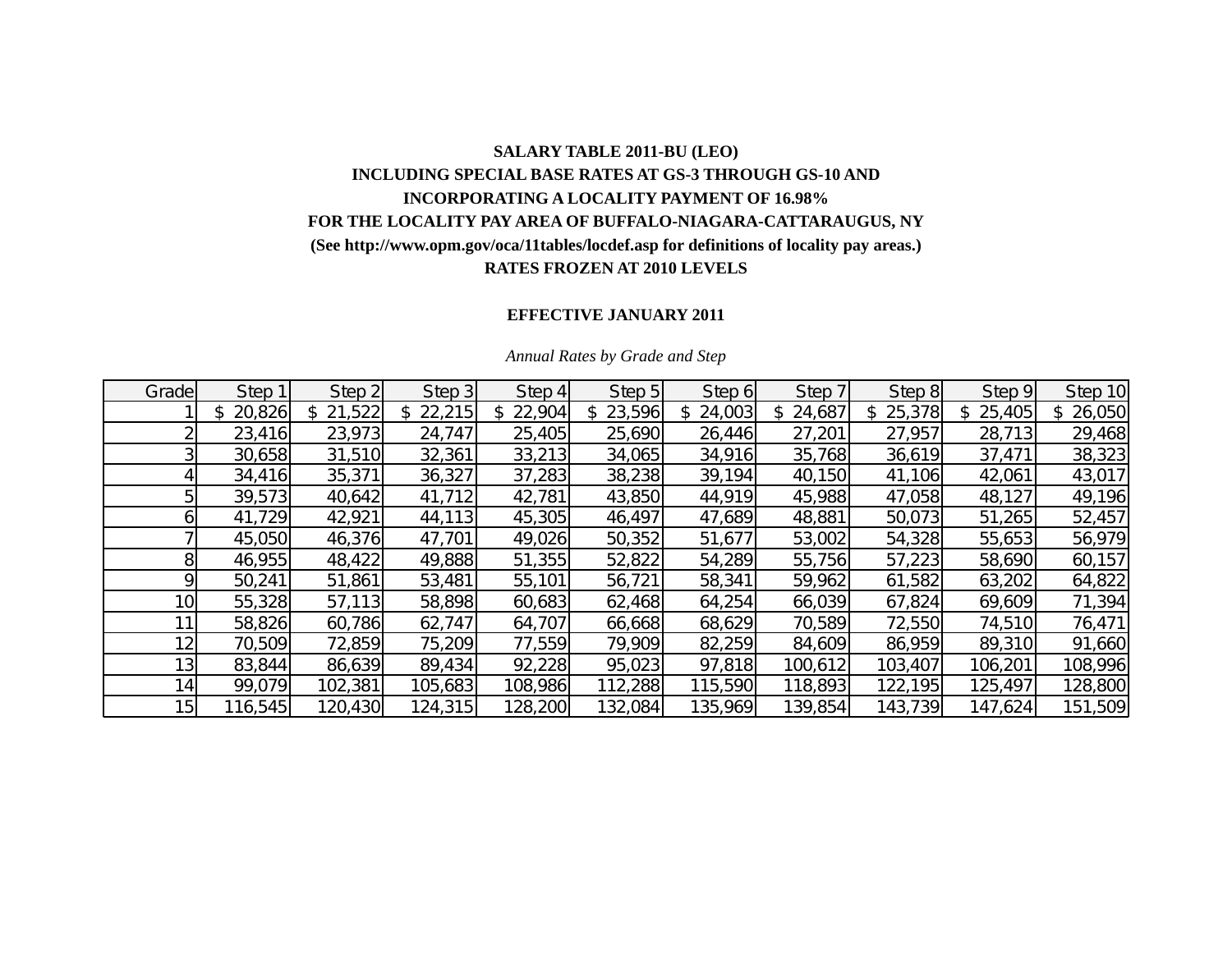## **SALARY TABLE 2011-CHI (LEO) INCLUDING SPECIAL BASE RATES AT GS-3 THROUGH GS-10 AND INCORPORATING A LOCALITY PAYMENT OF 25.10% FOR THE LOCALITY PAY AREA OF CHICAGO-NAPERVILLE-MICHIGAN CITY, IL-IN-WI (See http://www.opm.gov/oca/11tables/locdef.asp for definitions of locality pay areas.) RATES FROZEN AT 2010 LEVELS**

## **EFFECTIVE JANUARY 2011**

| Grade           | Step 1   | Step 2       | Step 3   | Step 4   | Step 5   | Step 6   | Step 7       | Step 8   | Step 9       | Step 10   |
|-----------------|----------|--------------|----------|----------|----------|----------|--------------|----------|--------------|-----------|
|                 | \$22,272 | 23,016<br>\$ | \$23,756 | \$24,493 | \$25,234 | \$25,669 | \$<br>26,401 | \$27,139 | 27,168<br>\$ | \$27,859  |
|                 | 25,041   | 25,637       | 26,465   | 27,168   | 27,473   | 28,281   | 29,090       | 29,898   | 30,706       | 31,514    |
|                 | 32,786   | 33,697       | 34,608   | 35,518   | 36,429   | 37,340   | 38,251       | 39,161   | 40,072       | 40,983    |
|                 | 36,804   | 37,826       | 38,849   | 39,871   | 40,893   | 41,915   | 42,937       | 43,959   | 44,981       | 46,003    |
| 5               | 42,320   | 43,463       | 44,607   | 45,750   | 46,894   | 48,037   | 49,181       | 50,324   | 51,467       | 52,611    |
| ы               | 44,626   | 45,900       | 47,175   | 48,450   | 49,725   | 51,000   | 52,274       | 53,549   | 54,824       | 56,099    |
|                 | 48,177   | 49,595       | 51,012   | 52,429   | 53,847   | 55,264   | 56,682       | 58,099   | 59,516       | 60,934    |
| 81              | 50,214   | 51,783       | 53,351   | 54,920   | 56,489   | 58,058   | 59,626       | 61,195   | 62,764       | 64,333    |
| Q.              | 53,728   | 55,461       | 57,193   | 58,926   | 60,658   | 62,391   | 64,124       | 65,856   | 67,589       | 69,322    |
| 10 <sub>l</sub> | 59,169   | 61,078       | 62,987   | 64,896   | 66,805   | 68,714   | 70,623       | 72,532   | 74,441       | 76,350    |
|                 | 62,909   | 65,006       | 67,102   | 69,199   | 71,296   | 73,392   | 75,489       | 77,586   | 79,682       | 81,779    |
| 12              | 75,403   | 77,916       | 80,429   | 82,943   | 85,456   | 87,969   | 90,482       | 92,996   | 95,509       | 98,022    |
| 13              | 89,664   | 92,653       | 95,641   | 98,630   | 101,619  | 104,607  | 107,596      | 110,585  | 113,573      | 116,562   |
| 14              | 105,956  | 109,488      | 113,019  | 116,551  | 120,082  | 123,614  | 127,145      | 130,677  | 134,209      | 137,740   |
| 15              | 124,635  | 128,789      | 132,944  | 137,098  | 141,253  | 145,407  | 149,562      | 153,717  | 155,500 *    | 155,500 * |

#### *Annual Rates by Grade and Step*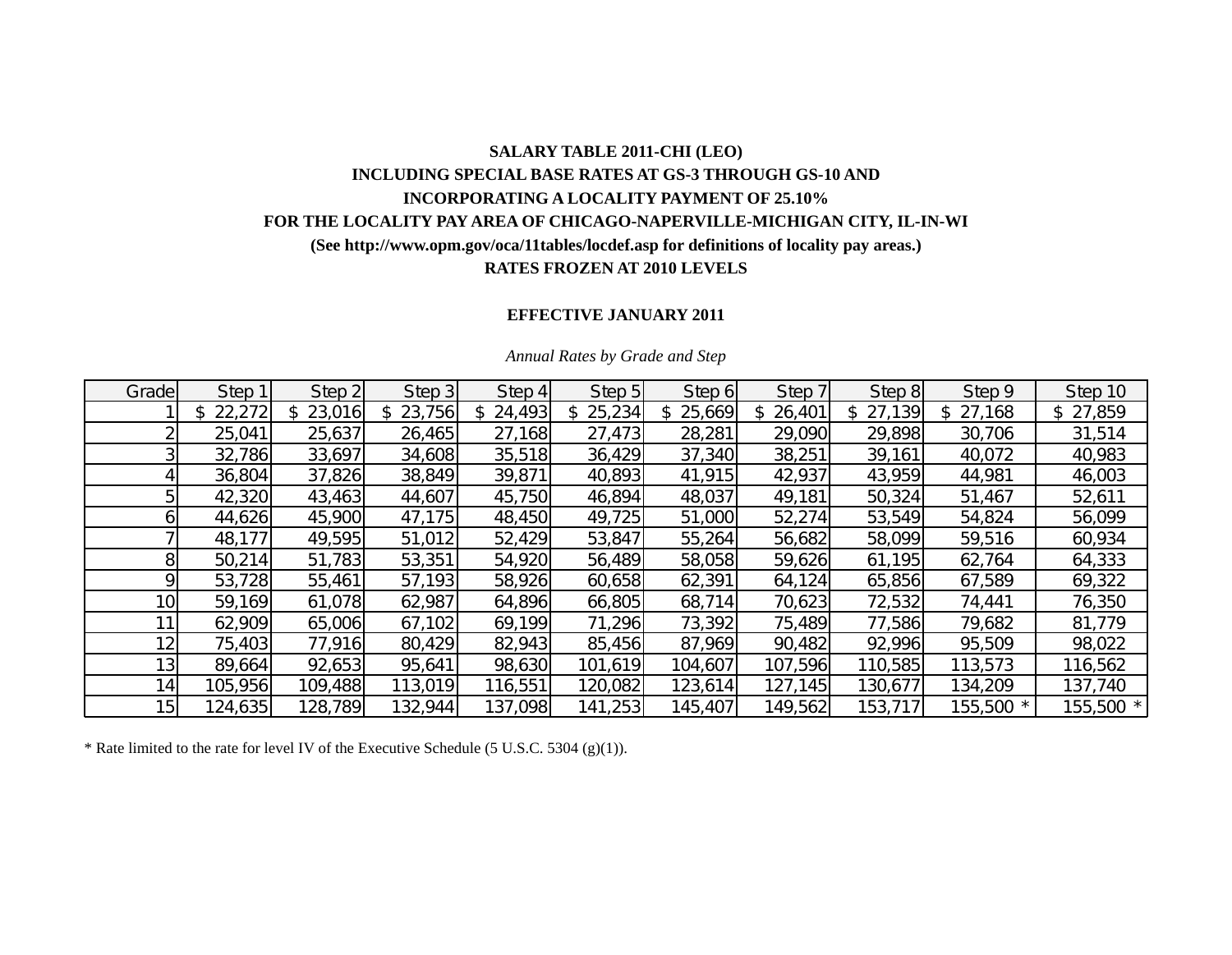## **SALARY TABLE 2011-CIN (LEO) INCLUDING SPECIAL BASE RATES AT GS-3 THROUGH GS-10 AND INCORPORATING A LOCALITY PAYMENT OF 18.55% FOR THE LOCALITY PAY AREA OF CINCINNATI-MIDDLETOWN-WILMINGTON, OH-KY-IN (See http://www.opm.gov/oca/11tables/locdef.asp for definitions of locality pay areas.) RATES FROZEN AT 2010 LEVELS**

### **EFFECTIVE JANUARY 2011**

| Grade           | Step 1       | Step 2       | Step 3   | Step 4   | Step 5       | Step 6   | Step 7       | Step 8       | Step 9  | Step 10 |
|-----------------|--------------|--------------|----------|----------|--------------|----------|--------------|--------------|---------|---------|
|                 | 21,105<br>\$ | 21,811<br>\$ | \$22,513 | \$23,211 | 23,913<br>\$ | \$24,325 | 25,019<br>\$ | 25,718<br>S. | 25,746  | 26,400  |
|                 | 23,730       | 24,294       | 25,079   | 25,746   | 26,035       | 26,801   | 27,566       | 28,332       | 29,098  | 29,864  |
|                 | 31,070       | 31,933       | 32,796   | 33,659   | 34,522       | 35,385   | 36,248       | 37,111       | 37,974  | 38,837  |
|                 | 34,877       | 35,846       | 36,815   | 37,783   | 38,752       | 39,720   | 40,689       | 41,657       | 42,626  | 43,594  |
|                 | 40,104       | 41,188       | 42,271   | 43,355   | 44,438       | 45,522   | 46,606       | 47,689       | 48,773  | 49,856  |
|                 | 42,289       | 43,497       | 44,705   | 45,913   | 47,121       | 48,329   | 49,537       | 50,745       | 51,953  | 53,161  |
|                 | 45,655       | 46,998       | 48,341   | 49,684   | 51,027       | 52,371   | 53,714       | 55,057       | 56,400  | 57,743  |
| 8               | 47,585       | 49,071       | 50,558   | 52,045   | 53,531       | 55,018   | 56,504       | 57,991       | 59,478  | 60,964  |
| οı              | 50,915       | 52,557       | 54,199   | 55,841   | 57,483       | 59,124   | 60,766       | 62,408       | 64,050  | 65,692  |
| 10 <sup>1</sup> | 56,071       | 57,880       | 59,689   | 61,498   | 63,307       | 65,116   | 66,925       | 68,734       | 70,543  | 72,352  |
|                 | 59,615       | 61,602       | 63,589   | 65,576   | 67,563       | 69,550   | 71,537       | 73,524       | 75,510  | 77,497  |
| 12 <sub>1</sub> | 71,455       | 73,836       | 76,218   | 78,600   | 80,982       | 83,363   | 85,745       | 88,127       | 90,508  | 92,890  |
| 13 <sub>l</sub> | 84,970       | 87,802       | 90,634   | 93,466   | 96,298       | 99,130   | 101,962      | 104,795      | 107,627 | 110,459 |
| 14 <sub>l</sub> | 100,408      | 103,755      | 107,102  | 110,448  | 113,795      | 117,142  | 120,488      | 123,835      | 127,182 | 130,528 |
| 15 <sub>l</sub> | 118,109      | 122,046      | 125,983  | 129,920  | 133,857      | 137,794  | 141,731      | 145,668      | 149,605 | 153,542 |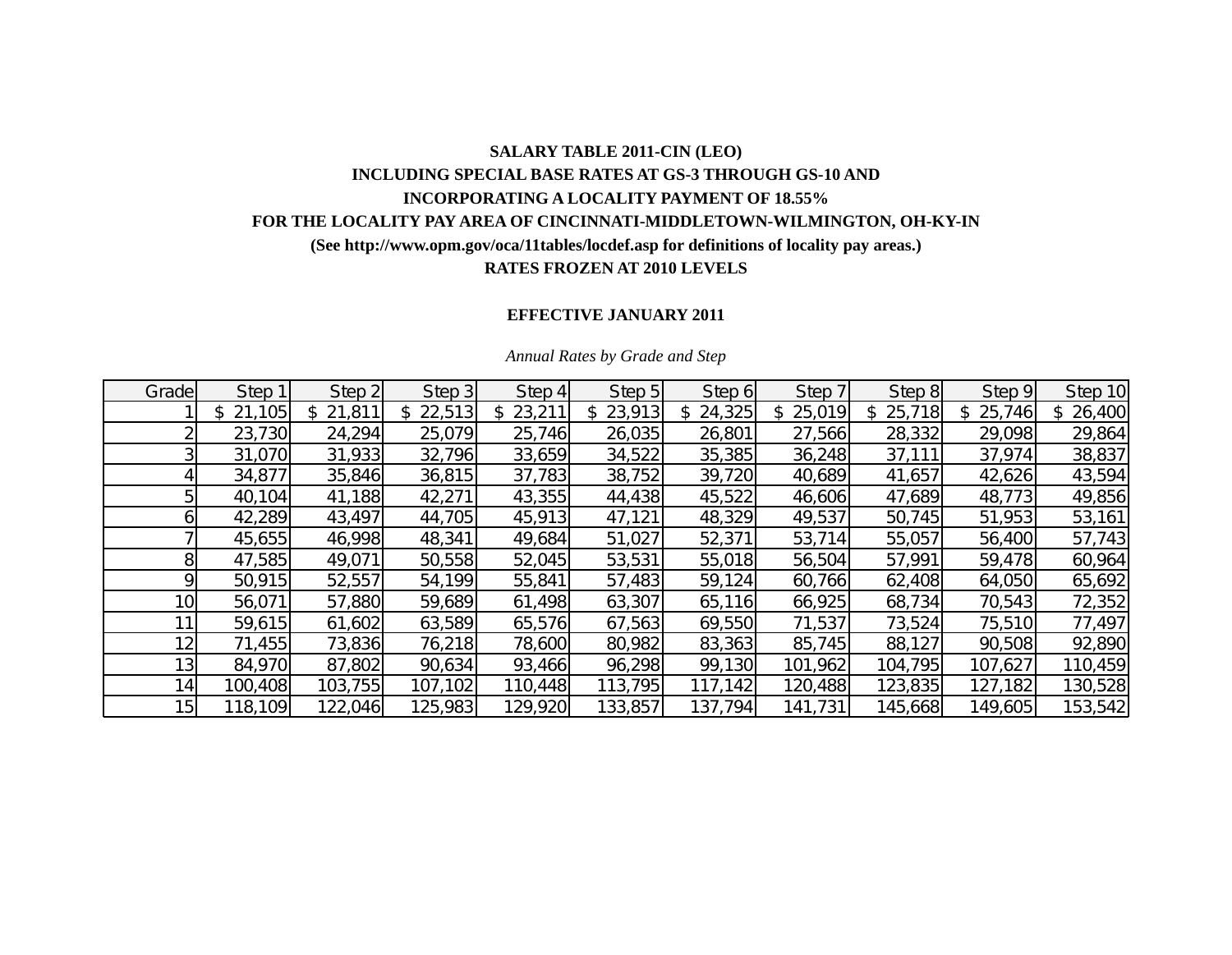# **SALARY TABLE 2011-CLE (LEO) INCLUDING SPECIAL BASE RATES AT GS-3 THROUGH GS-10 AND INCORPORATING A LOCALITY PAYMENT OF 18.68% FOR THE LOCALITY PAY AREA OF CLEVELAND-AKRON-ELYRIA, OH (See http://www.opm.gov/oca/11tables/locdef.asp for definitions of locality pay areas.) RATES FROZEN AT 2010 LEVELS**

### **EFFECTIVE JANUARY 2011**

| Grade           | Step 1       | Step 2       | Step 3  | Step 4   | Step 5       | Step 6        | Step 7  | Step 8        | Step 9  | Step 10       |
|-----------------|--------------|--------------|---------|----------|--------------|---------------|---------|---------------|---------|---------------|
|                 | 21,129<br>\$ | 21,835<br>\$ | 22,537  | \$23,236 | 23,939<br>\$ | 24,352<br>\$. | 25,046  | 25,746<br>\$. | 25,774  | 26,429<br>\$. |
|                 | 23,756       | 24,321       | 25,107  | 25,774   | 26,063       | 26,830        | 27,597  | 28,363        | 29,130  | 29,897        |
|                 | 31,104       | 31,968       | 32,832  | 33,696   | 34,560       | 35,424        | 36,288  | 37,152        | 38,016  | 38,880        |
|                 | 34,916       | 35,885       | 36,855  | 37,825   | 38,794       | 39,764        | 40,733  | 41,703        | 42,673  | 43,642        |
|                 | 40,148       | 41,233       | 42,318  | 43,402   | 44,487       | 45,572        | 46,657  | 47,741        | 48,826  | 49,911        |
|                 | 42,336       | 43,545       | 44,754  | 45,964   | 47,173       | 48,382        | 49,592  | 50,801        | 52,010  | 53,220        |
|                 | 45,705       | 47,049       | 48,394  | 49,739   | 51,083       | 52,428        | 53,773  | 55,117        | 56,462  | 57,807        |
| 8               | 47,637       | 49,125       | 50,613  | 52,102   | 53,590       | 55,078        | 56,566  | 58,055        | 59,543  | 61,031        |
| Q               | 50,971       | 52,614       | 54,258  | 55,902   | 57,546       | 59,189        | 60,833  | 62,477        | 64,120  | 65,764        |
| 10 <sub>l</sub> | 56,132       | 57,943       | 59,754  | 61,565   | 63,376       | 65,187        | 66,998  | 68,809        | 70,621  | 72,432        |
|                 | 59,681       | 61,670       | 63,659  | 65,648   | 67,637       | 69,626        | 71,615  | 73,604        | 75,593  | 77,582        |
| 12 <sub>1</sub> | 71,533       | 73,917       | 76,302  | 78,686   | 81,070       | 83,455        | 85,839  | 88,223        | 90,607  | 92,992        |
| 13 <sub>l</sub> | 85,063       | 87,898       | 90,733  | 93,568   | 96,404       | 99,239        | 102,074 | 104,910       | 107,745 | 110,580       |
| 14 <sub>l</sub> | 100,518      | 103,869      | 107,219 | 110,569  | 113,920      | 117,270       | 120,620 | 123,971       | 127,321 | 130,671       |
| 15              | 118,239      | 122,180      | 126,121 | 130,063  | 134,004      | 137,945       | 141,887 | 145,828       | 149,769 | 153,711       |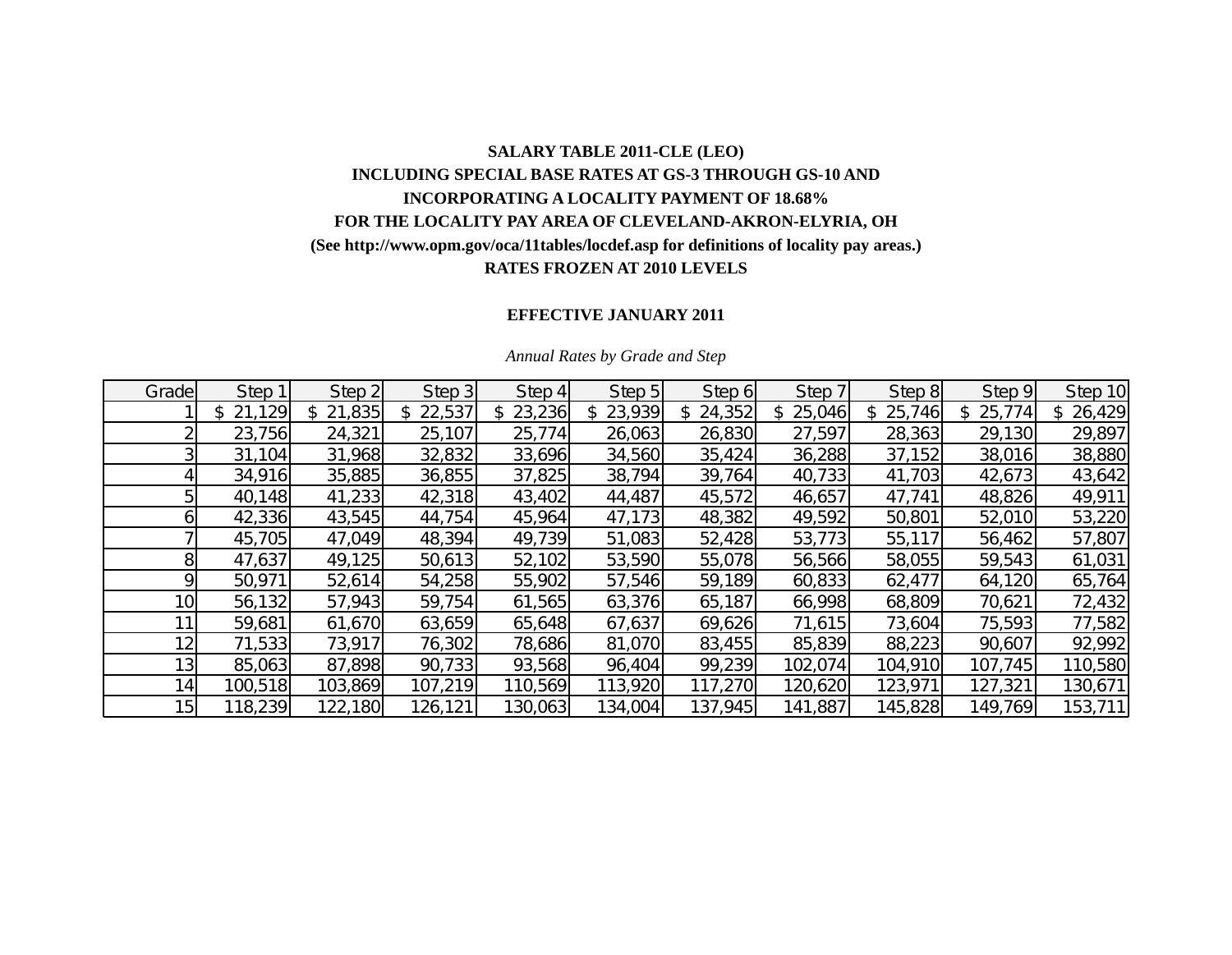# **SALARY TABLE 2011-COL (LEO) INCLUDING SPECIAL BASE RATES AT GS-3 THROUGH GS-10 AND INCORPORATING A LOCALITY PAYMENT OF 17.16% FOR THE LOCALITY PAY AREA OF COLUMBUS-MARION-CHILLICOTHE, OH (See http://www.opm.gov/oca/11tables/locdef.asp for definitions of locality pay areas.) RATES FROZEN AT 2010 LEVELS**

### **EFFECTIVE JANUARY 2011**

| Grade           | Step 1       | Step 2       | Step 3  | Step 4   | Step 5  | Step 6       | Step 7  | Step 8  | Step 9  | Step 10       |
|-----------------|--------------|--------------|---------|----------|---------|--------------|---------|---------|---------|---------------|
|                 | 20,858<br>\$ | 21,555<br>\$ | 22,249  | \$22,939 | 23,632  | 24,040<br>\$ | 24,725  | 25,417  | 25,444  | 26,090<br>\$. |
|                 | 23,452       | 24,010       | 24,785  | 25,444   | 25,730  | 26,486       | 27,243  | 28,000  | 28,757  | 29,514        |
|                 | 30,705       | 31,558       | 32,411  | 33,264   | 34,117  | 34,970       | 35,823  | 36,676  | 37,529  | 38,382        |
|                 | 34,468       | 35,426       | 36,383  | 37,340   | 38,297  | 39,254       | 40,212  | 41,169  | 42,126  | 43,083        |
|                 | 39,634       | 40,705       | 41,776  | 42,847   | 43,917  | 44,988       | 46,059  | 47,130  | 48,201  | 49,272        |
|                 | 41,793       | 42,987       | 44,181  | 45,375   | 46,569  | 47,763       | 48,956  | 50,150  | 51,344  | 52,538        |
|                 | 45,119       | 46,447       | 47,774  | 49,102   | 50,429  | 51,757       | 53,084  | 54,411  | 55,739  | 57,066        |
| 8               | 47,027       | 48,496       | 49,965  | 51,434   | 52,904  | 54,373       | 55,842  | 57,311  | 58,780  | 60,250        |
| Q               | 50,318       | 51,941       | 53,563  | 55,186   | 56,809  | 58,431       | 60,054  | 61,677  | 63,299  | 64,922        |
| 10 <sub>l</sub> | 55,413       | 57,201       | 58,989  | 60,777   | 62,565  | 64,352       | 66,140  | 67,928  | 69,716  | 71,504        |
|                 | 58,916       | 60,880       | 62,843  | 64,807   | 66,771  | 68,734       | 70,698  | 72,661  | 74,625  | 76,589        |
| 12 <sub>1</sub> | 70,617       | 72,971       | 75,325  | 77,678   | 80,032  | 82,386       | 84,739  | 87,093  | 89,447  | 91,801        |
| 13 <sub>l</sub> | 83,973       | 86,772       | 89,571  | 92,370   | 95,169  | 97,968       | 100,767 | 103,566 | 106,365 | 109,164       |
| 14              | 99,231       | 102,538      | 105,846 | 109,153  | 112,461 | 115,768      | 119,076 | 122,383 | 125,690 | 128,998       |
| 15 <sup>1</sup> | 116,724      | 120,615      | 124,506 | 128,397  | 132,288 | 136,179      | 140,069 | 143,960 | 147,851 | 151,742       |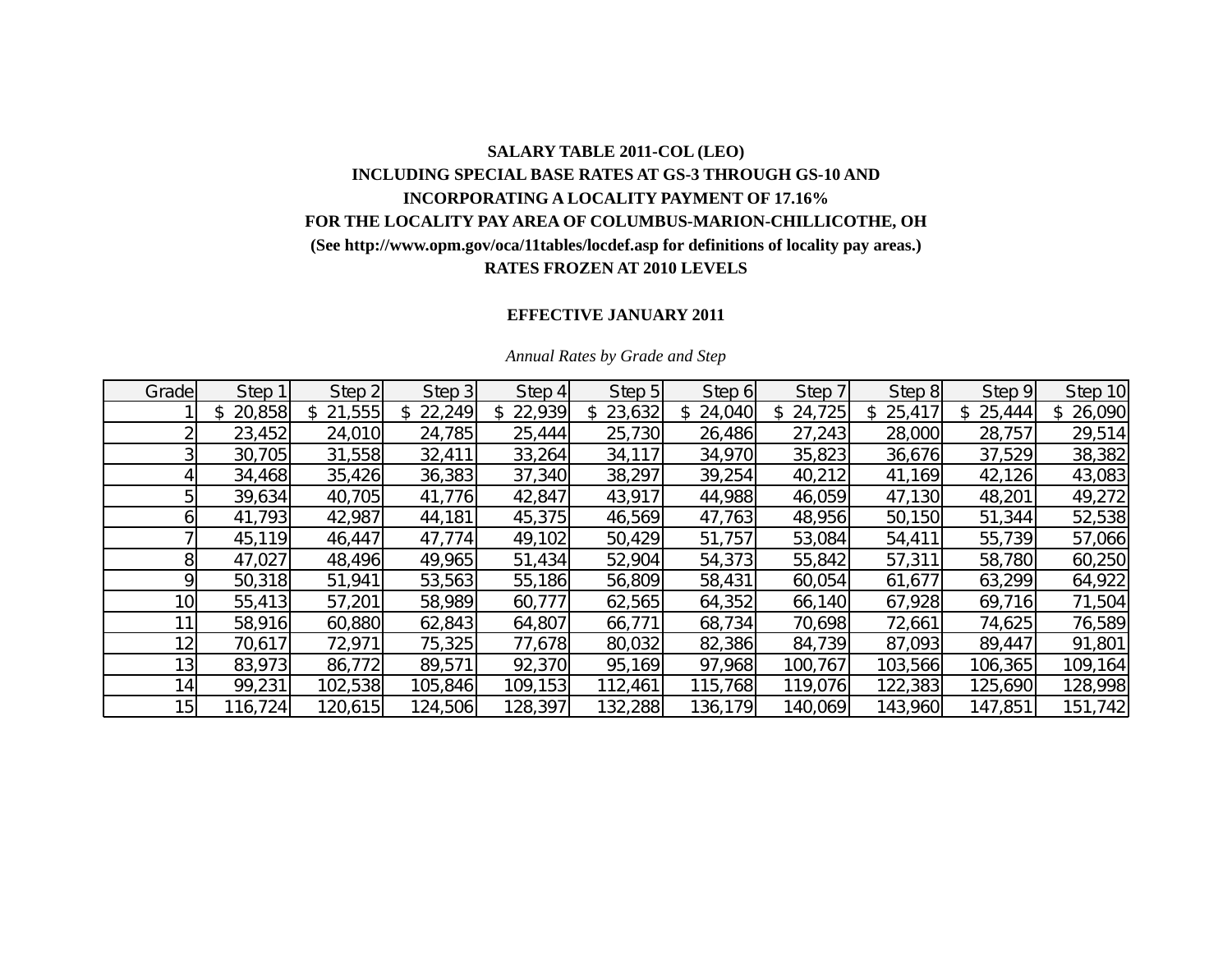# **SALARY TABLE 2011-DFW (LEO) INCLUDING SPECIAL BASE RATES AT GS-3 THROUGH GS-10 AND INCORPORATING A LOCALITY PAYMENT OF 20.67% FOR THE LOCALITY PAY AREA OF DALLAS-FORT WORTH, TX (See http://www.opm.gov/oca/11tables/locdef.asp for definitions of locality pay areas.) RATES FROZEN AT 2010 LEVELS**

## **EFFECTIVE JANUARY 2011**

| Grade           | Step 1       | Step 2       | Step 3  | Step 4        | Step 5       | Step 6  | Step 7        | Step 8        | Step 9  | Step 10   |
|-----------------|--------------|--------------|---------|---------------|--------------|---------|---------------|---------------|---------|-----------|
|                 | 21,483<br>\$ | 22,201<br>\$ | 22,915  | 23,626<br>\$. | 24,340<br>\$ | 24,760  | 25,466<br>\$. | 26,178<br>\$. | 26,206  | \$26,872  |
|                 | 24,155       | 24,729       | 25,528  | 26,206        | 26,500       | 27,280  | 28,059        | 28,839        | 29,618  | 30,398    |
|                 | 31,625       | 32,504       | 33,382  | 34,261        | 35,139       | 36,018  | 36,896        | 37,775        | 38,653  | 39,531    |
|                 | 35,501       | 36,487       | 37,473  | 38,459        | 39,445       | 40,430  | 41,416        | 42,402        | 43,388  | 44,374    |
|                 | 40,821       | 41,924       | 43,027  | 44,130        | 45,233       | 46,336  | 47,439        | 48,542        | 49,645  | 50,748    |
| n               | 43,045       | 44,275       | 45,505  | 46,734        | 47,964       | 49,194  | 50,423        | 51,653        | 52,882  | 54,112    |
|                 | 46,471       | 47,838       | 49,206  | 50,573        | 51,940       | 53,307  | 54,674        | 56,042        | 57,409  | 58,776    |
| 8               | 48,436       | 49,949       | 51,462  | 52,975        | 54,489       | 56,002  | 57,515        | 59,028        | 60,541  | 62,055    |
| Ο               | 51,825       | 53,497       | 55,168  | 56,839        | 58,510       | 60,182  | 61,853        | 63,524        | 65,196  | 66,867    |
| 10 <sub>1</sub> | 57,073       | 58,915       | 60,756  | 62,598        | 64,439       | 66,280  | 68,122        | 69,963        | 71,805  | 73,646    |
|                 | 60,681       | 62,704       | 64,726  | 66,749        | 68,771       | 70,793  | 72,816        | 74,838        | 76,861  | 78,883    |
| 12 <sub>1</sub> | 72,733       | 75,157       | 77,581  | 80,005        | 82,430       | 84,854  | 87,278        | 89,702        | 92,127  | 94,551    |
| 13 <sub>1</sub> | 86,489       | 89,372       | 92,255  | 95,137        | 98,020       | 100,903 | 103,786       | 106,669       | 109,551 | 112,434   |
| 14 <sub>1</sub> | 102,204      | 105,610      | 109,017 | 112,423       | 115,830      | 119,236 | 122,643       | 126,049       | 129,456 | 132,862   |
| 15              | 120,221      | 124,229      | 128,236 | 132,243       | 136,251      | 140,258 | 144,266       | 148,273       | 152,281 | 155,500 * |

#### *Annual Rates by Grade and Step*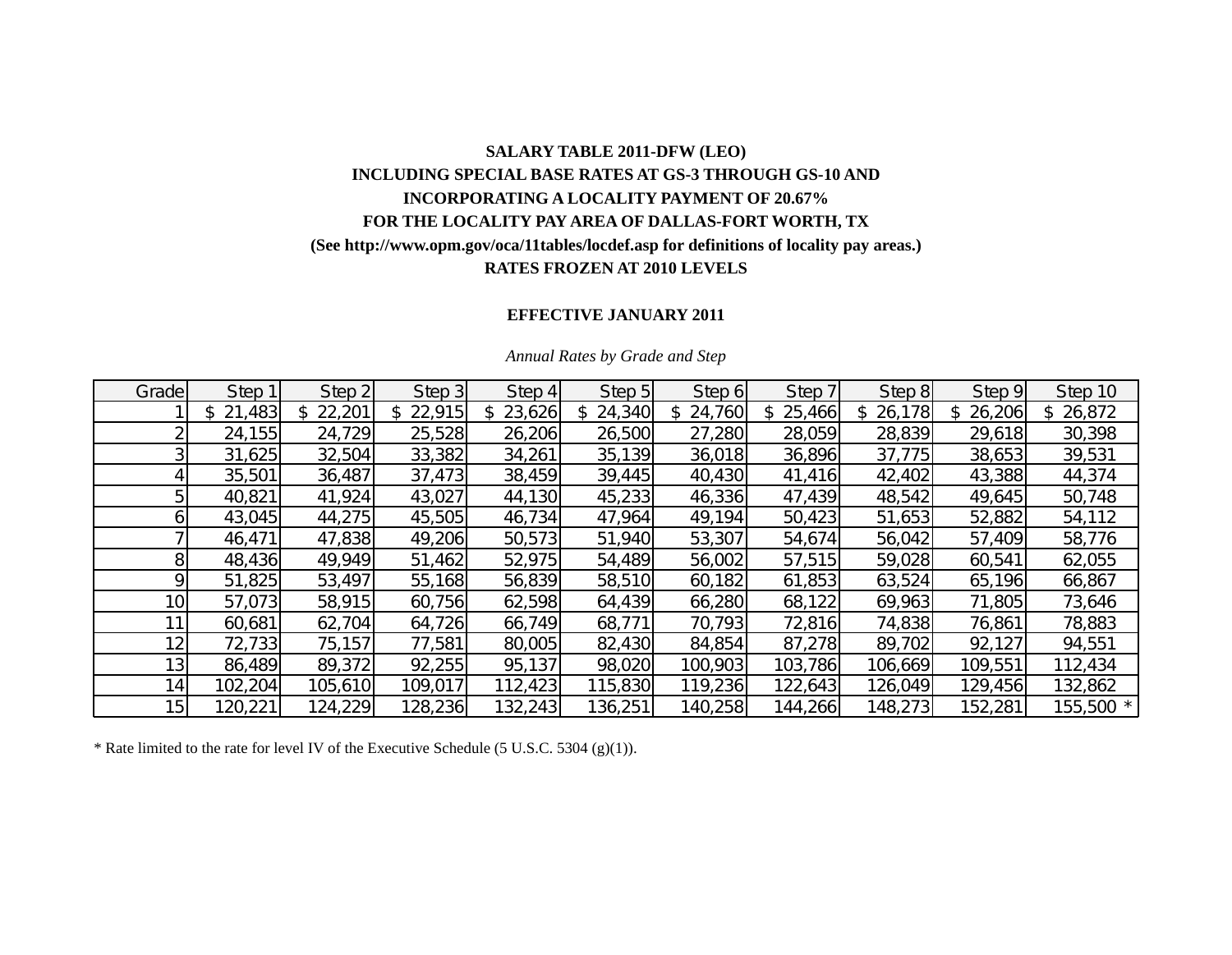## **SALARY TABLE 2011-DAY (LEO) INCLUDING SPECIAL BASE RATES AT GS-3 THROUGH GS-10 AND INCORPORATING A LOCALITY PAYMENT OF 16.24% FOR THE LOCALITY PAY AREA OF DAYTON-SPRINGFIELD-GREENVILLE, OH (See http://www.opm.gov/oca/11tables/locdef.asp for definitions of locality pay areas.) RATES FROZEN AT 2010 LEVELS**

## **EFFECTIVE JANUARY 2011**

| Grade           | Step 1       | Step 2        | Step 3   | Step 4   | Step 5       | Step 6        | Step 7  | Step 8        | Step 9  | Step 10       |
|-----------------|--------------|---------------|----------|----------|--------------|---------------|---------|---------------|---------|---------------|
|                 | 20,694<br>\$ | 21,386<br>\$. | \$22,074 | \$22,759 | 23,447<br>\$ | 23,851<br>\$. | 24,531  | 25,217<br>\$. | 25,244  | 25,885<br>\$. |
|                 | 23,268       | 23,821        | 24,591   | 25,244   | 25,527       | 26,278        | 27,029  | 27,780        | 28,531  | 29,282        |
|                 | 30,464       | 31,310        | 32,157   | 33,003   | 33,849       | 34,695        | 35,542  | 36,388        | 37,234  | 38,080        |
|                 | 34,198       | 35,147        | 36,097   | 37,047   | 37,997       | 38,946        | 39,896  | 40,846        | 41,795  | 42,745        |
|                 | 39,323       | 40,385        | 41,448   | 42,510   | 43,573       | 44,635        | 45,697  | 46,760        | 47,822  | 48,885        |
|                 | 41,465       | 42,650        | 43,834   | 45,019   | 46,203       | 47,388        | 48,572  | 49,757        | 50,941  | 52,126        |
|                 | 44,765       | 46,082        | 47,399   | 48,716   | 50,033       | 51,350        | 52,667  | 53,984        | 55,301  | 56,618        |
| 81              | 46,658       | 48,115        | 49,573   | 51,031   | 52,488       | 53,946        | 55,403  | 56,861        | 58,319  | 59,776        |
| ΩI              | 49,923       | 51,533        | 53,143   | 54,753   | 56,362       | 57,972        | 59,582  | 61,192        | 62,802  | 64,412        |
| 10 <sub>l</sub> | 54,978       | 56,752        | 58,526   | 60,300   | 62,073       | 63,847        | 65,621  | 67,395        | 69,169  | 70,942        |
|                 | 58,454       | 60,402        | 62,350   | 64,298   | 66,246       | 68,195        | 70,143  | 72,091        | 74,039  | 75,987        |
| 12 <sub>1</sub> | 70,062       | 72,398        | 74,733   | 77,068   | 79,404       | 81,739        | 84,074  | 86,409        | 88,745  | 91,080        |
| 13 <sub>l</sub> | 83,314       | 86,091        | 88,868   | 91,645   | 94,422       | 97,199        | 99,976  | 102,753       | 105,530 | 108,307       |
| 14              | 98,452       | 101,733       | 105,015  | 108,296  | 111,578      | 114,859       | 118,141 | 121,422       | 124,703 | 127,985       |
| 15              | 115,808      | 119,668       | 123,528  | 127,389  | 131,249      | 135,109       | 138,970 | 142,830       | 146,690 | 150,551       |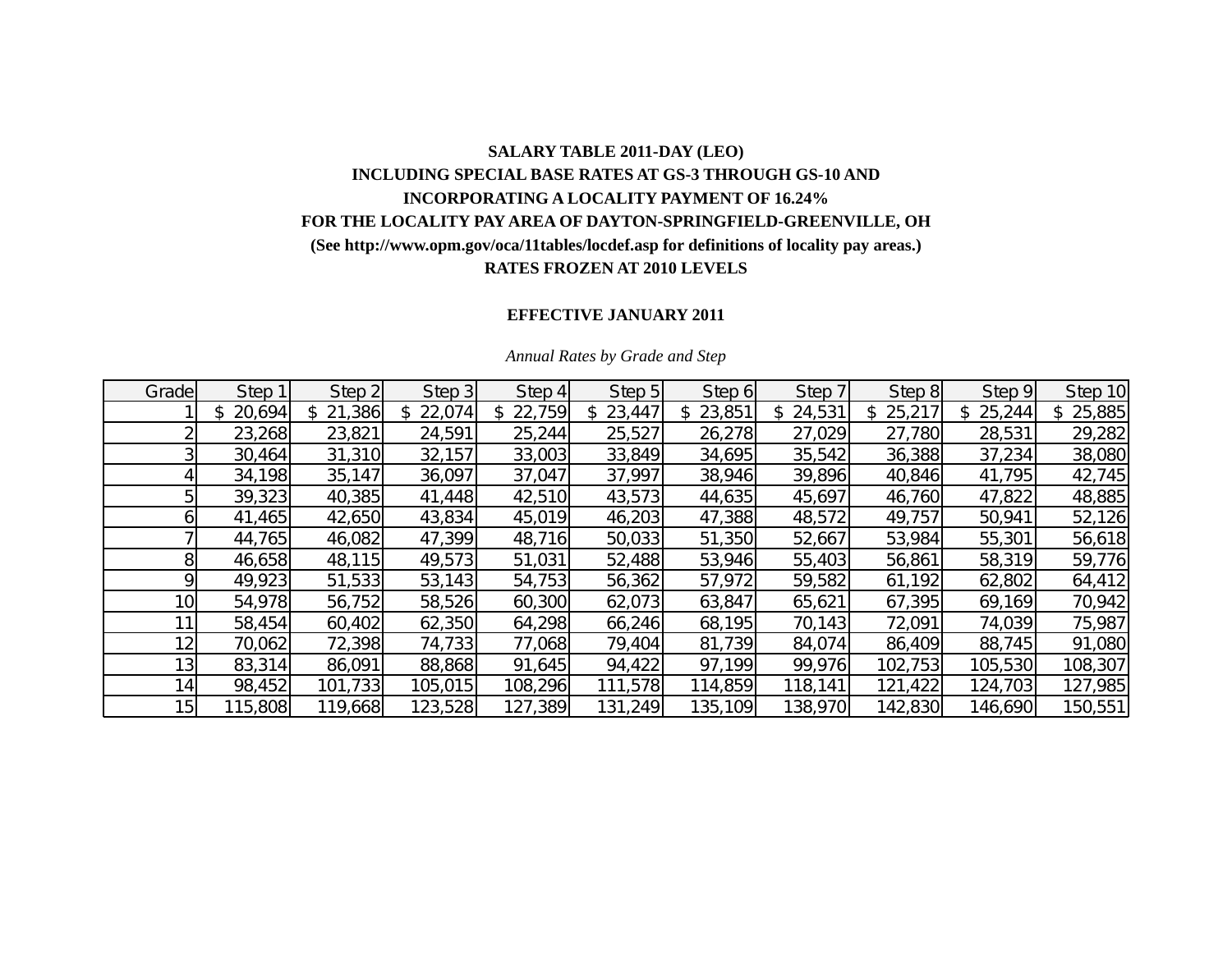# **SALARY TABLE 2011-DEN (LEO) INCLUDING SPECIAL BASE RATES AT GS-3 THROUGH GS-10 AND INCORPORATING A LOCALITY PAYMENT OF 22.52% FOR THE LOCALITY PAY AREA OF DENVER-AURORA-BOULDER, CO (See http://www.opm.gov/oca/11tables/locdef.asp for definitions of locality pay areas.) RATES FROZEN AT 2010 LEVELS**

## **EFFECTIVE JANUARY 2011**

| Grade           | Step 1   | Step 2   | Step 3       | Step 4        | Step 5                 | Step 6        | Step 7   | Step 8       | Step 9  | Step 10   |
|-----------------|----------|----------|--------------|---------------|------------------------|---------------|----------|--------------|---------|-----------|
|                 | \$21,812 | \$22,541 | 23,267<br>\$ | 23,988<br>\$. | 24,714<br>$\mathbb{S}$ | 25,140<br>\$. | \$25,857 | 26,579<br>S. | 26,608  | \$27,284  |
|                 | 24,525   | 25,108   | 25,919       | 26,608        | 26,907                 | 27,698        | 28,490   | 29,281       | 30,073  | 30,864    |
|                 | 32,110   | 33,002   | 33,894       | 34,786        | 35,678                 | 36,570        | 37,462   | 38,354       | 39,246  | 40,138    |
|                 | 36,045   | 37,046   | 38,047       | 39,048        | 40,049                 | 41,050        | 42,051   | 43,052       | 44,053  | 45,054    |
|                 | 41,447   | 42,567   | 43,687       | 44,807        | 45,927                 | 47,046        | 48,166   | 49,286       | 50,406  | 51,526    |
| O               | 43,705   | 44,954   | 46,202       | 47,451        | 48,699                 | 49,948        | 51,196   | 52,445       | 53,693  | 54,942    |
|                 | 47,184   | 48,572   | 49,960       | 51,348        | 52,736                 | 54,124        | 55,513   | 56,901       | 58,289  | 59,677    |
| 81              | 49,178   | 50,715   | 52,251       | 53,788        | 55,324                 | 56,860        | 58,397   | 59,933       | 61,470  | 63,006    |
| Ο               | 52,620   | 54,317   | 56,014       | 57,711        | 59,407                 | 61,104        | 62,801   | 64,498       | 66,195  | 67,892    |
| 10              | 57,948   | 59,818   | 61,688       | 63,557        | 65,427                 | 67,297        | 69,166   | 71,036       | 72,906  | 74,775    |
|                 | 61,612   | 63,665   | 65,719       | 67,772        | 69,825                 | 71,879        | 73,932   | 75,986       | 78,039  | 80,093    |
| 12 <sub>1</sub> | 73,848   | 76,309   | 78,771       | 81,232        | 83,693                 | 86,155        | 88,616   | 91,078       | 93,539  | 96,001    |
| 13 <sub>1</sub> | 87,815   | 90,742   | 93,669       | 96,596        | 99,523                 | 102,450       | 105,377  | 108,304      | 111,231 | 114,158   |
| 14 <sub>1</sub> | 103,771  | 107,230  | 110,688      | 114,147       | 117,606                | 121,064       | 124,523  | 127,982      | 131,441 | 134,899   |
| 15              | 122,064  | 126,133  | 130,202      | 134,271       | 138,340                | 142,409       | 146,478  | 150,546      | 154,615 | 155,500 * |

#### *Annual Rates by Grade and Step*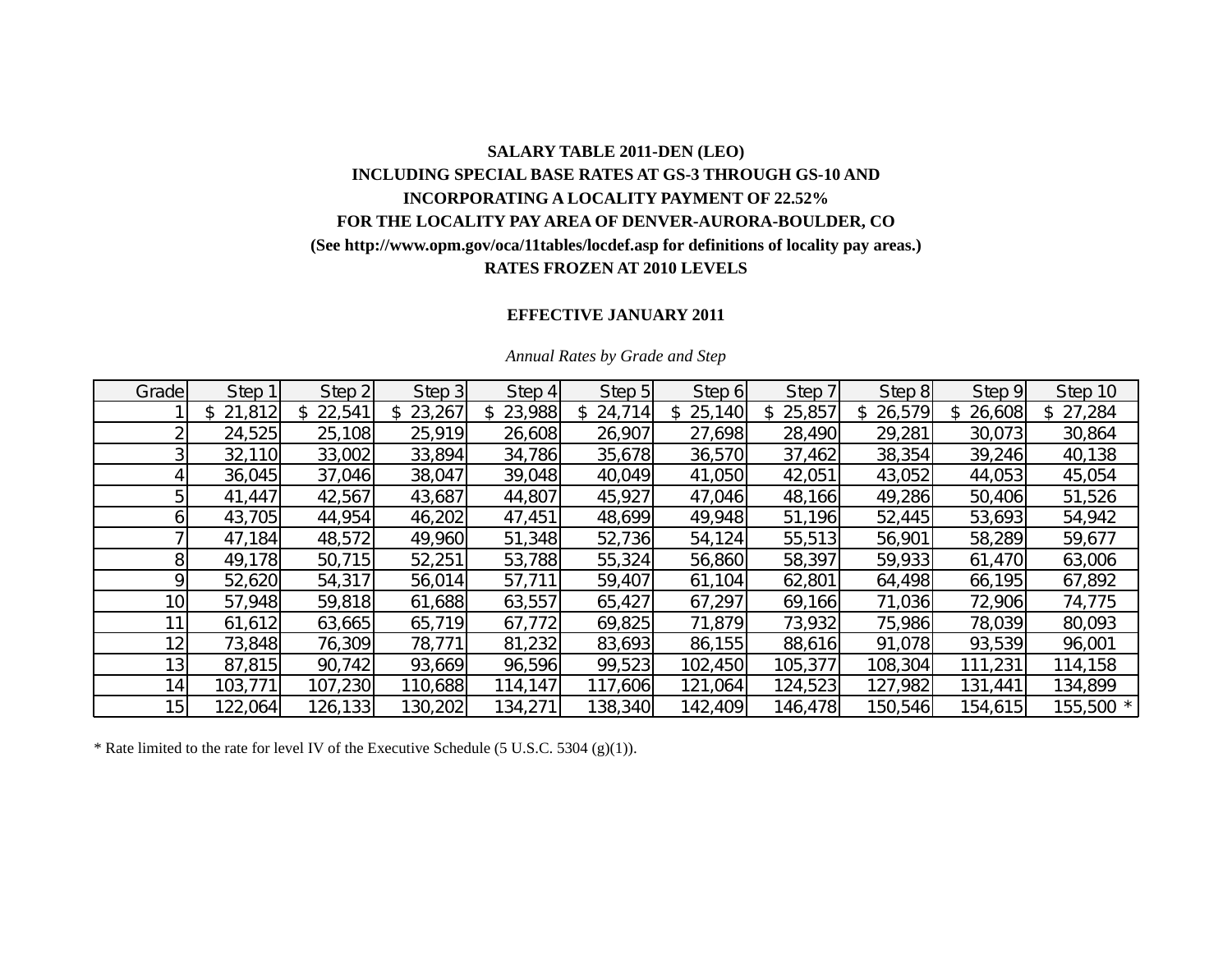# **SALARY TABLE 2011-DET (LEO) INCLUDING SPECIAL BASE RATES AT GS-3 THROUGH GS-10 AND INCORPORATING A LOCALITY PAYMENT OF 24.09% FOR THE LOCALITY PAY AREA OF DETROIT-WARREN-FLINT, MI (See http://www.opm.gov/oca/11tables/locdef.asp for definitions of locality pay areas.) RATES FROZEN AT 2010 LEVELS**

## **EFFECTIVE JANUARY 2011**

| Grade           | Step 1   | Step 2       | Step 3   | Step 4       | Step 5   | Step 6   | Step 7       | Step 8       | Step 9       | Step 10   |
|-----------------|----------|--------------|----------|--------------|----------|----------|--------------|--------------|--------------|-----------|
|                 | \$22,092 | 22,830<br>\$ | \$23,565 | 24,296<br>\$ | \$25,030 | \$25,462 | 26,188<br>\$ | 26,920<br>\$ | 26,949<br>\$ | \$27,634  |
|                 | 24,839   | 25,430       | 26,251   | 26,949       | 27,251   | 28,053   | 28,855       | 29,656       | 30,458       | 31,260    |
|                 | 32,522   | 33,425       | 34,328   | 35,232       | 36,135   | 37,038   | 37,942       | 38,845       | 39,749       | 40,652    |
|                 | 36,507   | 37,521       | 38,535   | 39,549       | 40,563   | 41,576   | 42,590       | 43,604       | 44,618       | 45,632    |
|                 | 41,978   | 43,113       | 44,247   | 45,381       | 46,515   | 47,649   | 48,784       | 49,918       | 51,052       | 52,186    |
| ы               | 44,265   | 45,530       | 46,794   | 48,059       | 49,323   | 50,588   | 51,852       | 53,117       | 54,381       | 55,646    |
|                 | 47,788   | 49,194       | 50,600   | 52,006       | 53,412   | 54,818   | 56,224       | 57,630       | 59,036       | 60,442    |
| 81              | 49,808   | 51,365       | 52,921   | 54,477       | 56,033   | 57,589   | 59,145       | 60,701       | 62,257       | 63,813    |
| Q.              | 53,294   | 55,013       | 56,731   | 58,450       | 60,169   | 61,887   | 63,606       | 65,325       | 67,043       | 68,762    |
| 10 <sub>l</sub> | 58,691   | 60,584       | 62,478   | 64,372       | 66,265   | 68,159   | 70,053       | 71,946       | 73,840       | 75,733    |
|                 | 62,401   | 64,481       | 66,561   | 68,640       | 70,720   | 72,800   | 74,880       | 76,959       | 79,039       | 81,119    |
| 12              | 74,794   | 77,287       | 79,780   | 82,273       | 84,766   | 87,259   | 89,752       | 92,245       | 94,738       | 97,231    |
| 13              | 88,940   | 91,905       | 94,869   | 97,834       | 100,798  | 103,763  | 106,727      | 109,692      | 112,656      | 115,621   |
| 14              | 105,101  | 108,604      | 112,107  | 115,610      | 119,113  | 122,616  | 126,119      | 129,622      | 133,125      | 136,628   |
| 15              | 123,628  | 127,749      | 131,870  | 135,991      | 140,113  | 144,234  | 148,355      | 152,476      | 155,500 *    | 155,500 * |

#### *Annual Rates by Grade and Step*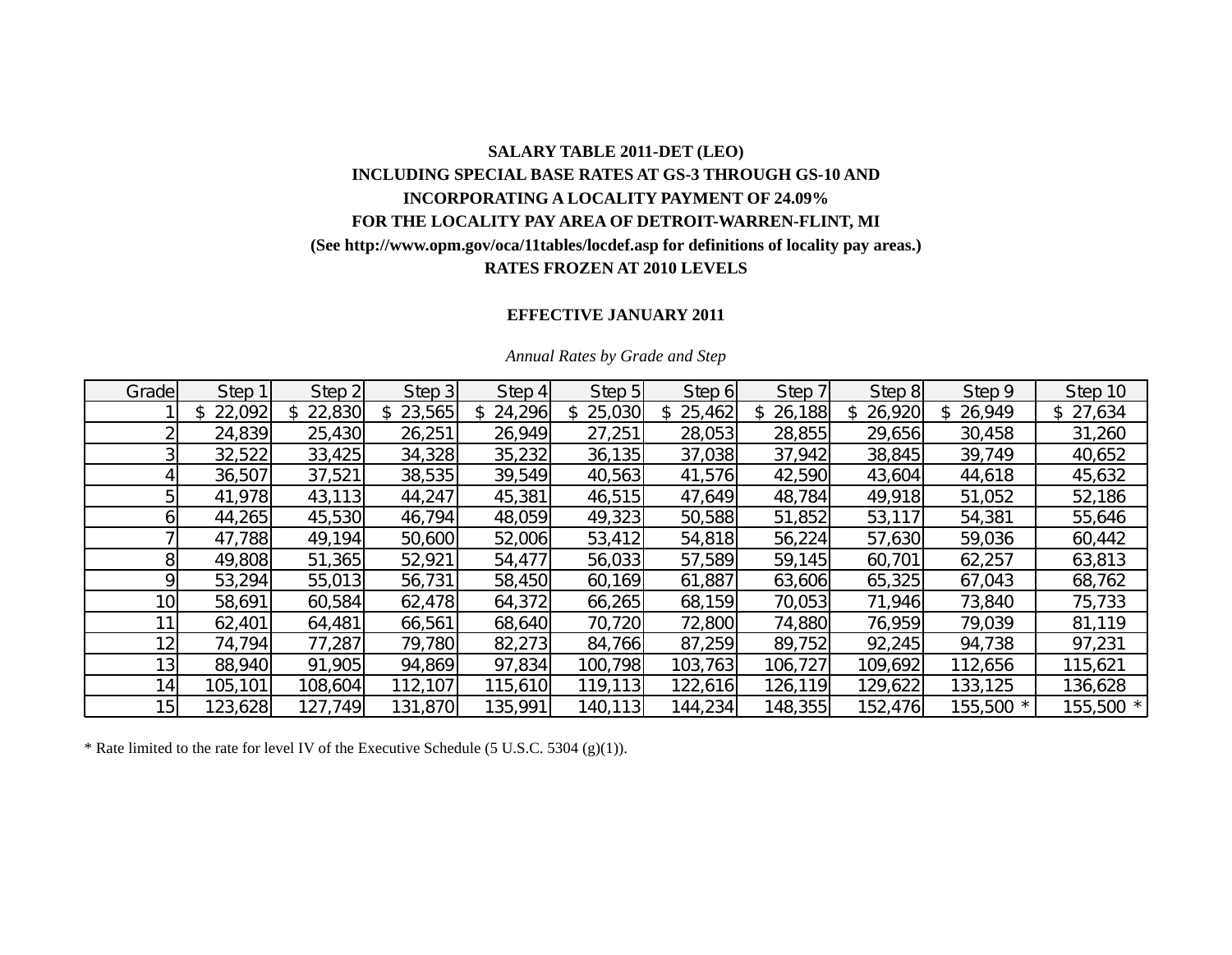## **SALARY TABLE 2011-HAR (LEO) INCLUDING SPECIAL BASE RATES AT GS-3 THROUGH GS-10 AND INCORPORATING A LOCALITY PAYMENT OF 25.82% FOR THE LOCALITY PAY AREA OF HARTFORD-WEST HARTFORD-WILLIMANTIC, CT-MA (See http://www.opm.gov/oca/11tables/locdef.asp for definitions of locality pay areas.) RATES FROZEN AT 2010 LEVELS**

## **EFFECTIVE JANUARY 2011**

| Grade           | Step 1  | Step 2  | Step 3  | Step 4  | Step 5   | Step 6        | Step 7        | Step 8  | Step 9    | Step 10      |
|-----------------|---------|---------|---------|---------|----------|---------------|---------------|---------|-----------|--------------|
|                 | 22,400  | 23,148  | 23,893  | 24,634  | \$25,379 | 25,817<br>\$. | 26,553<br>\$. | 27,295  | 27,324    | 28,019<br>\$ |
|                 | 25,185  | 25,784  | 26,617  | 27,324  | 27,631   | 28,444        | 29,257        | 30,070  | 30,883    | 31,695       |
|                 | 32,975  | 33,891  | 34,807  | 35,723  | 36,639   | 37,555        | 38,471        | 39,387  | 40,303    | 41,219       |
|                 | 37,016  | 38,044  | 39,072  | 40,100  | 41,128   | 42,156        | 43,184        | 44,212  | 45,240    | 46,268       |
| 5               | 42,564  | 43,714  | 44,864  | 46,014  | 47,164   | 48,314        | 49,464        | 50,614  | 51,764    | 52,914       |
| ы               | 44,883  | 46,165  | 47,447  | 48,729  | 50,011   | 51,293        | 52,575        | 53,857  | 55,139    | 56,421       |
|                 | 48,455  | 49,880  | 51,306  | 52,731  | 54,157   | 55,582        | 57,008        | 58,433  | 59,859    | 61,284       |
| 81              | 50,503  | 52,081  | 53,658  | 55,236  | 56,814   | 58,392        | 59,970        | 61,547  | 63,125    | 64,703       |
| Q.              | 54,037  | 55,780  | 57,522  | 59,265  | 61,008   | 62,750        | 64,493        | 66,235  | 67,978    | 69,721       |
| 10 <sub>1</sub> | 59,509  | 61,429  | 63,349  | 65,269  | 67,189   | 69,109        | 71,029        | 72,949  | 74,869    | 76,789       |
|                 | 63,271  | 65,380  | 67,489  | 69,597  | 71,706   | 73,815        | 75,924        | 78,032  | 80,141    | 82,250       |
| 12              | 75,837  | 78,364  | 80,892  | 83,420  | 85,948   | 88,475        | 91,003        | 93,531  | 96,059    | 98,586       |
| 13              | 90,180  | 93,186  | 96,192  | 99,198  | 102,204  | 105,209       | 108,215       | 111,221 | 114,227   | 117,233      |
| 14              | 106,566 | 110,118 | 113,670 | 117,221 | 120,773  | 124,325       | 127,877       | 131,429 | 134,981   | 138,533      |
| 15              | 125,352 | 129,530 | 133,709 | 137,887 | 142,066  | 146,244       | 150,423       | 154,601 | 155,500 * | 155,500 *    |

#### *Annual Rates by Grade and Step*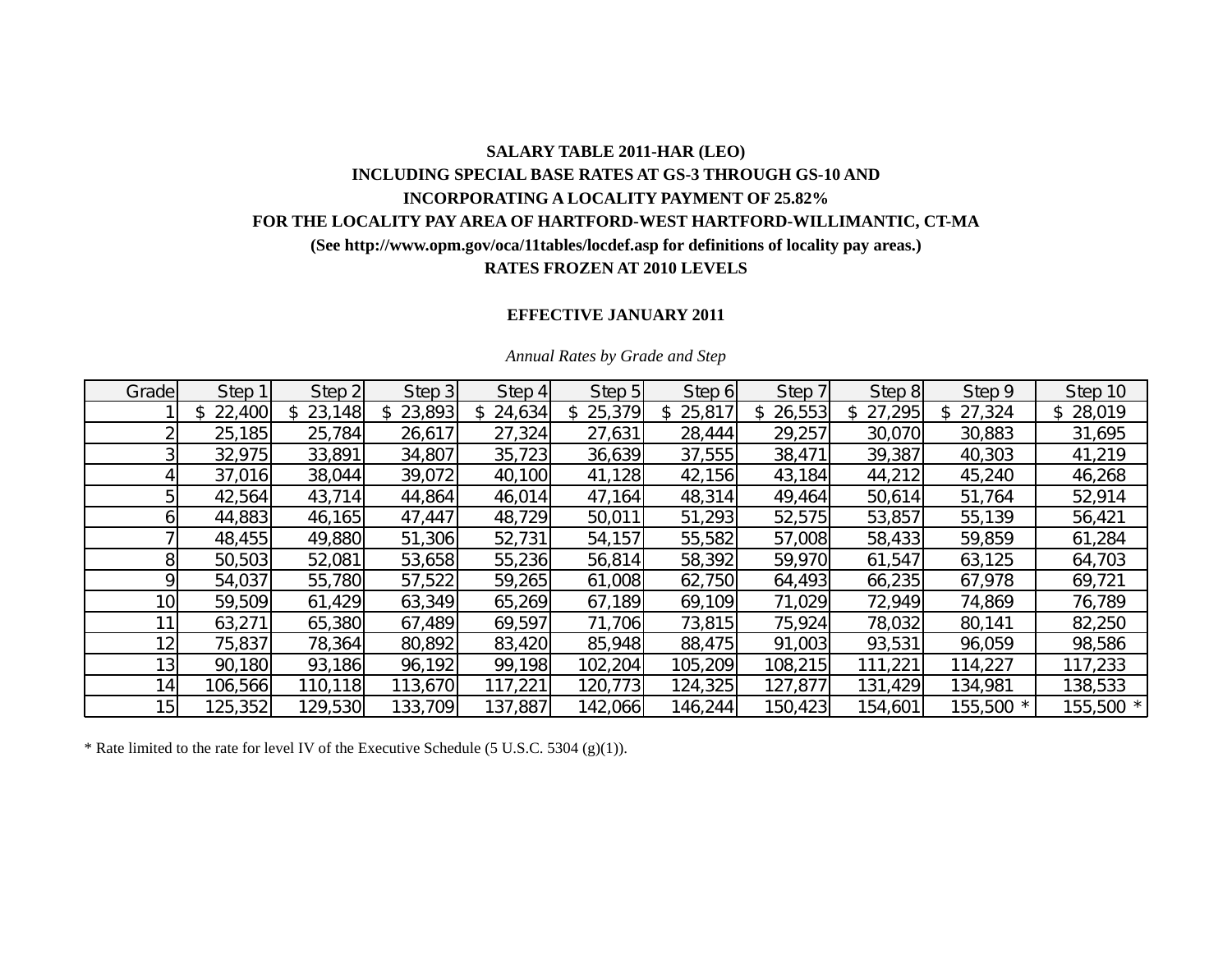# **SALARY TABLE 2011-HOU (LEO) INCLUDING SPECIAL BASE RATES AT GS-3 THROUGH GS-10 AND INCORPORATING A LOCALITY PAYMENT OF 28.71% FOR THE LOCALITY PAY AREA OF HOUSTON-BAYTOWN-HUNTSVILLE, TX (See http://www.opm.gov/oca/11tables/locdef.asp for definitions of locality pay areas.) RATES FROZEN AT 2010 LEVELS**

### **EFFECTIVE JANUARY 2011**

| Grade           | Step 1   | Step 2   | Step 3   | Step 4   | Step 5        | Step 6   | Step 7   | Step 8       | Step 9    | Step 10   |
|-----------------|----------|----------|----------|----------|---------------|----------|----------|--------------|-----------|-----------|
|                 | \$22,914 | \$23,680 | \$24,442 | \$25,200 | 25,962<br>\$. | \$26,410 | \$27,163 | 27,922<br>\$ | \$27,952  | \$28,662  |
|                 | 25,764   | 26,377   | 27,229   | 27,952   | 28,266        | 29,097   | 29,929   | 30,760       | 31,592    | 32,423    |
|                 | 33,732   | 34,669   | 35,606   | 36,543   | 37,480        | 38,417   | 39,354   | 40,291       | 41,228    | 42,165    |
|                 | 37,866   | 38,918   | 39,970   | 41,021   | 42,073        | 43,124   | 44,176   | 45,227       | 46,279    | 47,331    |
|                 | 43,541   | 44,718   | 45,894   | 47,071   | 48,247        | 49,423   | 50,600   | 51,776       | 52,953    | 54,129    |
|                 | 45,913   | 47,225   | 48,537   | 49,848   | 51,160        | 52,471   | 53,783   | 55,094       | 56,406    | 57,717    |
|                 | 49,568   | 51,026   | 52,484   | 53,942   | 55,401        | 56,859   | 58,317   | 59,775       | 61,234    | 62,692    |
|                 | 51,663   | 53,277   | 54,891   | 56,505   | 58,119        | 59,733   | 61,347   | 62,961       | 64,575    | 66,189    |
|                 | 55,278   | 57,061   | 58,844   | 60,626   | 62,409        | 64,192   | 65,974   | 67,757       | 69,539    | 71,322    |
| 10              | 60,876   | 62,840   | 64,804   | 66,768   | 68,732        | 70,697   | 72,661   | 74,625       | 76,589    | 78,553    |
| 11              | 64,724   | 66,882   | 69,039   | 71,196   | 73,353        | 75,510   | 77,667   | 79,825       | 81,982    | 84,139    |
| 12              | 77,579   | 80,164   | 82,750   | 85,336   | 87,922        | 90,508   | 93,093   | 95,679       | 98,265    | 100,851   |
| 13 <sub>1</sub> | 92,252   | 95,326   | 98,401   | 101,476  | 104,551       | 107,626  | 110,701  | 113,776      | 116,851   | 119,926   |
| 14              | 109,014  | 112,647  | 116,280  | 119,914  | 123,547       | 127,181  | 130,814  | 134,448      | 138,081   | 141,715   |
| 15              | 128,231  | 132,506  | 136,780  | 141,055  | 145,329       | 149,603  | 153,878  | 155,500 *    | 155,500 * | 155,500 * |

#### *Annual Rates by Grade and Step*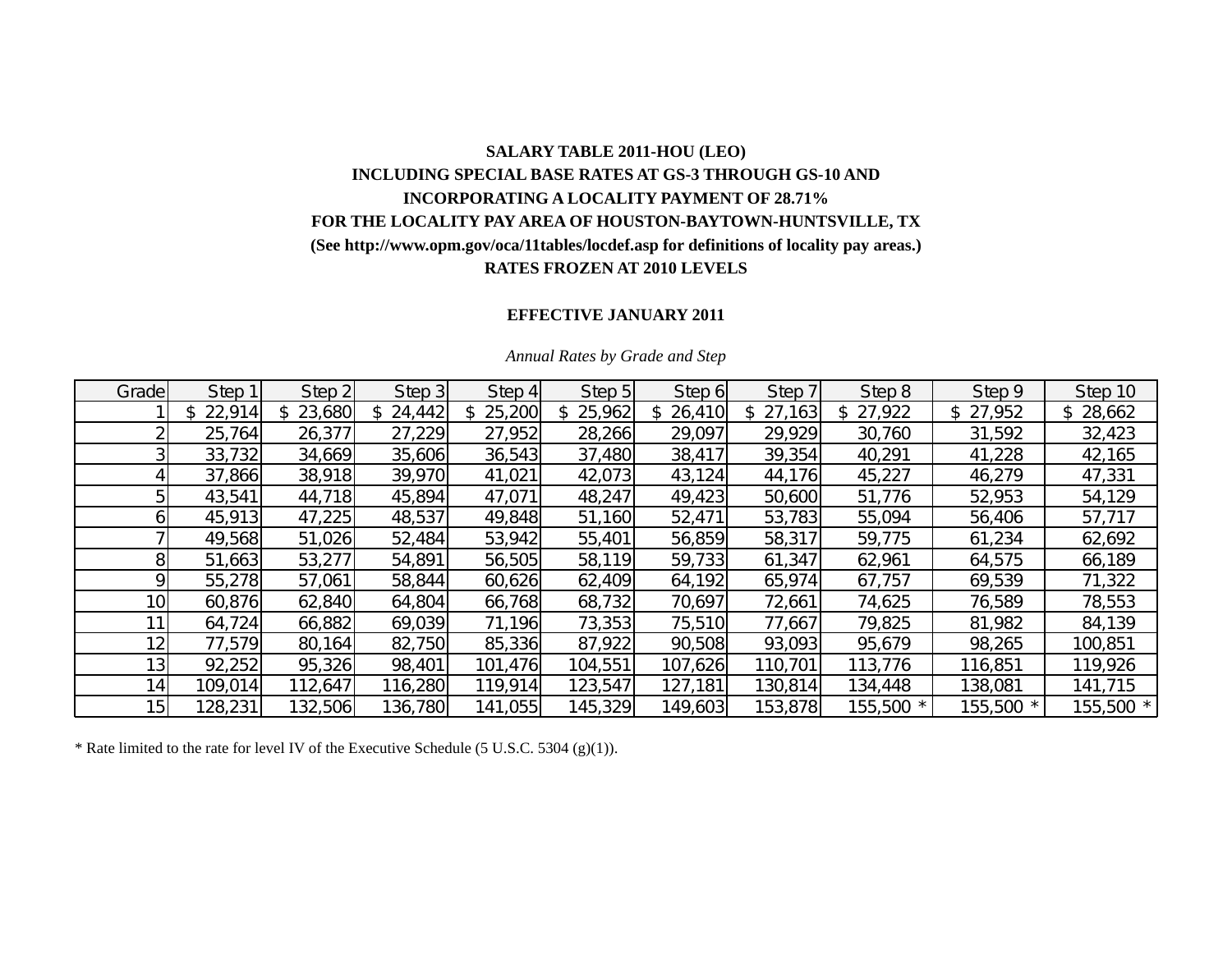# **SALARY TABLE 2011-HNT (LEO) INCLUDING SPECIAL BASE RATES AT GS-3 THROUGH GS-10 AND INCORPORATING A LOCALITY PAYMENT OF 16.02% FOR THE LOCALITY PAY AREA OF HUNTSVILLE-DECATUR, AL (See http://www.opm.gov/oca/11tables/locdef.asp for definitions of locality pay areas.) RATES FROZEN AT 2010 LEVELS**

## **EFFECTIVE JANUARY 2011**

| Grade           | Step 1       | Step 2       | Step 3  | Step 4   | Step 5  | Step 6   | Step 7  | Step 8  | Step 9  | Step 10      |
|-----------------|--------------|--------------|---------|----------|---------|----------|---------|---------|---------|--------------|
|                 | 20,655<br>\$ | 21,345<br>\$ | 22,032  | \$22,716 | 23,402  | \$23,806 | 24,485  | 25,169  | 25,196  | 25,836<br>\$ |
|                 | 23,224       | 23,776       | 24,544  | 25,196   | 25,479  | 26,229   | 26,978  | 27,728  | 28,477  | 29,227       |
|                 | 30,407       | 31,251       | 32,096  | 32,940   | 33,785  | 34,630   | 35,474  | 36,319  | 37,164  | 38,008       |
|                 | 34,133       | 35,081       | 36,029  | 36,977   | 37,925  | 38,873   | 39,820  | 40,768  | 41,716  | 42,664       |
|                 | 39,248       | 40,309       | 41,369  | 42,430   | 43,490  | 44,551   | 45,611  | 46,671  | 47,732  | 48,792       |
|                 | 41,387       | 42,569       | 43,751  | 44,933   | 46,116  | 47,298   | 48,480  | 49,662  | 50,845  | 52,027       |
|                 | 44,680       | 45,995       | 47,309  | 48,624   | 49,938  | 51,253   | 52,568  | 53,882  | 55,197  | 56,511       |
| 81              | 46,569       | 48,024       | 49,479  | 50,934   | 52,389  | 53,844   | 55,299  | 56,754  | 58,208  | 59,663       |
| ΩI              | 49,828       | 51,435       | 53,042  | 54,649   | 56,256  | 57,863   | 59,470  | 61,076  | 62,683  | 64,290       |
| 10 <sub>l</sub> | 54,874       | 56,644       | 58,415  | 60,185   | 61,956  | 63,726   | 65,497  | 67,267  | 69,038  | 70,808       |
|                 | 58,343       | 60,287       | 62,232  | 64,176   | 66,121  | 68,065   | 70,010  | 71,954  | 73,899  | 75,843       |
| 12 <sub>1</sub> | 69,930       | 72,261       | 74,592  | 76,922   | 79,253  | 81,584   | 83,915  | 86,246  | 88,577  | 90,907       |
| 13 <sub>l</sub> | 83,156       | 85,928       | 88,700  | 91,471   | 94,243  | 97,015   | 99,786  | 102,558 | 105,330 | 108,102      |
| 14              | 98,265       | 101,541      | 104,816 | 108,091  | 111,366 | 114,642  | 117,917 | 121,192 | 124,467 | 127,743      |
| 15              | 115,588      | 119,441      | 123,294 | 127,147  | 131,001 | 134,854  | 138,707 | 142,560 | 146,413 | 150,266      |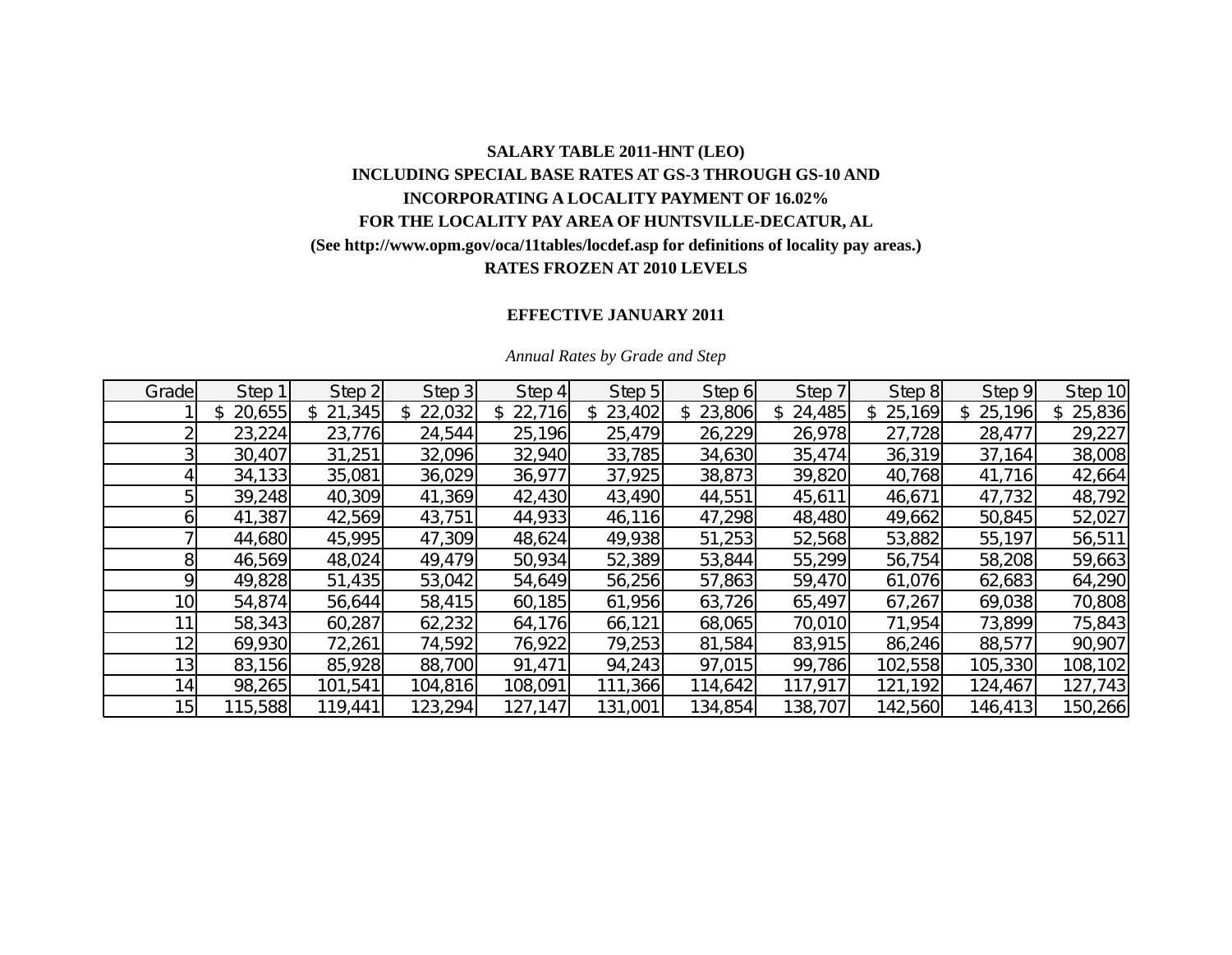## **SALARY TABLE 2011-IND (LEO) INCLUDING SPECIAL BASE RATES AT GS-3 THROUGH GS-10 AND INCORPORATING A LOCALITY PAYMENT OF 14.68% FOR THE LOCALITY PAY AREA OF INDIANAPOLIS-ANDERSON-COLUMBUS, IN (See http://www.opm.gov/oca/11tables/locdef.asp for definitions of locality pay areas.) RATES FROZEN AT 2010 LEVELS**

### **EFFECTIVE JANUARY 2011**

| Grade           | Step 1       | Step 2       | Step 3  | Step 4   | Step 5  | Step 6       | Step 7       | Step 8       | Step 9   | Step 10 |
|-----------------|--------------|--------------|---------|----------|---------|--------------|--------------|--------------|----------|---------|
|                 | 20,416<br>\$ | 21,099<br>\$ | 21,778  | \$22,453 | 23,132  | 23,531<br>S. | 24,202<br>\$ | 24,879<br>\$ | 24,905   | 25,538  |
|                 | 22,955       | 23,501       | 24,261  | 24,905   | 25,185  | 25,926       | 26,667       | 27,407       | 28,148   | 28,889  |
|                 | 30,055       | 30,890       | 31,725  | 32,560   | 33,395  | 34,230       | 35,065       | 35,899       | 36,734   | 37,569  |
|                 | 33,739       | 34,676       | 35,613  | 36,550   | 37,487  | 38,424       | 39,360       | 40,297       | 41,234   | 42,171  |
|                 | 38,795       | 39,843       | 40,891  | 41,940   | 42,988  | 44,036       | 45,084       | 46,132       | 47,180   | 48,229  |
|                 | 40,909       | 42,077       | 43,246  | 44,414   | 45,583  | 46,752       | 47,920       | 49,089       | 50,257   | 51,426  |
|                 | 44,164       | 45,464       | 46,763  | 48,062   | 49,362  | 50,661       | 51,960       | 53,260       | 54,559   | 55,858  |
| 8 <sup>1</sup>  | 46,031       | 47,469       | 48,908  | 50,346   | 51,784  | 53,222       | 54,660       | 56,098       | 57,536   | 58,974  |
| Q               | 49,253       | 50,841       | 52,429  | 54,018   | 55,606  | 57,194       | 58,783       | 60,371       | 61,959   | 63,548  |
| 10 <sup>1</sup> | 54,240       | 55,990       | 57,740  | 59,490   | 61,240  | 62,990       | 64,740       | 66,490       | 68,240   | 69,990  |
|                 | 57,669       | 59,591       | 61,513  | 63,435   | 65,357  | 67,279       | 69,201       | 71,123       | 73,045   | 74,967  |
| 12 <sub>1</sub> | 69,122       | 71,426       | 73,730  | 76,034   | 78,338  | 80,642       | 82,946       | 85,250       | 87,554   | 89,858  |
| 13 <sub>l</sub> | 82,196       | 84,935       | 87,675  | 90,415   | 93,155  | 95,894       | 98,634       | 101,374      | 104, 113 | 106,853 |
| 14              | 97,131       | 100,368      | 103,605 | 106,843  | 110,080 | 113,318      | 116,555      | 119,792      | 123,030  | 126,267 |
| 15              | 114,253      | 118,062      | 121,870 | 125,679  | 129,487 | 133,296      | 137,105      | 140,913      | 144,722  | 148,530 |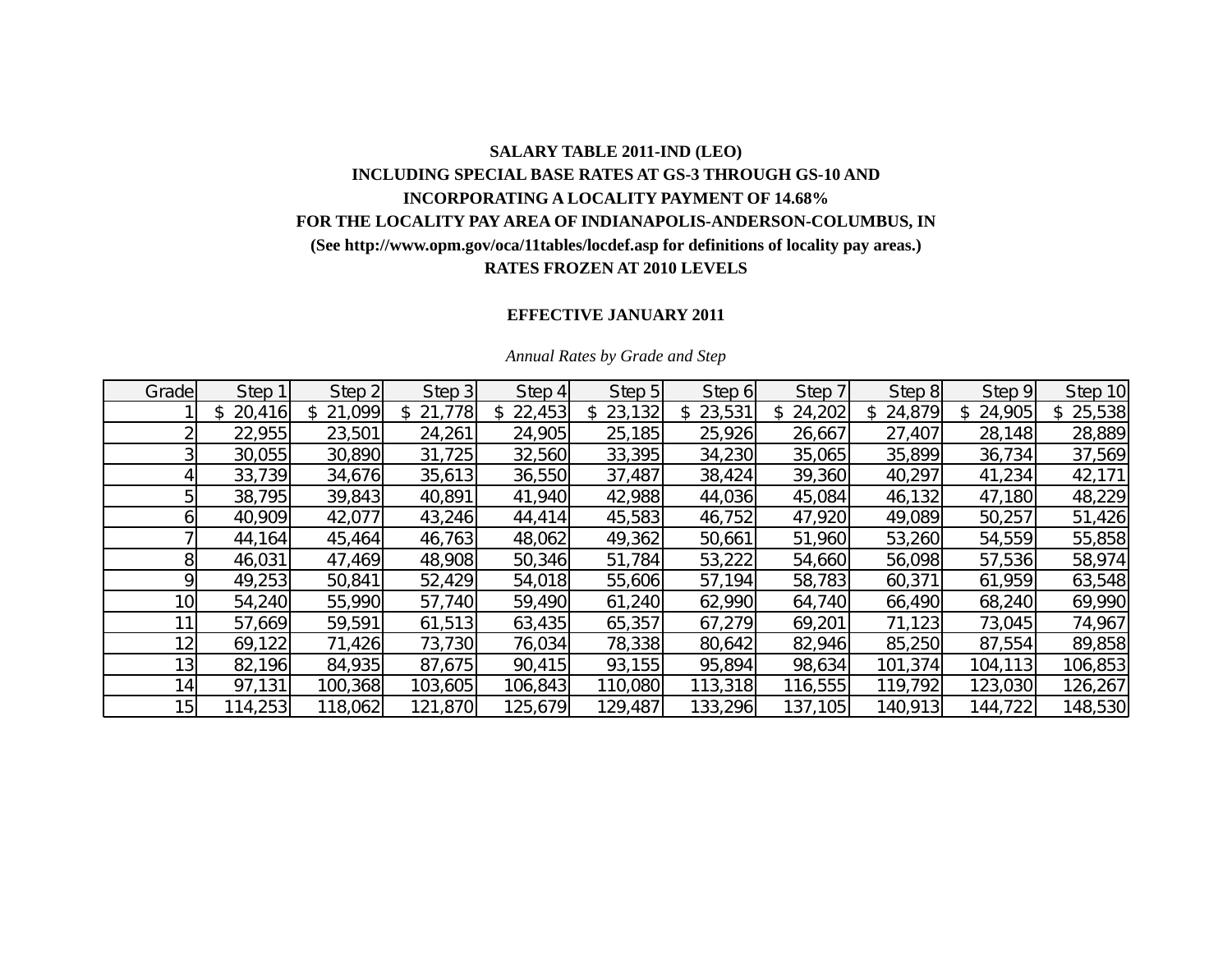## **SALARY TABLE 2011-LA (LEO) INCLUDING SPECIAL BASE RATES AT GS-3 THROUGH GS-10 AND INCORPORATING A LOCALITY PAYMENT OF 27.16% FOR THE LOCALITY PAY AREA OF LOS ANGELES-LONG BEACH-RIVERSIDE, CA (See http://www.opm.gov/oca/11tables/locdef.asp for definitions of locality pay areas.) RATES FROZEN AT 2010 LEVELS**

## **EFFECTIVE JANUARY 2011**

| Grade           | Step 1   | Step 2   | Step 3   | Step 4   | Step 5        | Step 6   | Step 7       | Step 8    | Step 9    | Step 10  |
|-----------------|----------|----------|----------|----------|---------------|----------|--------------|-----------|-----------|----------|
|                 | \$22,638 | \$23,395 | \$24,148 | \$24,897 | 25,649<br>\$. | \$26,092 | 26,836<br>\$ | \$27,586  | \$27,615  | \$28,317 |
|                 | 25,454   | 26,059   | 26,901   | 27,615   | 27,926        | 28,747   | 29,569       | 30,390    | 31,211    | 32,033   |
|                 | 33,326   | 34,252   | 35,178   | 36,103   | 37,029        | 37,955   | 38,880       | 39,806    | 40,732    | 41,658   |
|                 | 37,410   | 38,449   | 39,488   | 40,527   | 41,566        | 42,605   | 43,644       | 44,683    | 45,722    | 46,761   |
|                 | 43,017   | 44,179   | 45,341   | 46,504   | 47,666        | 48,828   | 49,990       | 51,153    | 52,315    | 53,477   |
|                 | 45,361   | 46,656   | 47,952   | 49,248   | 50,544        | 51,839   | 53,135       | 54,431    | 55,727    | 57,022   |
|                 | 48,971   | 50,411   | 51,852   | 53,293   | 54,733        | 56,174   | 57,615       | 59,056    | 60,496    | 61,937   |
|                 | 51,041   | 52,635   | 54,230   | 55,825   | 57,419        | 59,014   | 60,608       | 62,203    | 63,797    | 65,392   |
|                 | 54,613   | 56,374   | 58,135   | 59,896   | 61,657        | 63,419   | 65,180       | 66,941    | 68,702    | 70,463   |
| 10              | 60,143   | 62,083   | 64,024   | 65,964   | 67,905        | 69,845   | 71,786       | 73,726    | 75,667    | 77,607   |
| 11              | 63,945   | 66,076   | 68,207   | 70,339   | 72,470        | 74,601   | 76,732       | 78,863    | 80,995    | 83,126   |
| 12              | 76,644   | 79,199   | 81,754   | 84,308   | 86,863        | 89,418   | 91,972       | 94,527    | 97,082    | 99,636   |
| 13 <sub>1</sub> | 91,141   | 94,179   | 97,216   | 100,254  | 103,292       | 106,330  | 109,368      | 112,406   | 115,443   | 118,481  |
| 14              | 107,701  | 111,290  | 114,880  | 118,470  | 122,060       | 125,649  | 129,239      | 132,829   | 136,419   | 140,008  |
| 15              | 126,687  | 130,910  | 135, 133 | 139,356  | 143,579       | 147,802  | 152,025      | 155,500 * | 155,500 * | 155,500  |

#### *Annual Rates by Grade and Step*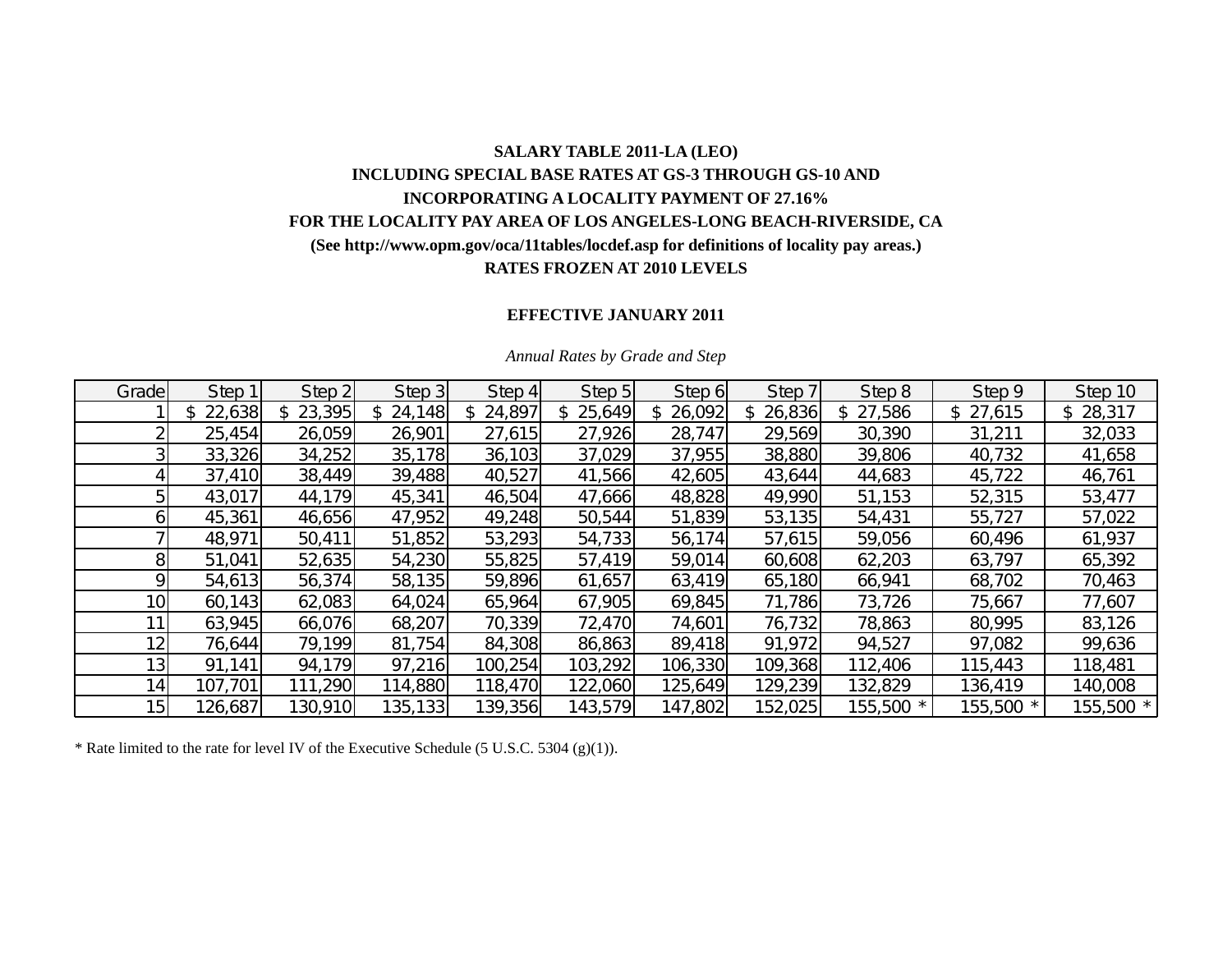## **SALARY TABLE 2011-MFL (LEO) INCLUDING SPECIAL BASE RATES AT GS-3 THROUGH GS-10 AND INCORPORATING A LOCALITY PAYMENT OF 20.79% FOR THE LOCALITY PAY AREA OF MIAMI-FORT LAUDERDALE-POMPANO BEACH, FL (See http://www.opm.gov/oca/11tables/locdef.asp for definitions of locality pay areas.) RATES FROZEN AT 2010 LEVELS**

## **EFFECTIVE JANUARY 2011**

| Grade           | Step 1   | Step 2       | Step 3       | Step 4        | Step 5       | Step 6       | Step 7   | Step 8       | Step 9  | Step 10   |
|-----------------|----------|--------------|--------------|---------------|--------------|--------------|----------|--------------|---------|-----------|
|                 | \$21,504 | 22,223<br>\$ | 22,938<br>\$ | 23,649<br>\$. | 24,365<br>S. | 24,785<br>\$ | \$25,492 | 26,204<br>S. | 26,232  | \$26,899  |
|                 | 24,179   | 24,753       | 25,553       | 26,232        | 26,527       | 27,307       | 28,087   | 28,868       | 29,648  | 30,428    |
|                 | 31,657   | 32,536       | 33,415       | 34,295        | 35,174       | 36,053       | 36,933   | 37,812       | 38,691  | 39,571    |
|                 | 35,536   | 36,523       | 37,510       | 38,497        | 39,484       | 40,471       | 41,458   | 42,444       | 43,431  | 44,418    |
|                 | 40,862   | 41,966       | 43,070       | 44,174        | 45,278       | 46,382       | 47,486   | 48,590       | 49,694  | 50,798    |
| n               | 43,088   | 44,319       | 45,550       | 46,781        | 48,012       | 49,242       | 50,473   | 51,704       | 52,935  | 54,166    |
|                 | 46,517   | 47,886       | 49,255       | 50,623        | 51,992       | 53,360       | 54,729   | 56,097       | 57,466  | 58,834    |
| 81              | 48,484   | 49,999       | 51,513       | 53,028        | 54,543       | 56,057       | 57,572   | 59,087       | 60,602  | 62,116    |
| Ω               | 51,877   | 53,550       | 55,223       | 56,896        | 58,569       | 60,242       | 61,915   | 63,587       | 65,260  | 66,933    |
| 10 <sub>1</sub> | 57,130   | 58,973       | 60,817       | 62,660        | 64,503       | 66,346       | 68,190   | 70,033       | 71,876  | 73,719    |
|                 | 60,742   | 62,766       | 64,791       | 66,815        | 68,839       | 70,864       | 72,888   | 74,913       | 76,937  | 78,962    |
| 12              | 72,805   | 75,232       | 77,658       | 80,085        | 82,512       | 84,938       | 87,365   | 89,792       | 92,218  | 94,645    |
| 13 <sub>1</sub> | 86,575   | 89,461       | 92,346       | 95,232        | 98,118       | 101,003      | 103,889  | 106,775      | 109,660 | 112,546   |
| 14 <sub>1</sub> | 102,306  | 105,715      | 109,125      | 112,535       | 115,945      | 119,355      | 122,765  | 126,175      | 129,585 | 132,995   |
| 15 <sub>l</sub> | 120,341  | 124,352      | 128,364      | 132,375       | 136,386      | 140,398      | 144,409  | 148,421      | 152,432 | 155,500 * |

#### *Annual Rates by Grade and Step*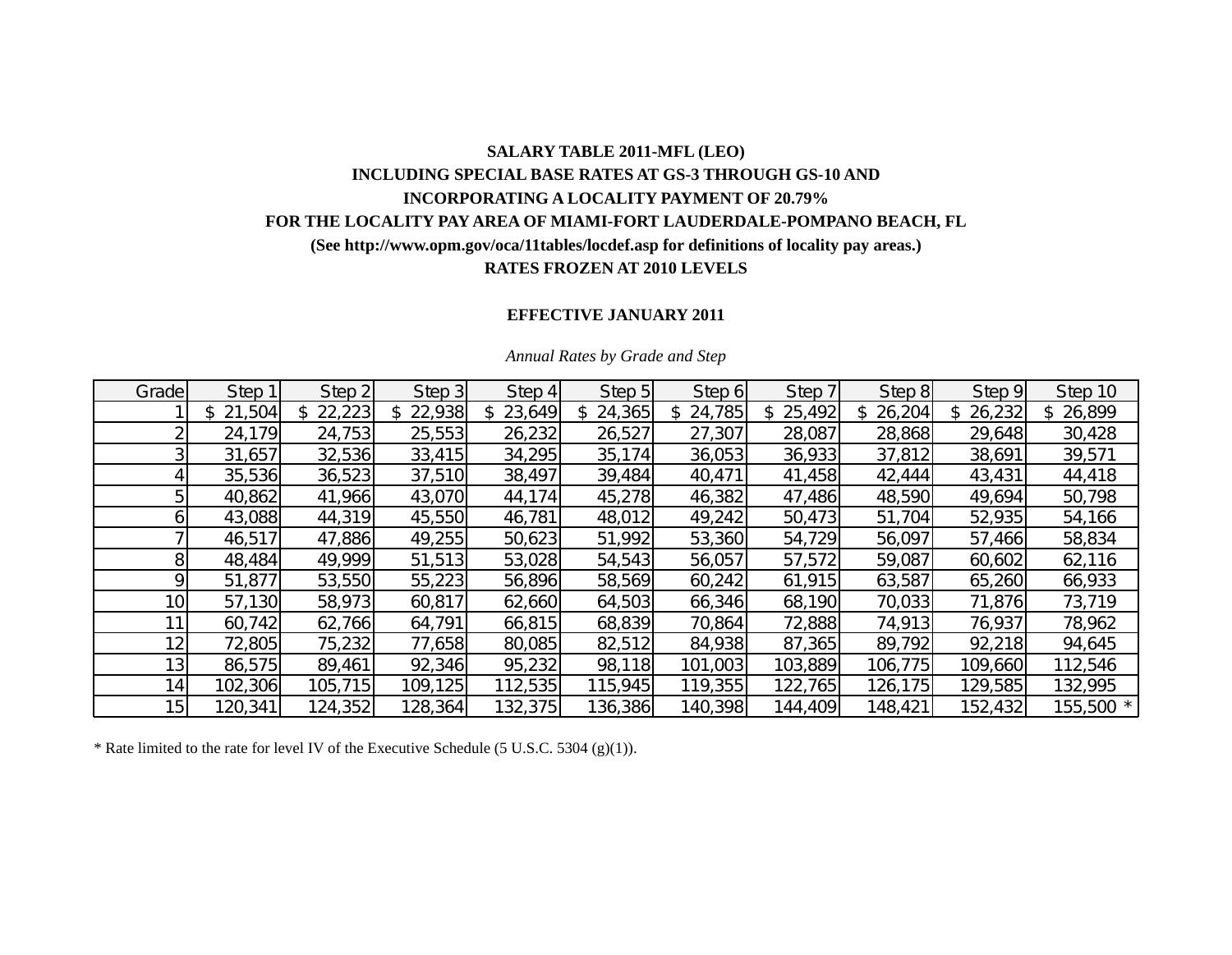# **SALARY TABLE 2011-MIL (LEO) INCLUDING SPECIAL BASE RATES AT GS-3 THROUGH GS-10 AND INCORPORATING A LOCALITY PAYMENT OF 18.10% FOR THE LOCALITY PAY AREA OF MILWAUKEE-RACINE-WAUKESHA, WI (See http://www.opm.gov/oca/11tables/locdef.asp for definitions of locality pay areas.) RATES FROZEN AT 2010 LEVELS**

### **EFFECTIVE JANUARY 2011**

| Grade           | Step 1           | Step 2       | Step 3  | Step 4  | Step 5       | Step 6        | Step 7  | Step 8        | Step 9       | Step 10       |
|-----------------|------------------|--------------|---------|---------|--------------|---------------|---------|---------------|--------------|---------------|
|                 | ,025<br>\$<br>21 | 21,728<br>\$ | 22,427  | 23,123  | 23,822<br>\$ | 24,233<br>\$. | 24,924  | 25,621<br>\$. | 25,648<br>\$ | 26,300<br>\$. |
|                 | 23,640           | 24,202       | 24,984  | 25,648  | 25,936       | 26,699        | 27,462  | 28,225        | 28,988       | 29,751        |
|                 | 30,952           | 31,811       | 32,671  | 33,531  | 34,391       | 35,250        | 36,110  | 36,970        | 37,830       | 38,690        |
|                 | 34,745           | 35,710       | 36,675  | 37,640  | 38,605       | 39,569        | 40,534  | 41,499        | 42,464       | 43,429        |
|                 | 39,952           | 41,031       | 42,111  | 43,190  | 44,270       | 45,349        | 46,429  | 47,508        | 48,588       | 49,667        |
|                 | 42,129           | 43,332       | 44,536  | 45,739  | 46,942       | 48,146        | 49,349  | 50,553        | 51,756       | 52,960        |
|                 | 45,481           | 46,820       | 48,158  | 49,496  | 50,834       | 52,172        | 53,510  | 54,848        | 56,186       | 57,524        |
| 8               | 47,404           | 48,885       | 50,366  | 51,847  | 53,328       | 54,809        | 56,290  | 57,771        | 59,252       | 60,733        |
| Q               | 50,722           | 52,357       | 53,993  | 55,629  | 57,264       | 58,900        | 60,536  | 62,171        | 63,807       | 65,443        |
| 10 <sub>l</sub> | 55,858           | 57,660       | 59,462  | 61,264  | 63,067       | 64,869        | 66,671  | 68,473        | 70,275       | 72,078        |
|                 | 59,389           | 61,368       | 63,348  | 65,327  | 67,306       | 69,286        | 71,265  | 73,244        | 75,224       | 77,203        |
| 12 <sub>1</sub> | 71,184           | 73,556       | 75,929  | 78,301  | 80,674       | 83,047        | 85,419  | 87,792        | 90,165       | 92,537        |
| 13 <sub>l</sub> | 84,647           | 87,468       | 90,290  | 93,111  | 95,933       | 98,754        | 101,575 | 104,397       | 107,218      | 110,040       |
| 14 <sub>l</sub> | 100,027          | 103,361      | 106,695 | 110,029 | 113,363      | 116,697       | 120,031 | 123,365       | 126,699      | 130,033       |
| 15              | 117,661          | 121,583      | 125,505 | 129,427 | 133,349      | 137,271       | 141,193 | 145,115       | 149,037      | 152,960       |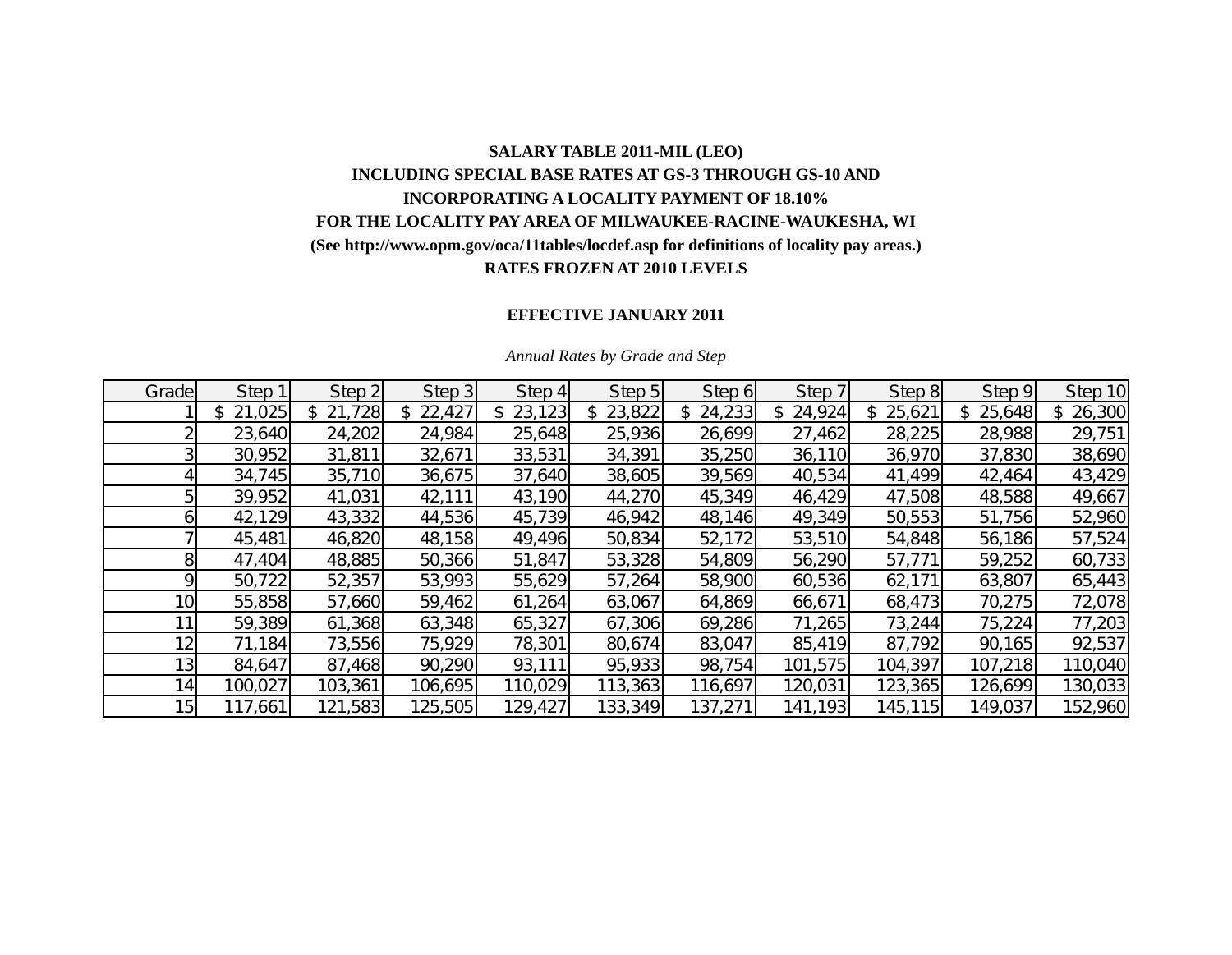# **SALARY TABLE 2011-MSP (LEO) INCLUDING SPECIAL BASE RATES AT GS-3 THROUGH GS-10 AND INCORPORATING A LOCALITY PAYMENT OF 20.96% FOR THE LOCALITY PAY AREA OF MINNEAPOLIS-ST. PAUL-ST. CLOUD, MN-WI (See http://www.opm.gov/oca/11tables/locdef.asp for definitions of locality pay areas.) RATES FROZEN AT 2010 LEVELS**

### **EFFECTIVE JANUARY 2011**

| Grade           | Step 1       | Step 2       | Step 3  | Step 4        | Step 5       | Step 6  | Step 7        | Step 8        | Step 9  | Step 10   |
|-----------------|--------------|--------------|---------|---------------|--------------|---------|---------------|---------------|---------|-----------|
|                 | 21,535<br>\$ | 22,254<br>\$ | 22,970  | 23,683<br>\$. | 24,399<br>\$ | 24,820  | 25,527<br>\$. | 26,241<br>\$. | 26,269  | \$26,937  |
|                 | 24,213       | 24,788       | 25,589  | 26,269        | 26,564       | 27,345  | 28,127        | 28,908        | 29,690  | 30,471    |
|                 | 31,701       | 32,582       | 33,462  | 34,343        | 35,224       | 36,104  | 36,985        | 37,865        | 38,746  | 39,626    |
|                 | 35,586       | 36,575       | 37,563  | 38,551        | 39,539       | 40,528  | 41,516        | 42,504        | 43,492  | 44,481    |
|                 | 40,920       | 42,025       | 43,131  | 44,236        | 45,342       | 46,447  | 47,553        | 48,659        | 49,764  | 50,870    |
| n               | 43,149       | 44,381       | 45,614  | 46,847        | 48,079       | 49,312  | 50,544        | 51,777        | 53,010  | 54,242    |
|                 | 46,583       | 47,953       | 49,324  | 50,694        | 52,065       | 53,435  | 54,806        | 56,176        | 57,547  | 58,917    |
| 81              | 48,552       | 50,069       | 51,586  | 53,103        | 54,619       | 56,136  | 57,653        | 59,170        | 60,687  | 62,204    |
| Ω               | 51,950       | 53,625       | 55,300  | 56,976        | 58,651       | 60,326  | 62,002        | 63,677        | 65,352  | 67,028    |
| 10 <sub>1</sub> | 57,210       | 59,056       | 60,902  | 62,748        | 64,594       | 66,440  | 68,286        | 70,131        | 71,977  | 73,823    |
|                 | 60,827       | 62,854       | 64,882  | 66,909        | 68,936       | 70,964  | 72,991        | 75,018        | 77,045  | 79,073    |
| 12 <sub>1</sub> | 72,907       | 75,338       | 77,768  | 80,198        | 82,628       | 85,058  | 87,488        | 89,918        | 92,348  | 94,778    |
| 13 <sub>1</sub> | 86,697       | 89,587       | 92,476  | 95,366        | 98,256       | 101,146 | 104,035       | 106,925       | 109,815 | 112,704   |
| 14 <sub>1</sub> | 102,449      | 105,864      | 109,279 | 112,694       | 116,108      | 119,523 | 122,938       | 126,352       | 129,767 | 133,182   |
| 15              | 120,510      | 124,527      | 128,544 | 132,561       | 136,578      | 140,595 | 144,613       | 148,630       | 152,647 | 155,500 * |

#### *Annual Rates by Grade and Step*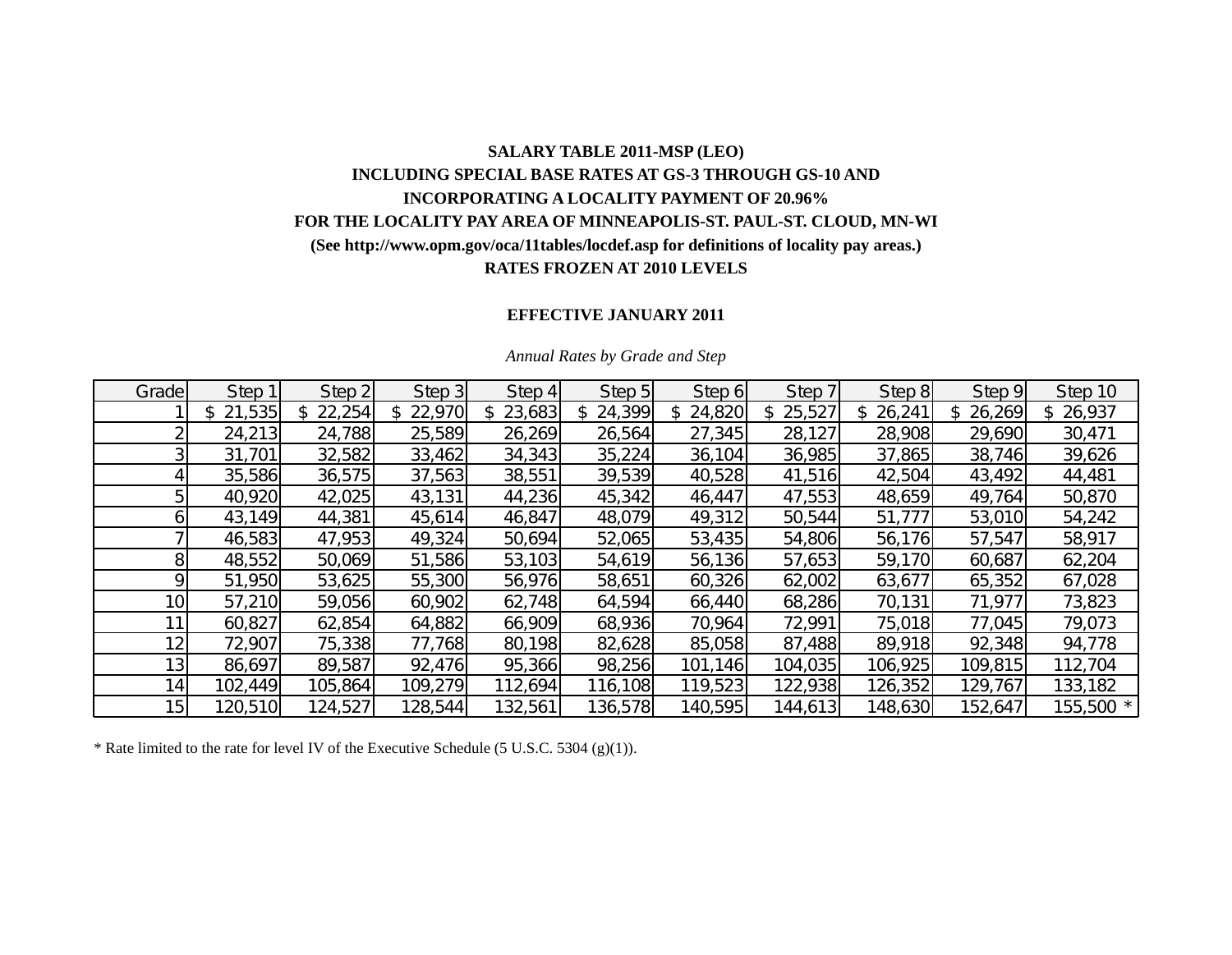## **SALARY TABLE 2011-NY (LEO) INCLUDING SPECIAL BASE RATES AT GS-3 THROUGH GS-10 AND INCORPORATING A LOCALITY PAYMENT OF 28.72% FOR THE LOCALITY PAY AREA OF NEW YORK-NEWARK-BRIDGEPORT, NY-NJ-CT-PA (See http://www.opm.gov/oca/11tables/locdef.asp for definitions of locality pay areas.) RATES FROZEN AT 2010 LEVELS**

### **EFFECTIVE JANUARY 2011**

| Grade           | Step 1   | Step 2   | Step 3   | Step 4   | Step 5        | Step 6   | Step 7   | Step 8       | Step 9    | Step 10   |
|-----------------|----------|----------|----------|----------|---------------|----------|----------|--------------|-----------|-----------|
|                 | \$22,916 | \$23,682 | \$24,444 | \$25,202 | 25,964<br>\$. | \$26,412 | \$27,165 | 27,925<br>\$ | \$27,954  | \$28,665  |
|                 | 25,766   | 26,379   | 27,231   | 27,954   | 28,268        | 29,100   | 29,931   | 30,763       | 31,594    | 32,426    |
|                 | 33,735   | 34,672   | 35,609   | 36,546   | 37,483        | 38,420   | 39,357   | 40,295       | 41,232    | 42,169    |
|                 | 37,869   | 38,921   | 39,973   | 41,024   | 42,076        | 43,128   | 44,179   | 45,231       | 46,283    | 47,334    |
|                 | 43,545   | 44,721   | 45,898   | 47,074   | 48,251        | 49,427   | 50,604   | 51,780       | 52,957    | 54,133    |
|                 | 45,917   | 47,229   | 48,540   | 49,852   | 51,164        | 52,475   | 53,787   | 55,099       | 56,410    | 57,722    |
|                 | 49,571   | 51,030   | 52,488   | 53,947   | 55,405        | 56,863   | 58,322   | 59,780       | 61,239    | 62,697    |
|                 | 51,667   | 53,281   | 54,895   | 56,509   | 58,124        | 59,738   | 61,352   | 62,966       | 64,580    | 66,194    |
|                 | 55,283   | 57,065   | 58,848   | 60,631   | 62,414        | 64,197   | 65,979   | 67,762       | 69,545    | 71,328    |
| 10 <sub>1</sub> | 60,881   | 62,845   | 64,809   | 66,774   | 68,738        | 70,702   | 72,666   | 74,631       | 76,595    | 78,559    |
| 11              | 64,729   | 66,887   | 69,044   | 71,201   | 73,359        | 75,516   | 77,674   | 79,831       | 81,988    | 84,146    |
| 12              | 77,585   | 80,171   | 82,757   | 85,343   | 87,929        | 90,515   | 93,101   | 95,687       | 98,273    | 100,859   |
| 13 <sub>1</sub> | 92,259   | 95,334   | 98,409   | 101,484  | 104,559       | 107,634  | 110,709  | 113,785      | 116,860   | 119,935   |
| 14              | 109,022  | 112,656  | 116,290  | 119,923  | 123,557       | 127,191  | 130,825  | 134,458      | 138,092   | 141,726   |
| 15              | 128,241  | 132,516  | 136,791  | 141,066  | 145,340       | 149,615  | 153,890  | 155,500 *    | 155,500 * | 155,500 * |

#### *Annual Rates by Grade and Step*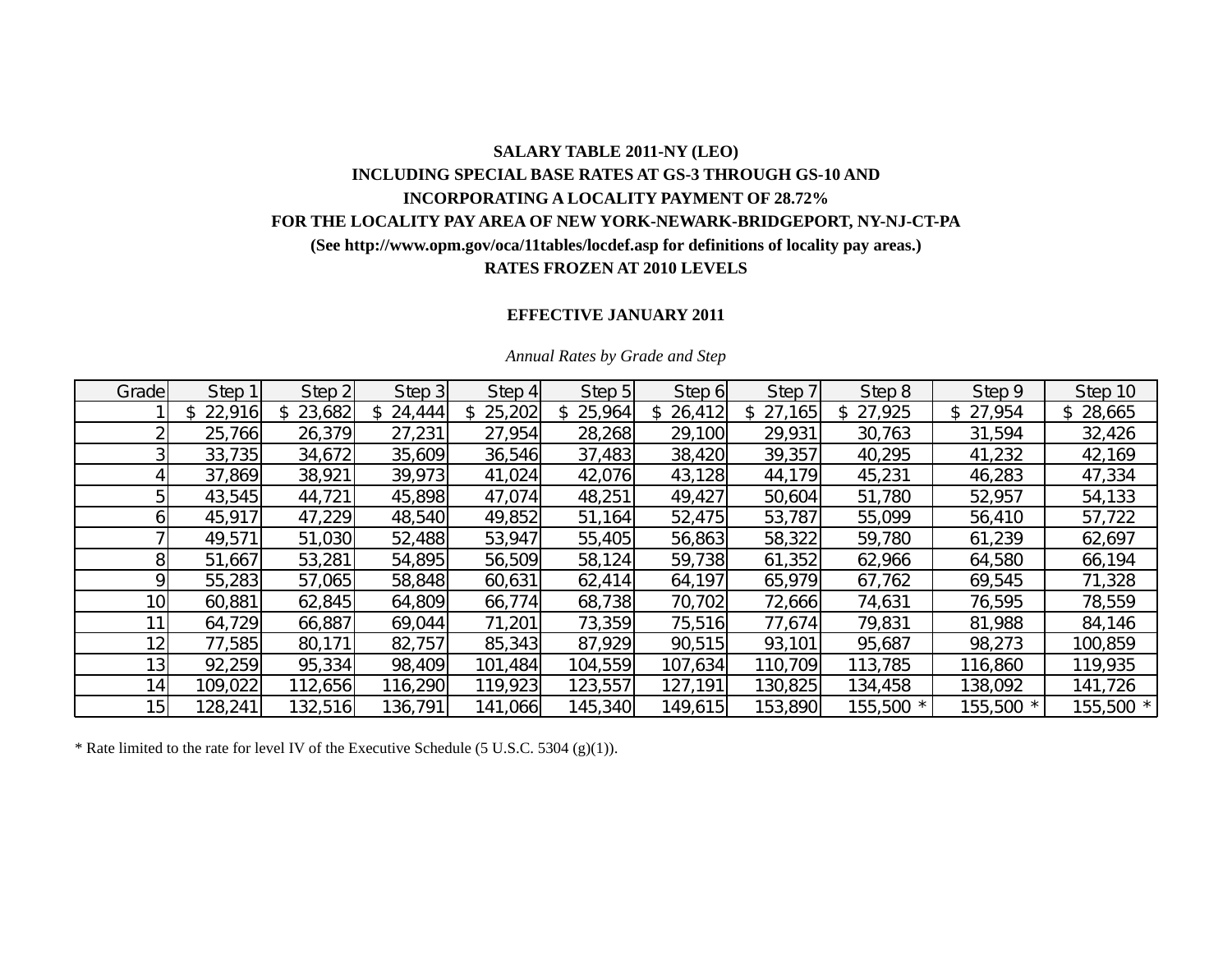## **SALARY TABLE 2011-PHL (LEO) INCLUDING SPECIAL BASE RATES AT GS-3 THROUGH GS-10 AND INCORPORATING A LOCALITY PAYMENT OF 21.79% FOR THE LOCALITY PAY AREA OF PHILADELPHIA-CAMDEN-VINELAND, PA-NJ-DE-MD (See http://www.opm.gov/oca/11tables/locdef.asp for definitions of locality pay areas.) RATES FROZEN AT 2010 LEVELS**

### **EFFECTIVE JANUARY 2011**

| Grade           | Step 1        | Step 2       | Step 3  | Step 4        | Step 5       | Step 6  | Step 7        | Step 8        | Step 9  | Step 10   |
|-----------------|---------------|--------------|---------|---------------|--------------|---------|---------------|---------------|---------|-----------|
|                 | 21,682<br>\$. | 22,407<br>\$ | 23,128  | 23,845<br>\$. | 24,566<br>\$ | 24,990  | 25,703<br>\$. | 26,421<br>\$. | 26,449  | \$27,121  |
|                 | 24,379        | 24,958       | 25,765  | 26,449        | 26,746       | 27,533  | 28,320        | 29,107        | 29,893  | 30,680    |
|                 | 31,919        | 32,805       | 33,692  | 34,579        | 35,465       | 36,352  | 37,239        | 38,125        | 39,012  | 39,898    |
|                 | 35,831        | 36,826       | 37,821  | 38,816        | 39,811       | 40,806  | 41,801        | 42,796        | 43,791  | 44,786    |
|                 | 41,200        | 42,313       | 43,427  | 44,540        | 45,653       | 46,766  | 47,879        | 48,992        | 50,106  | 51,219    |
| n               | 43,445        | 44,686       | 45,927  | 47,168        | 48,409       | 49,650  | 50,891        | 52,132        | 53,373  | 54,614    |
|                 | 46,903        | 48,282       | 49,662  | 51,042        | 52,422       | 53,802  | 55,182        | 56,562        | 57,942  | 59,321    |
| 81              | 48,885        | 50,413       | 51,940  | 53,467        | 54,994       | 56,522  | 58,049        | 59,576        | 61,103  | 62,631    |
| Ω               | 52,306        | 53,993       | 55,680  | 57,367        | 59,054       | 60,740  | 62,427        | 64,114        | 65,801  | 67,487    |
| 10 <sub>1</sub> | 57,603        | 59,462       | 61,320  | 63,179        | 65,037       | 66,896  | 68,754        | 70,613        | 72,471  | 74,330    |
|                 | 61,245        | 63,286       | 65,327  | 67,368        | 69,409       | 71,451  | 73,492        | 75,533        | 77,574  | 79,615    |
| 12 <sub>1</sub> | 73,408        | 75,854       | 78,301  | 80,748        | 83,195       | 85,642  | 88,088        | 90,535        | 92,982  | 95,429    |
| 13 <sub>1</sub> | 87,292        | 90,201       | 93,111  | 96,020        | 98,930       | 101,840 | 104,749       | 107,659       | 110,568 | 113,478   |
| 14.             | 103,152       | 106,591      | 110,029 | 113,467       | 116,905      | 120,343 | 123,781       | 127,219       | 130,658 | 134,096   |
| 15              | 121,337       | 125,382      | 129,426 | 133,471       | 137,516      | 141,560 | 145,605       | 149,649       | 153,694 | 155,500 * |

#### *Annual Rates by Grade and Step*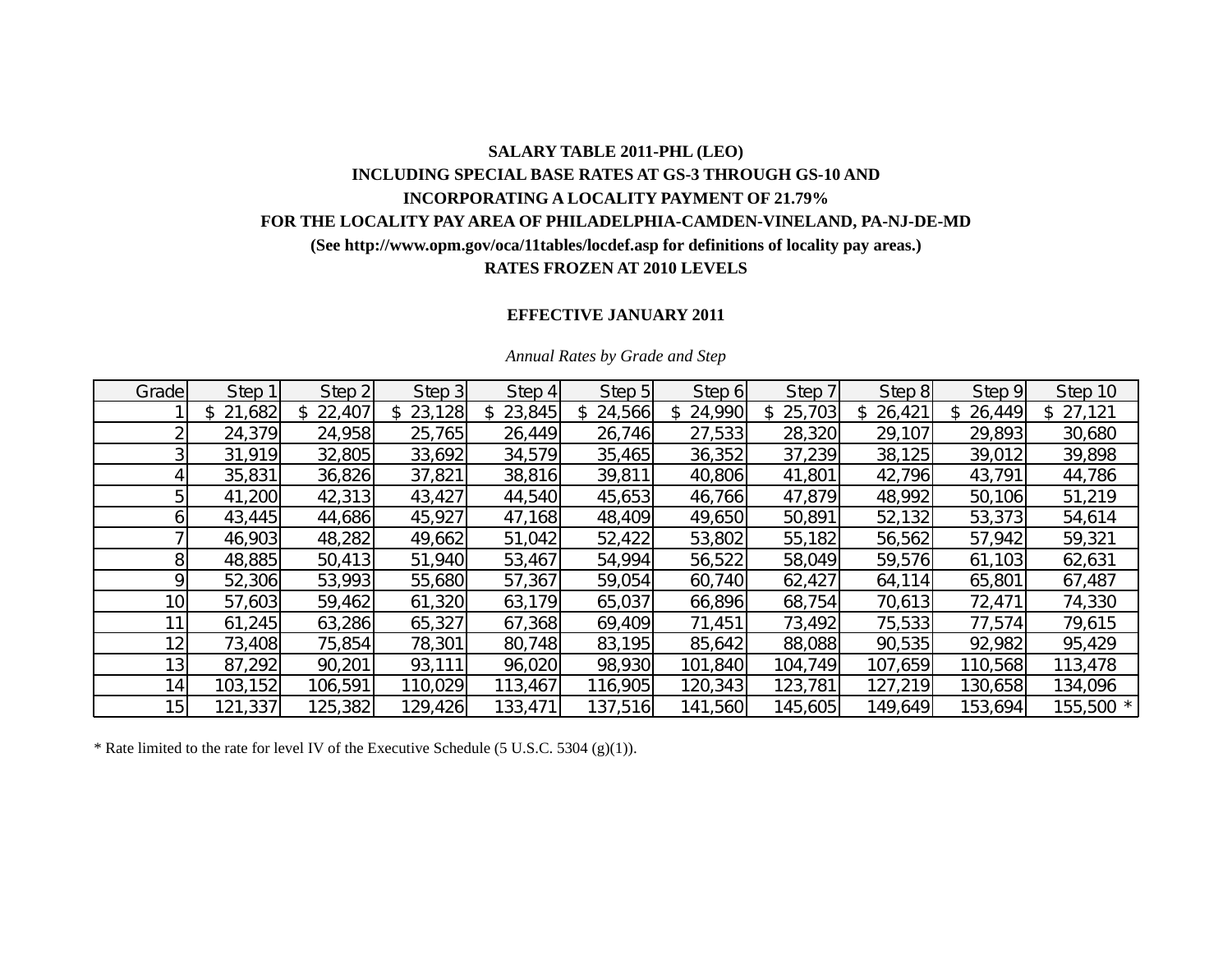# **SALARY TABLE 2011-PX (LEO) INCLUDING SPECIAL BASE RATES AT GS-3 THROUGH GS-10 AND INCORPORATING A LOCALITY PAYMENT OF 16.76% FOR THE LOCALITY PAY AREA OF PHOENIX-MESA-SCOTTSDALE, AZ (See http://www.opm.gov/oca/11tables/locdef.asp for definitions of locality pay areas.) RATES FROZEN AT 2010 LEVELS**

### **EFFECTIVE JANUARY 2011**

| Grade           | Step 1       | Step 2       | Step 3  | Step 4   | Step 5  | Step 6        | Step 7  | Step 8        | Step 9  | Step 10      |
|-----------------|--------------|--------------|---------|----------|---------|---------------|---------|---------------|---------|--------------|
|                 | 20,787<br>\$ | 21,482<br>\$ | 22,173  | \$22,860 | 23,552  | 23,958<br>\$. | 24,641  | 25,330<br>\$. | 25,357  | 26,001<br>\$ |
|                 | 23,372       | 23,928       | 24,701  | 25,357   | 25,642  | 26,396        | 27,150  | 27,904        | 28,659  | 29,413       |
|                 | 30,600       | 31,450       | 32,300  | 33,150   | 34,001  | 34,851        | 35,701  | 36,551        | 37,401  | 38,251       |
|                 | 34,351       | 35,305       | 36,259  | 37,213   | 38,167  | 39,120        | 40,074  | 41,028        | 41,982  | 42,936       |
|                 | 39,499       | 40,566       | 41,633  | 42,700   | 43,767  | 44,835        | 45,902  | 46,969        | 48,036  | 49,103       |
|                 | 41,651       | 42,840       | 44,030  | 45,220   | 46,410  | 47,600        | 48,789  | 49,979        | 51,169  | 52,359       |
|                 | 44,965       | 46,288       | 47,611  | 48,934   | 50,257  | 51,580        | 52,903  | 54,226        | 55,549  | 56,871       |
| 81              | 46,866       | 48,330       | 49,795  | 51,259   | 52,723  | 54,187        | 55,651  | 57,115        | 58,580  | 60,044       |
| ΩI              | 50,146       | 51,763       | 53,380  | 54,997   | 56,615  | 58,232        | 59,849  | 61,466        | 63,083  | 64,700       |
| 10 <sub>l</sub> | 55,224       | 57,006       | 58,787  | 60,569   | 62,351  | 64,133        | 65,915  | 67,696        | 69,478  | 71,260       |
|                 | 58,715       | 60,672       | 62,629  | 64,586   | 66,543  | 68,500        | 70,456  | 72,413        | 74,370  | 76,327       |
| 12 <sub>1</sub> | 70,376       | 72,722       | 75,067  | 77,413   | 79,759  | 82,104        | 84,450  | 86,796        | 89,142  | 91,487       |
| 13 <sub>l</sub> | 83,687       | 86,476       | 89,265  | 92,055   | 94,844  | 97,634        | 100,423 | 103,212       | 106,002 | 108,791      |
| 14              | 98,892       | 102,188      | 105,484 | 108,781  | 112,077 | 115,373       | 118,669 | 121,965       | 125,261 | 128,557      |
| 15 <sup>1</sup> | 116,326      | 120,203      | 124,081 | 127,958  | 131,836 | 135,714       | 139,591 | 143,469       | 147,346 | 151,224      |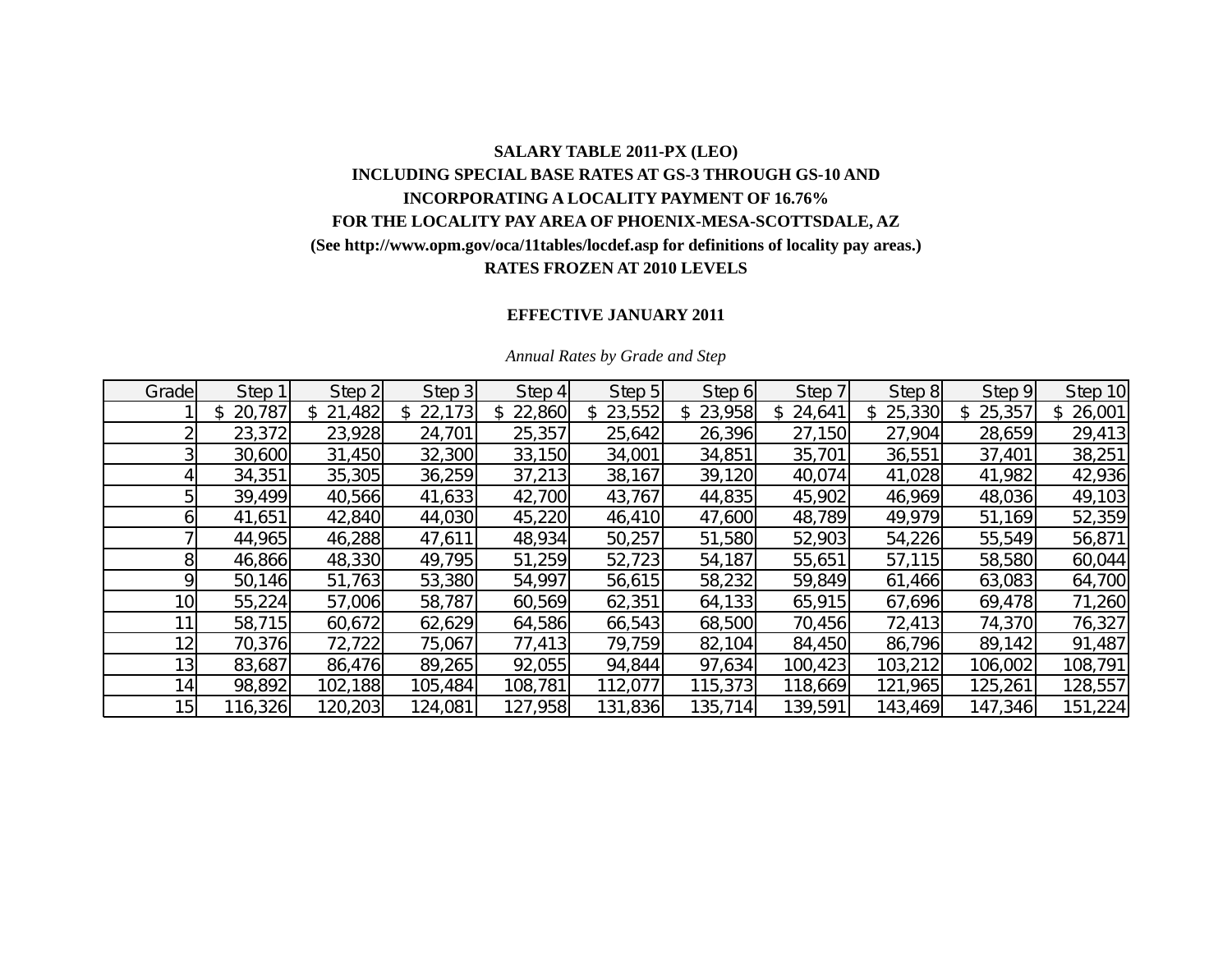# **SALARY TABLE 2011-PIT (LEO) INCLUDING SPECIAL BASE RATES AT GS-3 THROUGH GS-10 AND INCORPORATING A LOCALITY PAYMENT OF 16.37% FOR THE LOCALITY PAY AREA OF PITTSBURGH-NEW CASTLE, PA (See http://www.opm.gov/oca/11tables/locdef.asp for definitions of locality pay areas.) RATES FROZEN AT 2010 LEVELS**

## **EFFECTIVE JANUARY 2011**

| Grade           | Step 1       | Step 2  | Step 3  | Step 4   | Step 5  | Step 6   | Step 7  | Step 8  | Step 9  | Step 10      |
|-----------------|--------------|---------|---------|----------|---------|----------|---------|---------|---------|--------------|
|                 | \$<br>20,717 | 21,410  | 22,099  | \$22,784 | 23,473  | \$23,878 | 24,559  | 25,245  | 25,272  | 25,914<br>\$ |
|                 | 23,294       | 23,848  | 24,618  | 25,272   | 25,556  | 26,308   | 27,060  | 27,811  | 28,563  | 29,315       |
|                 | 30,498       | 31,345  | 32,193  | 33,040   | 33,887  | 34,734   | 35,581  | 36,428  | 37,276  | 38,123       |
|                 | 34,236       | 35,187  | 36,138  | 37,088   | 38,039  | 38,990   | 39,941  | 40,891  | 41,842  | 42,793       |
|                 | 39,367       | 40,430  | 41,494  | 42,558   | 43,621  | 44,685   | 45,749  | 46,812  | 47,876  | 48,939       |
|                 | 41,512       | 42,697  | 43,883  | 45,069   | 46,255  | 47,441   | 48,626  | 49,812  | 50,998  | 52,184       |
|                 | 44,815       | 46,134  | 47,452  | 48,771   | 50,089  | 51,408   | 52,726  | 54,045  | 55,363  | 56,681       |
| 81              | 46,710       | 48,169  | 49,628  | 51,088   | 52,547  | 54,006   | 55,465  | 56,925  | 58,384  | 59,843       |
| ΩI              | 49,979       | 51,590  | 53,202  | 54,814   | 56,425  | 58,037   | 59,649  | 61,261  | 62,872  | 64,484       |
| 10 <sub>l</sub> | 55,040       | 56,815  | 58,591  | 60,367   | 62,143  | 63,919   | 65,694  | 67,470  | 69,246  | 71,022       |
|                 | 58,519       | 60,469  | 62,420  | 64,370   | 66,320  | 68,271   | 70,221  | 72,172  | 74,122  | 76,072       |
| 12 <sub>1</sub> | 70,141       | 72,479  | 74,817  | 77,154   | 79,492  | 81,830   | 84,168  | 86,506  | 88,844  | 91,182       |
| 13 <sub>l</sub> | 83,407       | 86,187  | 88,967  | 91,747   | 94,527  | 97,307   | 100,088 | 102,868 | 105,648 | 108,428      |
| 14              | 98,562       | 101,847 | 105,132 | 108,417  | 111,702 | 114,988  | 118,273 | 121,558 | 124,843 | 128,128      |
| 15              | 115,937      | 119,802 | 123,666 | 127,531  | 131,396 | 135,260  | 139,125 | 142,990 | 146,854 | 150,719      |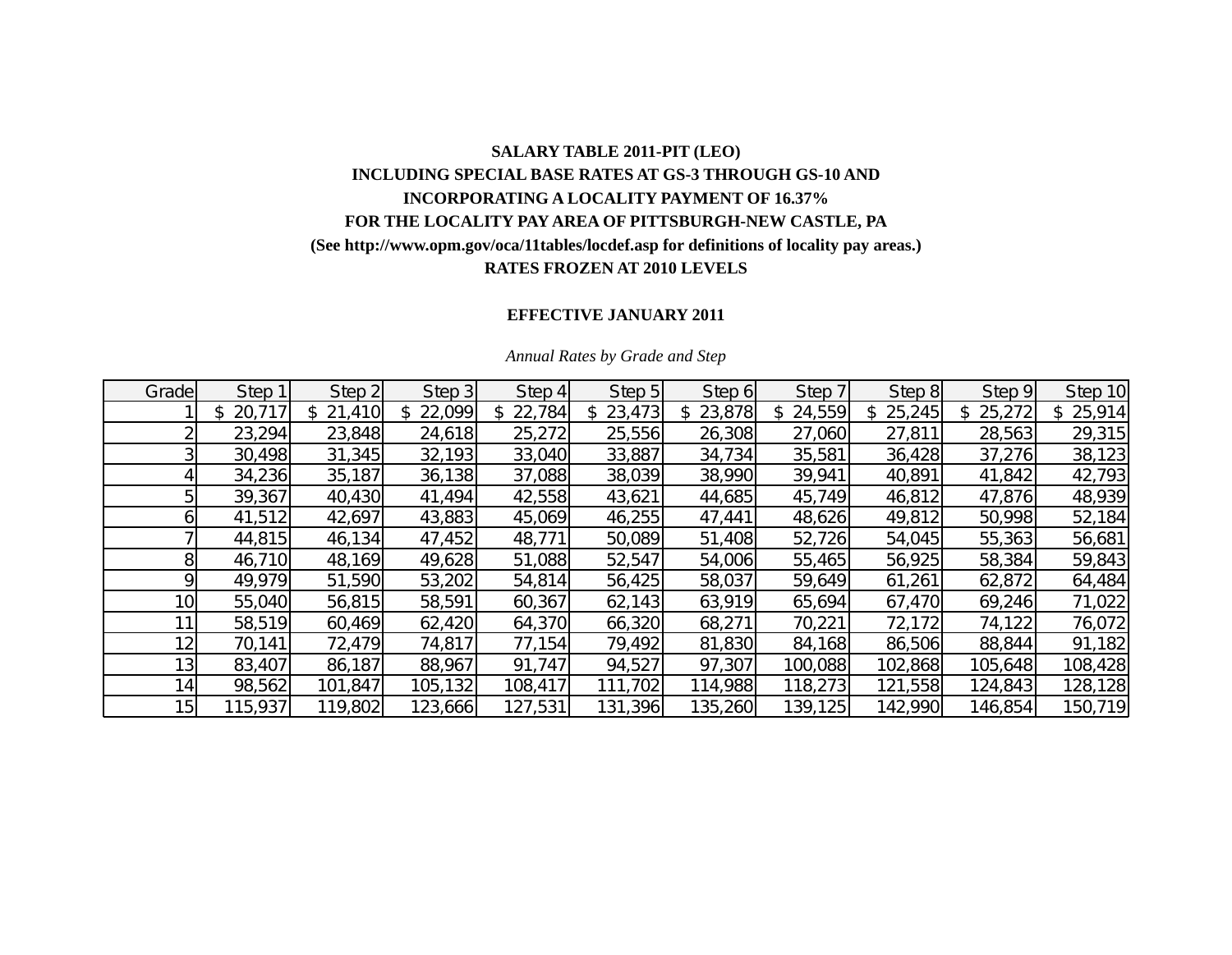# **SALARY TABLE 2011-POR (LEO) INCLUDING SPECIAL BASE RATES AT GS-3 THROUGH GS-10 AND INCORPORATING A LOCALITY PAYMENT OF 20.35% FOR THE LOCALITY PAY AREA OF PORTLAND-VANCOUVER-BEAVERTON, OR-WA (See http://www.opm.gov/oca/11tables/locdef.asp for definitions of locality pay areas.) RATES FROZEN AT 2010 LEVELS**

### **EFFECTIVE JANUARY 2011**

| Grade           | Step 1   | Step 2  | Step 3  | Step 4   | Step 5       | Step 6  | Step 7   | Step 8       | Step 9  | Step 10   |
|-----------------|----------|---------|---------|----------|--------------|---------|----------|--------------|---------|-----------|
|                 | \$21,426 | 22,142  | 22,854  | \$23,563 | 24,276<br>\$ | 24,695  | \$25,399 | 26,109<br>\$ | 26,136  | \$26,801  |
|                 | 24,090   | 24,663  | 25,460  | 26,136   | 26,430       | 27,208  | 27,985   | 28,762       | 29,540  | 30,317    |
|                 | 31,541   | 32,417  | 33,294  | 34,170   | 35,046       | 35,922  | 36,798   | 37,674       | 38,551  | 39,427    |
|                 | 35,407   | 36,390  | 37,373  | 38,357   | 39,340       | 40,323  | 41,307   | 42,290       | 43,273  | 44,256    |
|                 | 40,713   | 41,813  | 42,913  | 44,013   | 45,113       | 46,213  | 47,313   | 48,413       | 49,513  | 50,613    |
| n.              | 42,931   | 44,158  | 45,384  | 46,610   | 47,837       | 49,063  | 50,289   | 51,516       | 52,742  | 53,969    |
|                 | 46,348   | 47,712  | 49,075  | 50,439   | 51,802       | 53,166  | 54,529   | 55,893       | 57,257  | 58,620    |
| 8               | 48,307   | 49,816  | 51,326  | 52,835   | 54,344       | 55,853  | 57,362   | 58,872       | 60,381  | 61,890    |
| Ω               | 51,688   | 53,355  | 55,022  | 56,688   | 58,355       | 60,022  | 61,689   | 63,356       | 65,023  | 66,690    |
| 10 <sub>1</sub> | 56,922   | 58,758  | 60,595  | 62,432   | 64,268       | 66,105  | 67,941   | 69,778       | 71,614  | 73,451    |
|                 | 60,520   | 62,537  | 64,555  | 66,572   | 68,589       | 70,606  | 72,623   | 74,640       | 76,657  | 78,674    |
| 12              | 72,540   | 74,958  | 77,375  | 79,793   | 82,211       | 84,629  | 87,047   | 89,465       | 91,882  | 94,300    |
| 13 <sub>1</sub> | 86,260   | 89,135  | 92,010  | 94,885   | 97,760       | 100,635 | 103,511  | 106,386      | 109,261 | 112,136   |
| 14              | 101,933  | 105,330 | 108,728 | 112,125  | 115,523      | 118,920 | 122,318  | 125,715      | 129,113 | 132,510   |
| 15              | 119,902  | 123,899 | 127,896 | 131,893  | 135,890      | 139,886 | 143,883  | 147,880      | 151,877 | 155,500 * |

#### *Annual Rates by Grade and Step*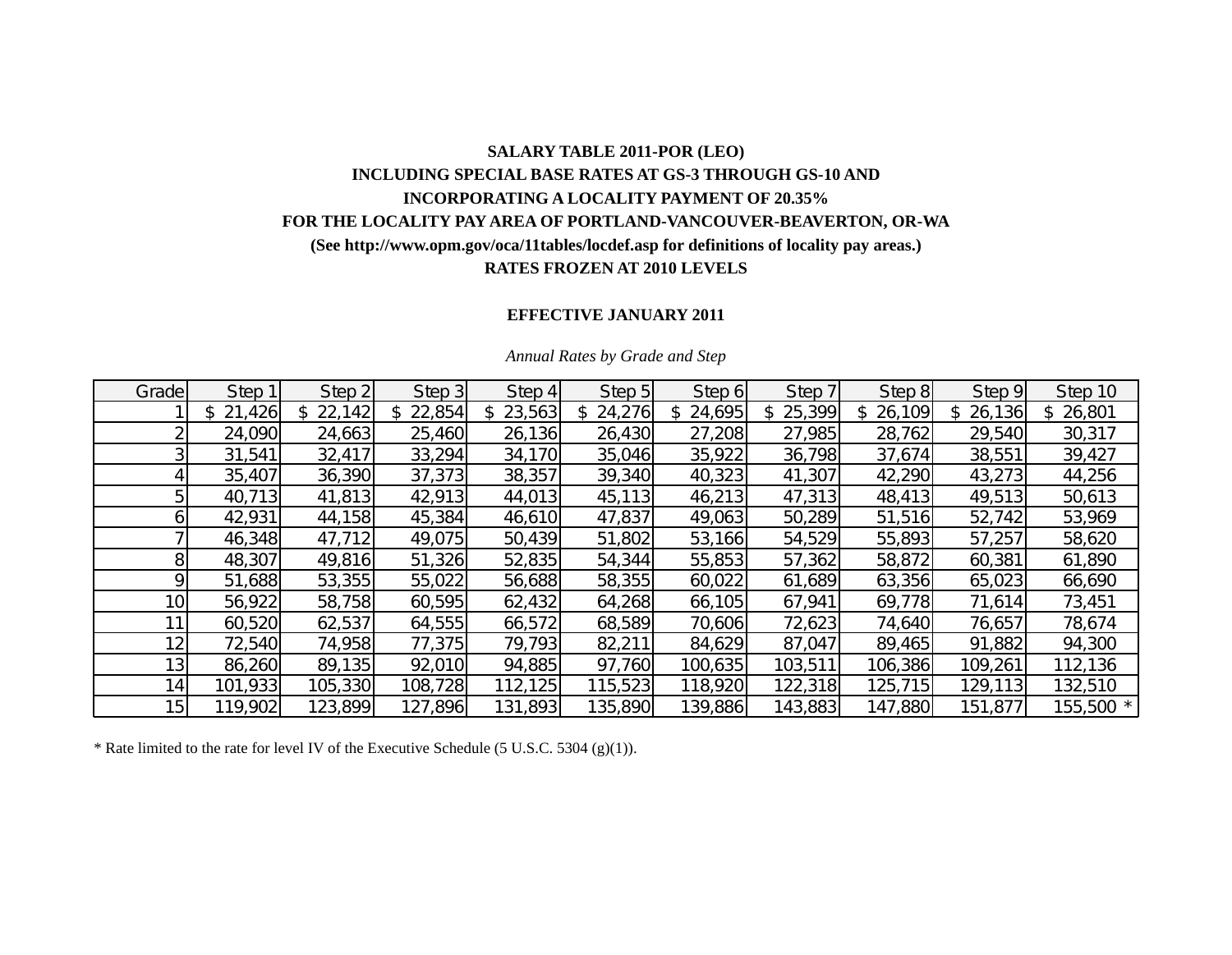## **SALARY TABLE 2011-RA (LEO) INCLUDING SPECIAL BASE RATES AT GS-3 THROUGH GS-10 AND INCORPORATING A LOCALITY PAYMENT OF 17.64% FOR THE LOCALITY PAY AREA OF RALEIGH-DURHAM-CARY, NC (See http://www.opm.gov/oca/11tables/locdef.asp for definitions of locality pay areas.) RATES FROZEN AT 2010 LEVELS**

## **EFFECTIVE JANUARY 2011**

| Grade           | Step 1       | Step 2       | Step 3  | Step 4   | Step 5       | Step 6        | Step 7  | Step 8        | Step 9       | Step 10      |
|-----------------|--------------|--------------|---------|----------|--------------|---------------|---------|---------------|--------------|--------------|
|                 | \$<br>20,943 | 21,643<br>\$ | 22,340  | \$23,033 | 23,729<br>\$ | 24,139<br>\$. | 24,827  | 25,521<br>\$. | 25,548<br>\$ | 26,197<br>\$ |
|                 | 23,548       | 24,108       | 24,887  | 25,548   | 25,835       | 26,595        | 27,355  | 28,115        | 28,875       | 29,635       |
|                 | 30,831       | 31,688       | 32,544  | 33,400   | 34,257       | 35,113        | 35,970  | 36,826        | 37,682       | 38,539       |
|                 | 34,610       | 35,571       | 36,532  | 37,493   | 38,454       | 39,415        | 40,376  | 41,338        | 42,299       | 43,260       |
|                 | 39,796       | 40,872       | 41,947  | 43,022   | 44,097       | 45,173        | 46,248  | 47,323        | 48,398       | 49,474       |
|                 | 41,965       | 43,163       | 44,362  | 45,561   | 46,760       | 47,958        | 49,157  | 50,356        | 51,555       | 52,753       |
|                 | 45,304       | 46,637       | 47,970  | 49,303   | 50,636       | 51,969        | 53,302  | 54,634        | 55,967       | 57,300       |
| 8               | 47,220       | 48,695       | 50,170  | 51,645   | 53,120       | 54,596        | 56,071  | 57,546        | 59,021       | 60,496       |
| ΩI              | 50,524       | 52,153       | 53,783  | 55,412   | 57,041       | 58,671        | 60,300  | 61,929        | 63,559       | 65,188       |
| 10 <sub>l</sub> | 55,640       | 57,435       | 59,231  | 61,026   | 62,821       | 64,616        | 66,411  | 68,206        | 70,002       | 71,797       |
|                 | 59,158       | 61,129       | 63,101  | 65,073   | 67,044       | 69,016        | 70,988  | 72,959        | 74,931       | 76,902       |
| 12 <sub>1</sub> | 70,906       | 73,270       | 75,633  | 77,996   | 80,360       | 82,723        | 85,087  | 87,450        | 89,813       | 92,177       |
| 13 <sub>l</sub> | 84,317       | 87,128       | 89,938  | 92,749   | 95,559       | 98,369        | 101,180 | 103,990       | 106,801      | 109,611      |
| 14              | 99,638       | 102,959      | 106,280 | 109,600  | 112,921      | 116,242       | 119,563 | 122,884       | 126,205      | 129,526      |
| 15              | 117,202      | 121,109      | 125,016 | 128,923  | 132,830      | 136,737       | 140,643 | 144,550       | 148,457      | 152,364      |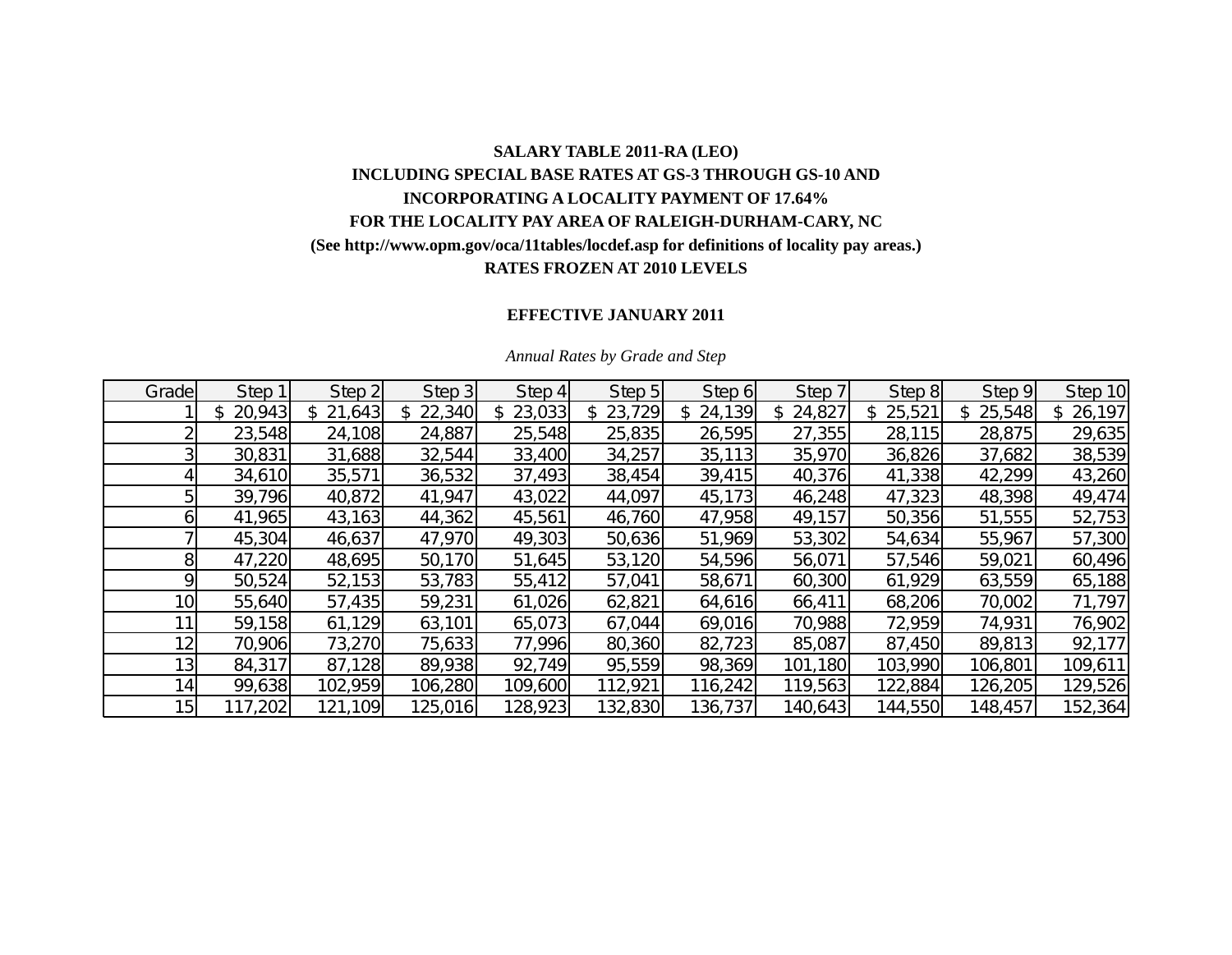# **SALARY TABLE 2011-RCH (LEO) INCLUDING SPECIAL BASE RATES AT GS-3 THROUGH GS-10 AND INCORPORATING A LOCALITY PAYMENT OF 16.47% FOR THE LOCALITY PAY AREA OF RICHMOND, VA (See http://www.opm.gov/oca/11tables/locdef.asp for definitions of locality pay areas.) RATES FROZEN AT 2010 LEVELS**

## **EFFECTIVE JANUARY 2011**

| Grade           | Step 1       | Step 2       | Step 3  | Step 4  | Step 5  | Step 6        | Step 7       | Step 8       | Step 9  | Step 10 |
|-----------------|--------------|--------------|---------|---------|---------|---------------|--------------|--------------|---------|---------|
|                 | 20,735<br>\$ | 21,428<br>\$ | 22,118  | 22,804  | 23,493  | 23,898<br>\$. | 24,580<br>\$ | 25,267<br>\$ | 25,294  | 25,937  |
|                 | 23,314       | 23,868       | 24,639  | 25,294  | 25,578  | 26,330        | 27,083       | 27,835       | 28,588  | 29,340  |
|                 | 30,524       | 31,372       | 32,220  | 33,068  | 33,916  | 34,764        | 35,612       | 36,460       | 37,308  | 38,156  |
|                 | 34,265       | 35,217       | 36,169  | 37,120  | 38,072  | 39,023        | 39,975       | 40,926       | 41,878  | 42,830  |
|                 | 39,401       | 40,465       | 41,530  | 42,594  | 43,659  | 44,723        | 45,788       | 46,852       | 47,917  | 48,981  |
|                 | 41,547       | 42,734       | 43,921  | 45,108  | 46,294  | 47,481        | 48,668       | 49,855       | 51,042  | 52,229  |
|                 | 44,854       | 46,173       | 47,493  | 48,813  | 50,132  | 51,452        | 52,771       | 54,091       | 55,411  | 56,730  |
| 8 <sup>1</sup>  | 46,750       | 48,210       | 49,671  | 51,131  | 52,592  | 54,053        | 55,513       | 56,974       | 58,434  | 59,895  |
| οı              | 50,022       | 51,635       | 53,248  | 54,861  | 56,474  | 58,087        | 59,700       | 61,313       | 62,926  | 64,540  |
| 10 <sup>1</sup> | 55,087       | 56,864       | 58,641  | 60,419  | 62,196  | 63,973        | 65,751       | 67,528       | 69,305  | 71,083  |
| 11              | 58,569       | 60,521       | 62,473  | 64,425  | 66,377  | 68,329        | 70,281       | 72,234       | 74,186  | 76,138  |
| 12 <sub>1</sub> | 70,201       | 72,541       | 74,881  | 77,221  | 79,561  | 81,901        | 84,240       | 86,580       | 88,920  | 91,260  |
| 13 <sub>l</sub> | 83,479       | 86,261       | 89,044  | 91,826  | 94,609  | 97,391        | 100,174      | 102,956      | 105,738 | 108,521 |
| 14              | 98,647       | 101,935      | 105,222 | 108,510 | 111,798 | 115,086       | 118,374      | 121,662      | 124,950 | 128,238 |
| 15              | 116,037      | 119,905      | 123,773 | 127,641 | 131,509 | 135,377       | 139,245      | 143,113      | 146,980 | 150,848 |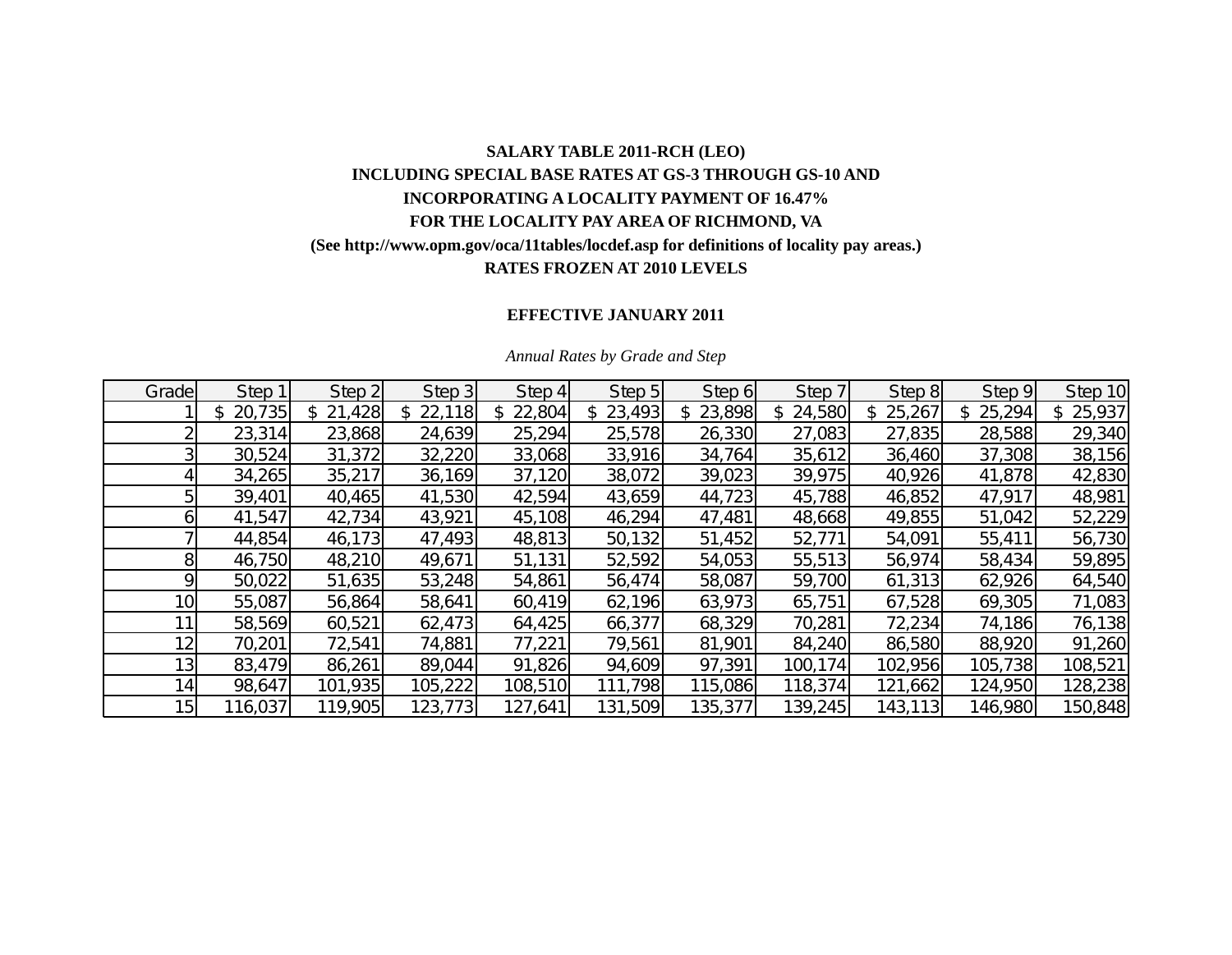## **SALARY TABLE 2011-SAC (LEO) INCLUDING SPECIAL BASE RATES AT GS-3 THROUGH GS-10 AND INCORPORATING A LOCALITY PAYMENT OF 22.20% FOR THE LOCALITY PAY AREA OF SACRAMENTO--ARDEN-ARCADE--YUBA CITY, CA-NV (See http://www.opm.gov/oca/11tables/locdef.asp for definitions of locality pay areas.) RATES FROZEN AT 2010 LEVELS**

## **EFFECTIVE JANUARY 2011**

| Grade           | Step 1   | Step 2   | Step 3       | Step 4   | Step 5       | Step 6        | Step 7   | Step 8       | Step 9  | Step 10   |
|-----------------|----------|----------|--------------|----------|--------------|---------------|----------|--------------|---------|-----------|
|                 | \$21,755 | \$22,482 | 23,206<br>\$ | \$23,926 | 24,649<br>\$ | 25,074<br>\$. | \$25,789 | 26,510<br>S. | 26,538  | \$27,213  |
|                 | 24,461   | 25,042   | 25,851       | 26,538   | 26,836       | 27,626        | 28,415   | 29,205       | 29,994  | 30,783    |
|                 | 32,026   | 32,916   | 33,805       | 34,695   | 35,585       | 36,474        | 37,364   | 38,253       | 39,143  | 40,033    |
|                 | 35,951   | 36,950   | 37,948       | 38,946   | 39,945       | 40,943        | 41,941   | 42,940       | 43,938  | 44,937    |
|                 | 41,339   | 42,456   | 43,573       | 44,690   | 45,807       | 46,924        | 48,040   | 49,157       | 50,274  | 51,391    |
| ы               | 43,591   | 44,836   | 46,082       | 47,327   | 48,572       | 49,817        | 51,062   | 52,308       | 53,553  | 54,798    |
|                 | 47,060   | 48,445   | 49,829       | 51,214   | 52,599       | 53,983        | 55,368   | 56,752       | 58,137  | 59,521    |
| 8               | 49,050   | 50,582   | 52,115       | 53,647   | 55,179       | 56,712        | 58,244   | 59,777       | 61,309  | 62,841    |
| Ο               | 52,482   | 54,175   | 55,867       | 57,560   | 59,252       | 60,945        | 62,637   | 64,330       | 66,022  | 67,715    |
| 10 <sub>1</sub> | 57,797   | 59,662   | 61,526       | 63,391   | 65,256       | 67,121        | 68,986   | 70,850       | 72,715  | 74,580    |
|                 | 61,451   | 63,499   | 65,547       | 67,595   | 69,643       | 71,691        | 73,739   | 75,787       | 77,835  | 79,883    |
| 12 <sub>1</sub> | 73,655   | 76,110   | 78,565       | 81,020   | 83,475       | 85,930        | 88,385   | 90,840       | 93,295  | 95,750    |
| 13 <sub>1</sub> | 87,586   | 90,505   | 93,424       | 96,344   | 99,263       | 102,182       | 105,102  | 108,021      | 110,940 | 113,860   |
| 14.             | 103,500  | 106,949  | 110,399      | 113,849  | 117,299      | 120,748       | 124,198  | 127,648      | 131,097 | 134,547   |
| 15 <sub>l</sub> | 121,745  | 125,804  | 129,862      | 133,920  | 137,978      | 142,037       | 146,095  | 150, 153     | 154,212 | 155,500 * |

#### *Annual Rates by Grade and Step*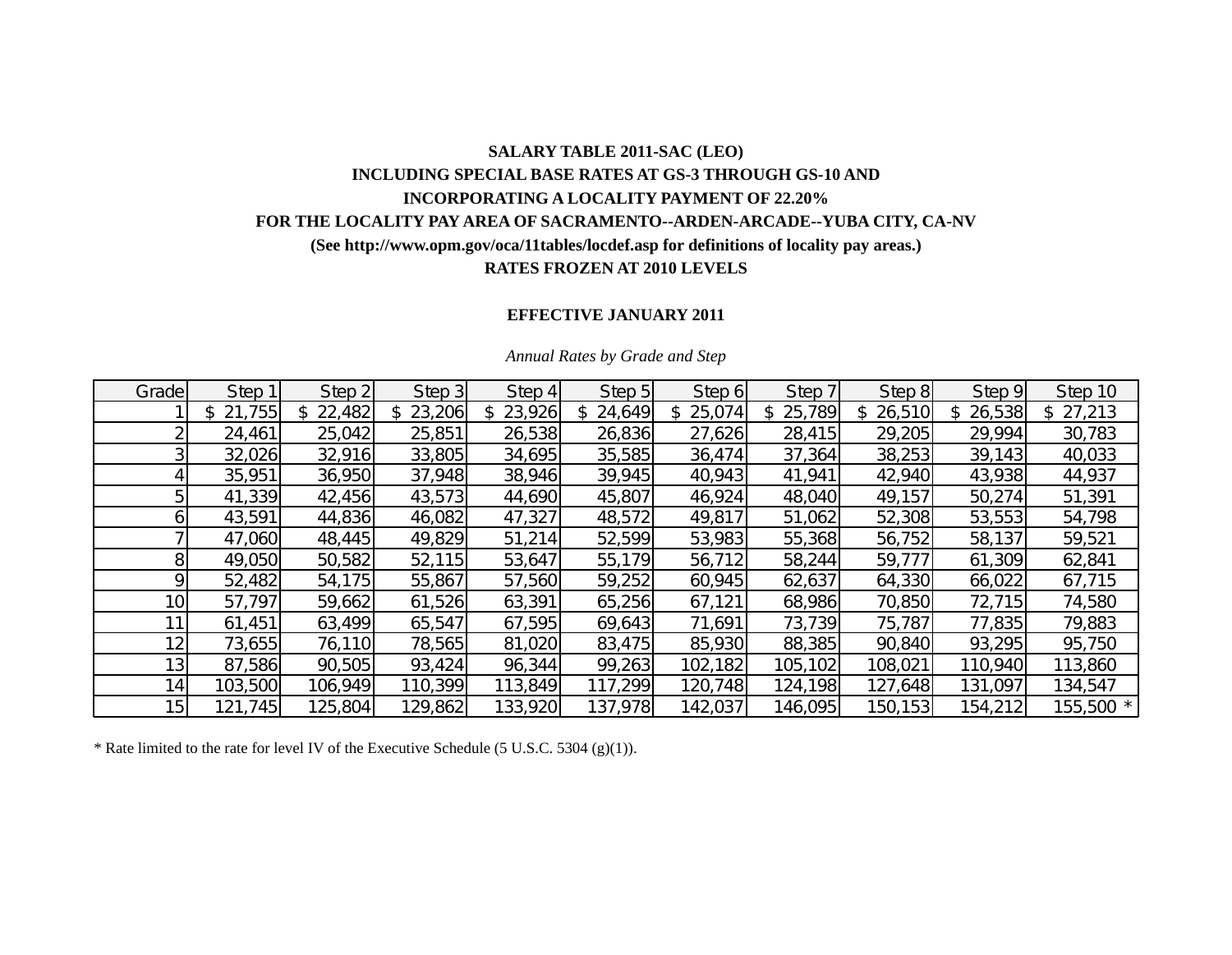# **SALARY TABLE 2011-SD (LEO) INCLUDING SPECIAL BASE RATES AT GS-3 THROUGH GS-10 AND INCORPORATING A LOCALITY PAYMENT OF 24.19% FOR THE LOCALITY PAY AREA OF SAN DIEGO-CARLSBAD-SAN MARCOS, CA (See http://www.opm.gov/oca/11tables/locdef.asp for definitions of locality pay areas.) RATES FROZEN AT 2010 LEVELS**

### **EFFECTIVE JANUARY 2011**

| Grade           | Step 1       | Step 2       | Step 3   | Step 4       | Step 5   | Step 6   | Step 7       | Step 8       | Step 9       | Step 10   |
|-----------------|--------------|--------------|----------|--------------|----------|----------|--------------|--------------|--------------|-----------|
|                 | 22,110<br>\$ | 22,848<br>\$ | \$23,584 | 24,315<br>\$ | \$25,050 | \$25,483 | 26,209<br>\$ | 26,942<br>S. | 26,970<br>\$ | \$27,656  |
|                 | 24,859       | 25,450       | 26,272   | 26,970       | 27,273   | 28,076   | 28,878       | 29,680       | 30,482       | 31,285    |
|                 | 32,548       | 33,452       | 34,356   | 35,260       | 36,164   | 37,068   | 37,972       | 38,876       | 39,781       | 40,685    |
|                 | 36,537       | 37,551       | 38,566   | 39,581       | 40,595   | 41,610   | 42,624       | 43,639       | 44,654       | 45,668    |
|                 | 42,012       | 43,147       | 44,282   | 45,418       | 46,553   | 47,688   | 48,823       | 49,958       | 51,093       | 52,228    |
|                 | 44,301       | 45,567       | 46,832   | 48,098       | 49,363   | 50,629   | 51,894       | 53,160       | 54,425       | 55,691    |
|                 | 47,827       | 49,234       | 50,641   | 52,048       | 53,455   | 54,862   | 56,269       | 57,676       | 59,083       | 60,490    |
| 81              | 49,849       | 51,406       | 52,963   | 54,521       | 56,078   | 57,635   | 59,193       | 60,750       | 62,307       | 63,865    |
| Q               | 53,337       | 55,057       | 56,777   | 58,497       | 60,217   | 61,937   | 63,657       | 65,377       | 67,097       | 68,817    |
| 10              | 58,738       | 60,633       | 62,528   | 64,424       | 66,319   | 68,214   | 70,109       | 72,004       | 73,899       | 75,794    |
| 11              | 62,451       | 64,533       | 66,614   | 68,696       | 70,777   | 72,859   | 74,940       | 77,021       | 79,103       | 81,184    |
| 12              | 74,854       | 77,349       | 79,844   | 82,339       | 84,834   | 87,329   | 89,824       | 92,319       | 94,814       | 97,309    |
| 13 <sub>1</sub> | 89,012       | 91,979       | 94,946   | 97,913       | 100,880  | 103,846  | 106,813      | 109,780      | 112,747      | 115,714   |
| 14              | 105,185      | 108,691      | 112,197  | 115,703      | 119,209  | 122,715  | 126,221      | 129,726      | 133,232      | 136,738   |
| 15              | 123,728      | 127,852      | 131,977  | 136,101      | 140,225  | 144,350  | 148,474      | 152,598      | 155,500 *    | 155,500 * |

#### *Annual Rates by Grade and Step*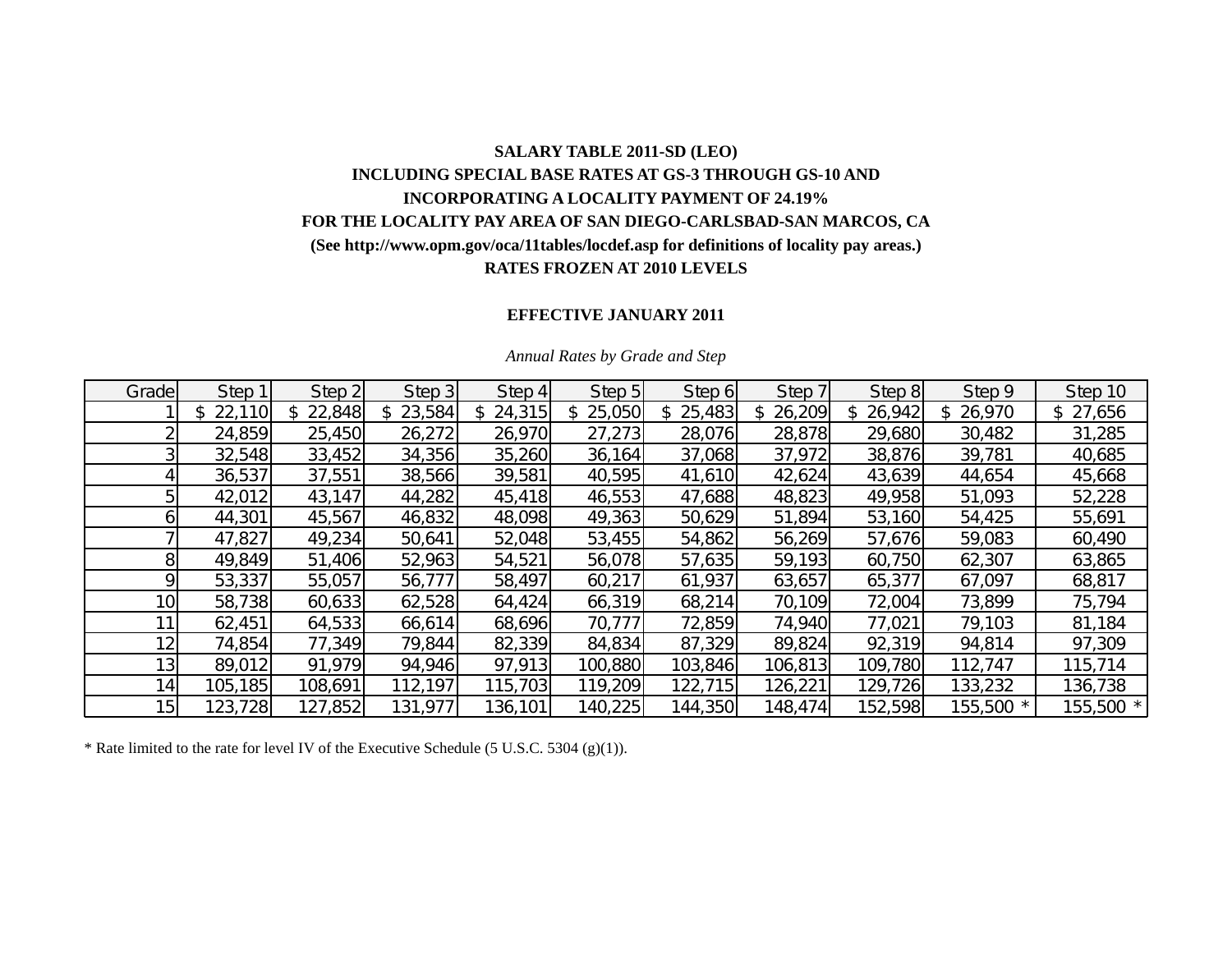# **SALARY TABLE 2011-SF (LEO) INCLUDING SPECIAL BASE RATES AT GS-3 THROUGH GS-10 AND INCORPORATING A LOCALITY PAYMENT OF 35.15% FOR THE LOCALITY PAY AREA OF SAN JOSE-SAN FRANCISCO-OAKLAND, CA (See http://www.opm.gov/oca/11tables/locdef.asp for definitions of locality pay areas.) RATES FROZEN AT 2010 LEVELS**

### **EFFECTIVE JANUARY 2011**

| Grade           | Step 1  | Step 2   | Step 3       | Step 4   | Step 5   | Step 6    | Step 7    | Step 8   | Step 9   | Step 10   |
|-----------------|---------|----------|--------------|----------|----------|-----------|-----------|----------|----------|-----------|
|                 | 24,061  | \$24,865 | 25,665<br>\$ | \$26,461 | \$27,261 | \$27,731  | \$28,522  | \$29,319 | \$29,351 | \$30,097  |
|                 | 27,053  | 27,696   | 28,591       | 29,351   | 29,680   | 30,553    | 31,426    | 32,299   | 33,173   | 34,046    |
|                 | 35,420  | 36,404   | 37,388       | 38,372   | 39,356   | 40,340    | 41,323    | 42,307   | 43,291   | 44,275    |
|                 | 39,761  | 40,865   | 41,969       | 43,074   | 44,178   | 45,282    | 46,386    | 47,490   | 48,595   | 49,699    |
| 5               | 45,720  | 46,955   | 48,190       | 49,426   | 50,661   | 51,896    | 53,132    | 54,367   | 55,602   | 56,837    |
| 61              | 48,211  | 49,588   | 50,965       | 52,342   | 53,719   | 55,097    | 56,474    | 57,851   | 59,228   | 60,605    |
|                 | 52,048  | 53,579   | 55,110       | 56,641   | 58,173   | 59,704    | 61,235    | 62,766   | 64,298   | 65,829    |
| 8               | 54,248  | 55,943   | 57,637       | 59,332   | 61,027   | 62,722    | 64,417    | 66,111   | 67,806   | 69,501    |
| 9               | 58,044  | 59,916   | 61,788       | 63,660   | 65,532   | 67,403    | 69,275    | 71,147   | 73,019   | 74,891    |
| 10 <sub>l</sub> | 63,922  | 65,984   | 68,047       | 70,109   | 72,171   | 74,234    | 76,296    | 78,359   | 80,421   | 82,483    |
| 11 <sub>1</sub> | 67,963  | 70,228   | 72,493       | 74,758   | 77,023   | 79,288    | 81,554    | 83,819   | 86,084   | 88,349    |
| 12              | 81,460  | 84,175   | 86,891       | 89,606   | 92,321   | 95,036    | 97,751    | 100,466  | 103,182  | 105,897   |
| 13 <sub>l</sub> | 96,867  | 100,096  | 103,325      | 106,554  | 109,782  | 113,011   | 116,240   | 119,469  | 122,697  | 125,926   |
| 14 <sub>1</sub> | 14,468  | 118,283  | 122,099      | 125,914  | 129,729  | 133,544   | 137,360   | 141,175  | 144,990  | 148,806   |
| 15 <sub>l</sub> | 134,647 | 139,136  | 143,624      | 148,112  | 152,601  | 155,500 * | 155,500 * | 155,500  | 155,500  | 155,500 * |

#### *Annual Rates by Grade and Step*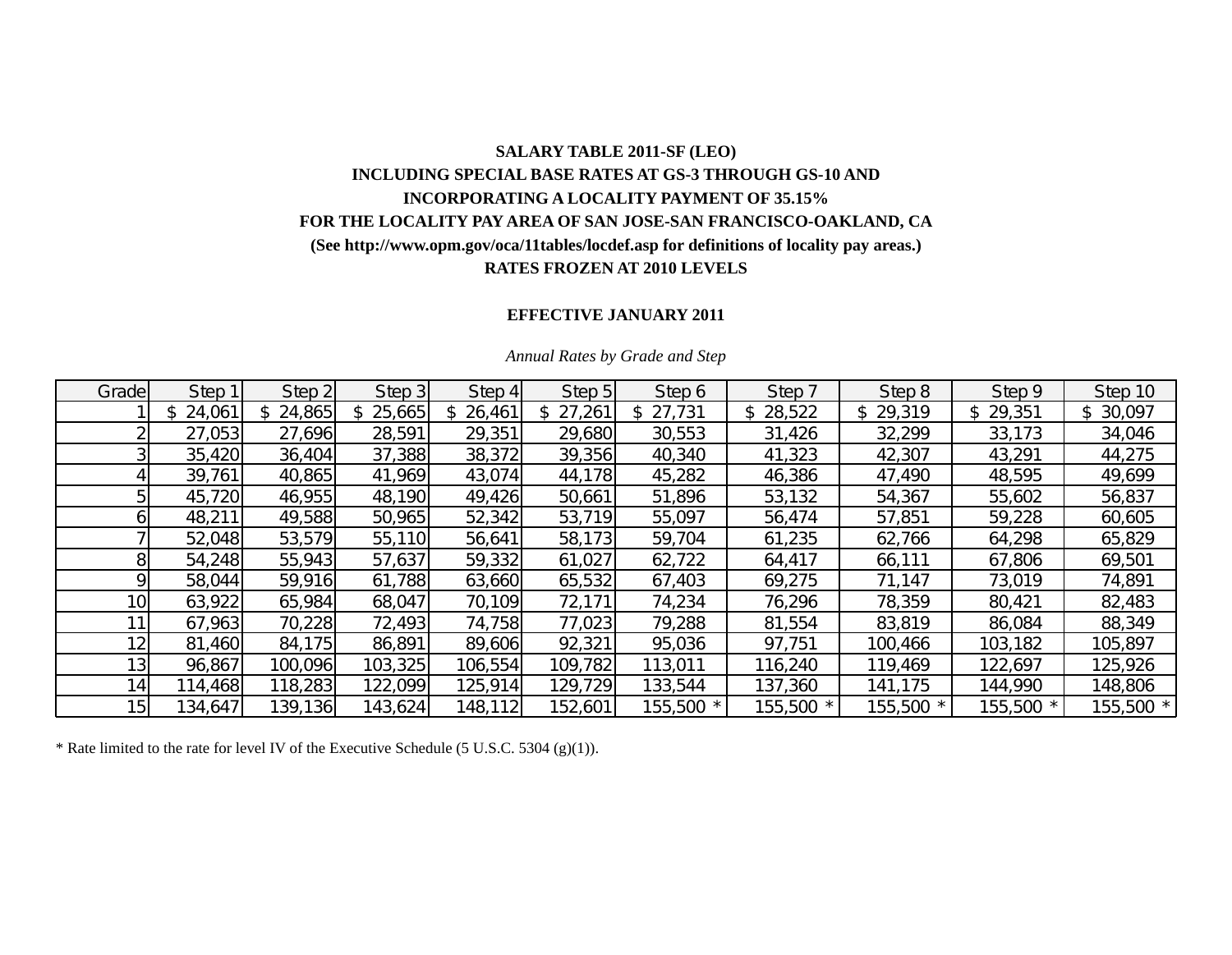# **SALARY TABLE 2011-SEA (LEO) INCLUDING SPECIAL BASE RATES AT GS-3 THROUGH GS-10 AND INCORPORATING A LOCALITY PAYMENT OF 21.81% FOR THE LOCALITY PAY AREA OF SEATTLE-TACOMA-OLYMPIA, WA (See http://www.opm.gov/oca/11tables/locdef.asp for definitions of locality pay areas.) RATES FROZEN AT 2010 LEVELS**

## **EFFECTIVE JANUARY 2011**

| Grade           | Step 1        | Step 2       | Step 3  | Step 4        | Step 5       | Step 6  | Step 7   | Step 8        | Step 9  | Step 10   |
|-----------------|---------------|--------------|---------|---------------|--------------|---------|----------|---------------|---------|-----------|
|                 | 21,686<br>\$. | 22,411<br>\$ | 23,132  | 23,849<br>\$. | 24,570<br>S. | 24,994  | \$25,707 | 26,425<br>\$. | 26,453  | \$27,126  |
|                 | 24,383        | 24,963       | 25,769  | 26,453        | 26,751       | 27,538  | 28,324   | 29,111        | 29,898  | 30,685    |
|                 | 31,924        | 32,811       | 33,698  | 34,584        | 35,471       | 36,358  | 37,245   | 38,131        | 39,018  | 39,905    |
|                 | 35,837        | 36,832       | 37,827  | 38,822        | 39,817       | 40,812  | 41,808   | 42,803        | 43,798  | 44,793    |
|                 | 41,207        | 42,320       | 43,434  | 44,547        | 45,660       | 46,774  | 47,887   | 49,001        | 50,114  | 51,227    |
| οı              | 43,452        | 44,693       | 45,935  | 47,176        | 48,417       | 49,658  | 50,900   | 52,141        | 53,382  | 54,623    |
|                 | 46,910        | 48,290       | 49,670  | 51,051        | 52,431       | 53,811  | 55,191   | 56,571        | 57,951  | 59,331    |
| 8               | 48,893        | 50,421       | 51,948  | 53,476        | 55,003       | 56,531  | 58,058   | 59,586        | 61,113  | 62,641    |
| Ω               | 52,315        | 54,002       | 55,689  | 57,376        | 59,063       | 60,750  | 62,437   | 64,124        | 65,812  | 67,499    |
| 10 <sub>1</sub> | 57,612        | 59,471       | 61,330  | 63,189        | 65,048       | 66,907  | 68,765   | 70,624        | 72,483  | 74,342    |
|                 | 61,255        | 63,296       | 65,338  | 67,379        | 69,421       | 71,462  | 73,504   | 75,545        | 77,587  | 79,628    |
| 12 <sub>1</sub> | 73,420        | 75,867       | 78,314  | 80,761        | 83,208       | 85,656  | 88,103   | 90,550        | 92,997  | 95,444    |
| 13 <sub>1</sub> | 87,306        | 90,216       | 93,126  | 96,036        | 98,946       | 101,856 | 104,766  | 107,676       | 110,586 | 113,496   |
| 14 <sub>1</sub> | 103,169       | 106,608      | 110,047 | 113,486       | 116,924      | 120,363 | 123,802  | 127,240       | 130,679 | 134,118   |
| 15              | 121,357       | 125,402      | 129,447 | 133,493       | 137,538      | 141,583 | 145,629  | 149,674       | 153,719 | 155,500 * |

#### *Annual Rates by Grade and Step*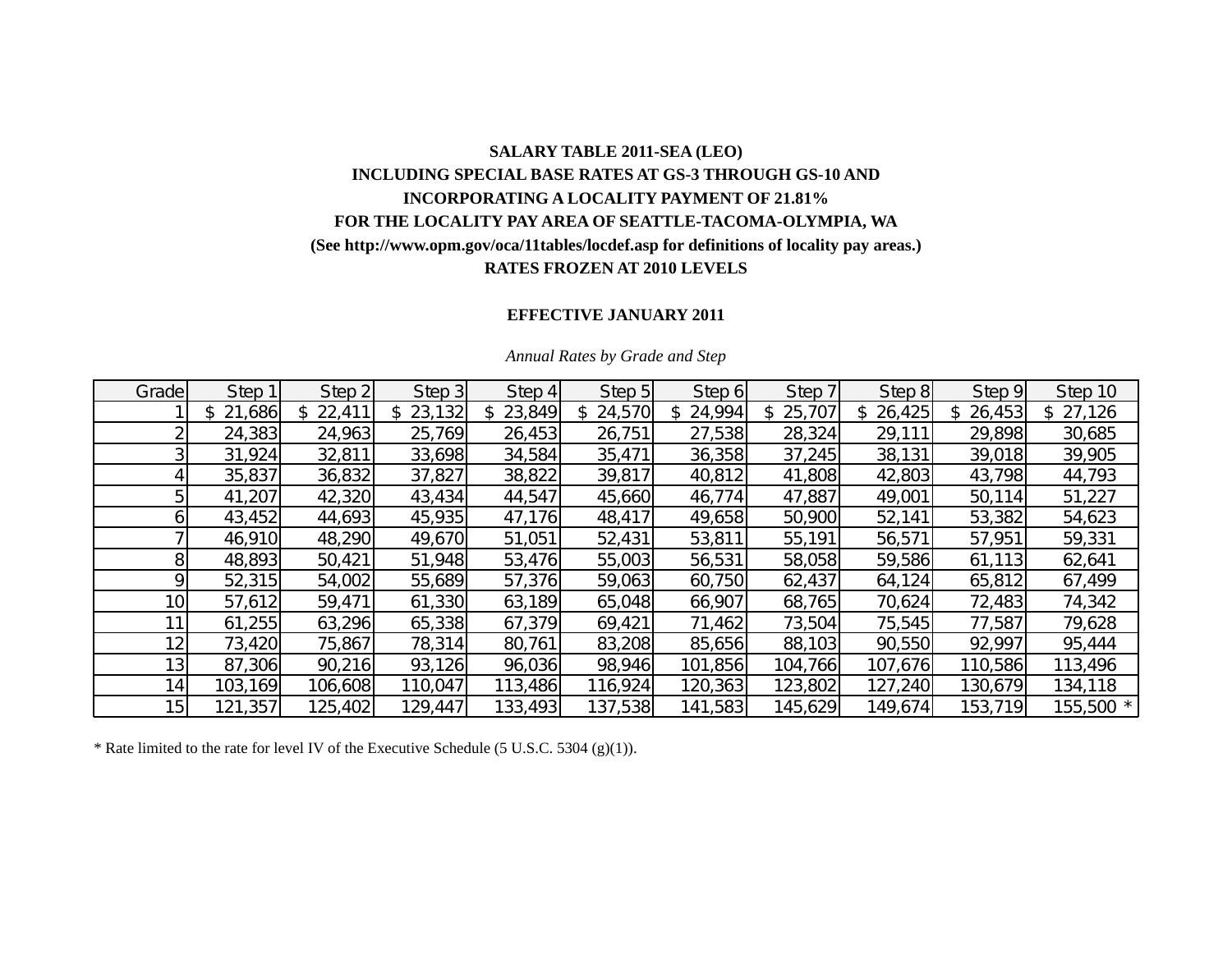## **SALARY TABLE 2011-DCB (LEO) INCLUDING SPECIAL BASE RATES AT GS-3 THROUGH GS-10 AND INCORPORATING A LOCALITY PAYMENT OF 24.22% FOR THE LOCALITY PAY AREA OF WASHINGTON-BALTIMORE-NORTHERN VIRGINIA, DC-MD-VA-WV-PA (See http://www.opm.gov/oca/11tables/locdef.asp for definitions of locality pay areas.) RATES FROZEN AT 2010 LEVELS**

### **EFFECTIVE JANUARY 2011**

| Grade           | Step 1  | Step 2  | Step 3  | Step 4      | Step 5  | Step 6   | Step 7        | Step 8  | Step 9       | Step 10   |
|-----------------|---------|---------|---------|-------------|---------|----------|---------------|---------|--------------|-----------|
|                 | 22,115  | 22,854  | 23,589  | 24,321<br>S | 25,056  | \$25,489 | 26,215<br>\$. | 26,948  | 26,977<br>\$ | \$27,663  |
|                 | 24,865  | 25,456  | 26,279  | 26,977      | 27,280  | 28,082   | 28,885        | 29,687  | 30,490       | 31,292    |
|                 | 32,556  | 33,460  | 34,364  | 35,269      | 36,173  | 37,077   | 37,982        | 38,886  | 39,790       | 40,694    |
|                 | 36,546  | 37,560  | 38,575  | 39,590      | 40,605  | 41,620   | 42,635        | 43,650  | 44,665       | 45,679    |
|                 | 42,022  | 43,158  | 44,293  | 45,428      | 46,564  | 47,699   | 48,835        | 49,970  | 51,105       | 52,241    |
|                 | 44,312  | 45,578  | 46,843  | 48,109      | 49,375  | 50,641   | 51,907        | 53,172  | 54,438       | 55,704    |
|                 | 47,838  | 49,246  | 50,653  | 52,061      | 53,468  | 54,875   | 56,283        | 57,690  | 59,098       | 60,505    |
| 81              | 49,861  | 51,418  | 52,976  | 54,534      | 56,092  | 57,649   | 59,207        | 60,765  | 62,322       | 63,880    |
| Q               | 53,350  | 55,070  | 56,791  | 58,511      | 60,232  | 61,952   | 63,673        | 65,393  | 67,114       | 68,834    |
| 10 <sub>1</sub> | 58,752  | 60,648  | 62,544  | 64,439      | 66,335  | 68,230   | 70,126        | 72,022  | 73,917       | 75,813    |
| 11              | 62,467  | 64,548  | 66,630  | 68,712      | 70,794  | 72,876   | 74,958        | 77,040  | 79,122       | 81,204    |
| 12              | 74,872  | 77,368  | 79,864  | 82,359      | 84,855  | 87,350   | 89,846        | 92,341  | 94,837       | 97,333    |
| 13 <sub>1</sub> | 89,033  | 92,001  | 94,969  | 97,936      | 100,904 | 103,872  | 106,839       | 109,807 | 112,774      | 115,742   |
| 14 <sub>1</sub> | 105,211 | 108,717 | 112,224 | 115,731     | 119,238 | 122,744  | 126,251       | 129,758 | 133,264      | 136,771   |
| 15              | 123,758 | 127,883 | 132,009 | 136, 134    | 140,259 | 144,385  | 148,510       | 152,635 | 155,500 *    | 155,500 * |

#### *Annual Rates by Grade and Step*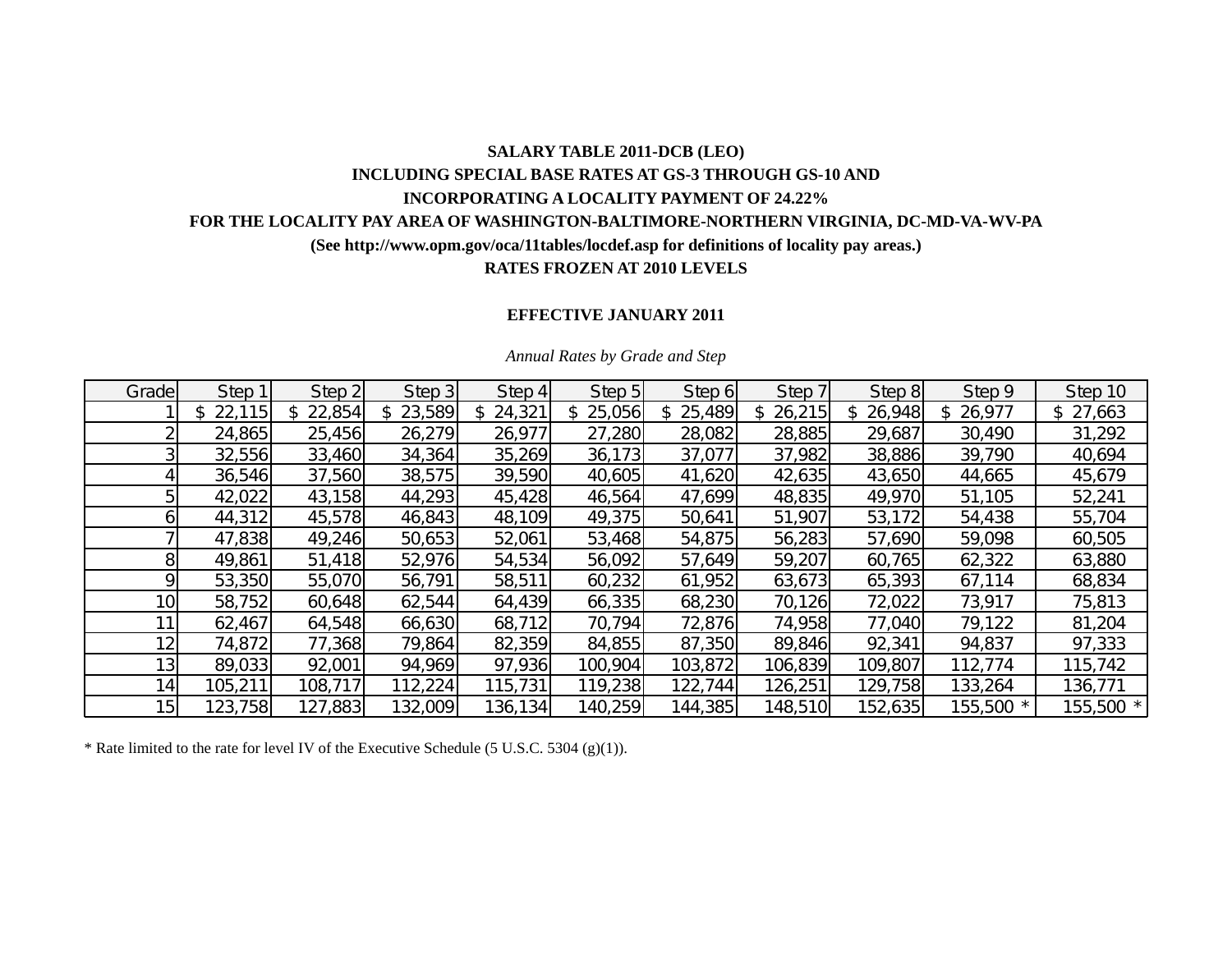# **SALARY TABLE 2011-RUS (LEO) INCLUDING SPECIAL BASE RATES AT GS-3 THROUGH GS-10 AND INCORPORATING A LOCALITY PAYMENT OF 14.16% FOR THE LOCALITY PAY AREA OF REST OF U.S. (See http://www.opm.gov/oca/11tables/locdef.asp for definitions of locality pay areas.) RATES FROZEN AT 2010 LEVELS**

## **EFFECTIVE JANUARY 2011**

| Grade           | Step 1  | Step 2       | Step 3       | Step 4   | Step 5       | Step 6   | Step 7       | Step 8       | Step 9   | Step 10      |
|-----------------|---------|--------------|--------------|----------|--------------|----------|--------------|--------------|----------|--------------|
|                 | 20,324  | 21,003<br>\$ | 21,679<br>\$ | \$22,351 | 23,027<br>\$ | \$23,424 | 24,092<br>S. | 24,766<br>\$ | \$24,792 | 25,422<br>\$ |
|                 | 22,851  | 23,395       | 24,151       | 24,792   | 25,071       | 25,808   | 26,546       | 27,283       | 28,021   | 28,758       |
|                 | 29,919  | 30,750       | 31,581       | 32,412   | 33,243       | 34,074   | 34,906       | 35,737       | 36,568   | 37,399       |
|                 | 33,586  | 34,519       | 35,451       | 36,384   | 37,317       | 38,249   | 39,182       | 40,115       | 41,047   | 41,980       |
|                 | 38,619  | 39,663       | 40,706       | 41,749   | 42,793       | 43,836   | 44,880       | 45,923       | 46,967   | 48,010       |
|                 | 40,723  | 41,886       | 43,050       | 44,213   | 45,376       | 46,540   | 47,703       | 48,866       | 50,029   | 51,193       |
|                 | 43,964  | 45,258       | 46,551       | 47,844   | 49,138       | 50,431   | 51,725       | 53,018       | 54,312   | 55,605       |
| 8               | 45,823  | 47,254       | 48,686       | 50,117   | 51,549       | 52,981   | 54,412       | 55,844       | 57,275   | 58,707       |
|                 | 49,029  | 50,611       | 52,192       | 53,773   | 55,354       | 56,935   | 58,516       | 60,097       | 61,678   | 63,259       |
| 10 <sub>l</sub> | 53,994  | 55,736       | 57,478       | 59,221   | 60,963       | 62,705   | 64,447       | 66,189       | 67,931   | 69,673       |
|                 | 57,408  | 59,321       | 61,234       | 63,148   | 65,061       | 66,974   | 68,888       | 70,801       | 72,714   | 74,628       |
| 12 <sub>1</sub> | 68,809  | 71,102       | 73,396       | 75,689   | 77,983       | 80,276   | 82,570       | 84,863       | 87,157   | 89,450       |
| 13 <sub>l</sub> | 81,823  | 84,550       | 87,278       | 90,005   | 92,732       | 95,459   | 98,187       | 100,914      | 103,641  | 106,369      |
| 14              | 96,690  | 99,913       | 103,136      | 106,358  | 109,581      | 112,804  | 116,027      | 119,249      | 122,472  | 125,695      |
| 15 <sub>l</sub> | 113,735 | 117,527      | 121,318      | 125,109  | 128,900      | 132,692  | 136,483      | 140,274      | 144,065  | 147,857      |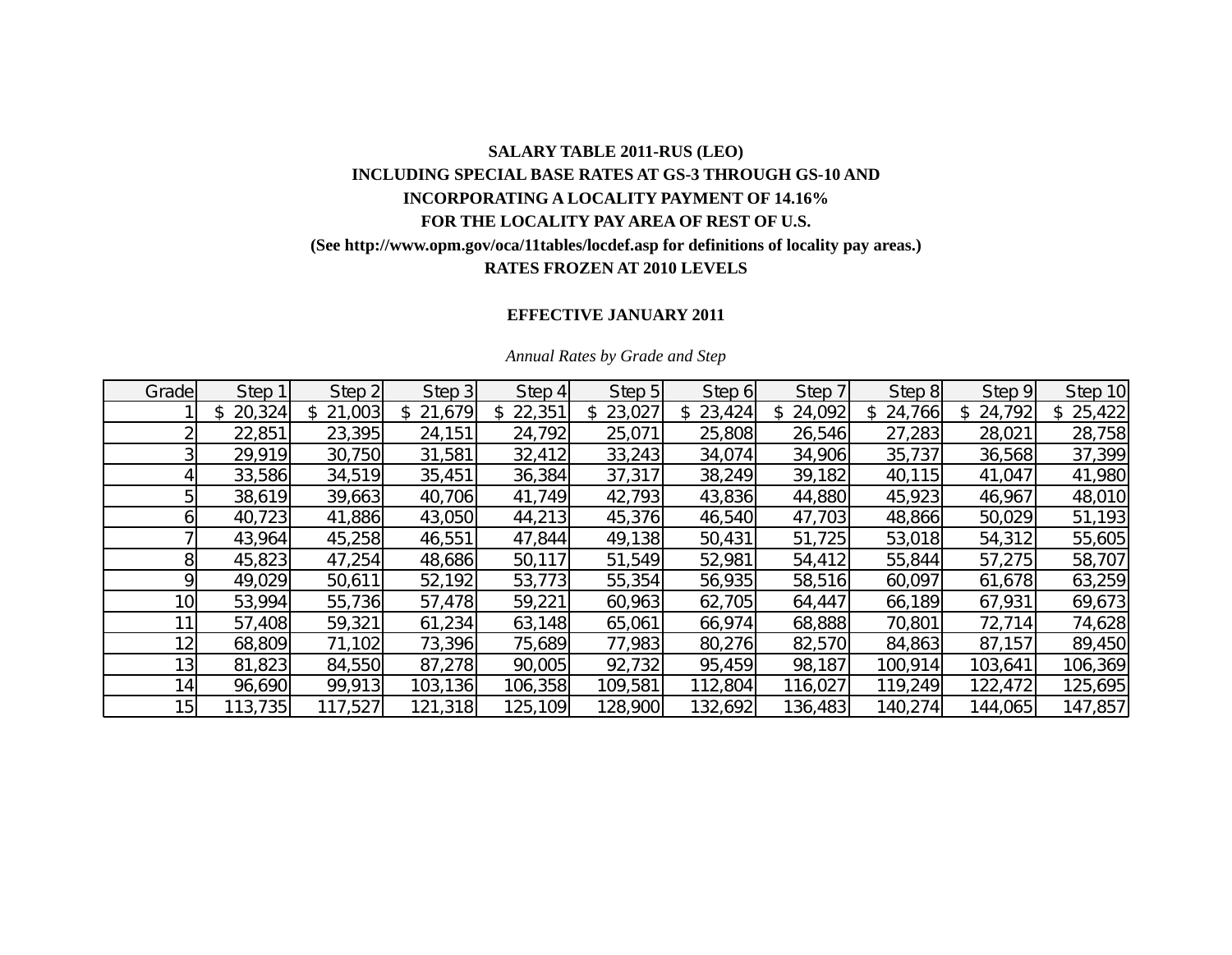# **SALARY TABLE 2011-AK (LEO) INCLUDING SPECIAL BASE RATES AT GS-3 THROUGH GS-10 AND INCORPORATING A LOCALITY PAYMENT OF 16.46% STATE OF ALASKA**

## **(See http://www.opm.gov/oca/11tables/locdef.asp for definitions of locality pay areas.)**

## **EFFECTIVE JANUARY 2011**

| Grade           | Step 1        | Step 2        | Step 3  | Step 4  | Step 5       | Step 6        | Step 7  | Step 8        | Step 9  | Step 10      |
|-----------------|---------------|---------------|---------|---------|--------------|---------------|---------|---------------|---------|--------------|
|                 | 20,733<br>\$. | 21,426<br>\$. | 22,116  | 22,802  | 23,491<br>\$ | 23,896<br>\$. | 24,578  | 25,265<br>\$. | 25,292  | 25,934<br>\$ |
|                 | 23,312        | 23,866        | 24,637  | 25,292  | 25,576       | 26,328        | 27,080  | 27,833        | 28,585  | 29,337       |
|                 | 30,522        | 31,370        | 32,217  | 33,065  | 33,913       | 34,761        | 35,609  | 36,457        | 37,304  | 38,152       |
|                 | 34,263        | 35,214        | 36,165  | 37,117  | 38,068       | 39,020        | 39,971  | 40,923        | 41,874  | 42,826       |
|                 | 39,397        | 40,462        | 41,526  | 42,591  | 43,655       | 44,719        | 45,784  | 46,848        | 47,913  | 48,977       |
|                 | 41,544        | 42,730        | 43,917  | 45,104  | 46,291       | 47,477        | 48,664  | 49,851        | 51,037  | 52,224       |
|                 | 44,850        | 46,169        | 47,489  | 48,808  | 50,128       | 51,447        | 52,767  | 54,086        | 55,406  | 56,725       |
|                 | 46,746        | 48,206        | 49,667  | 51,127  | 52,588       | 54,048        | 55,508  | 56,969        | 58,429  | 59,890       |
|                 | 50,017        | 51,630        | 53,243  | 54,856  | 56,469       | 58,082        | 59,695  | 61,308        | 62,921  | 64,534       |
| 10 <sub>l</sub> | 55,082        | 56,859        | 58,636  | 60,414  | 62,191       | 63,968        | 65,745  | 67,522        | 69,300  | 71,077       |
|                 | 58,564        | 60,516        | 62,468  | 64,420  | 66,372       | 68,324        | 70,275  | 72,227        | 74,179  | 76,131       |
| 12 <sub>1</sub> | 70,195        | 72,535        | 74,874  | 77,214  | 79,554       | 81,894        | 84,233  | 86,573        | 88,913  | 91,252       |
| 13 <sub>l</sub> | 83,472        | 86,254        | 89,036  | 91,818  | 94,600       | 97,383        | 100,165 | 102,947       | 105,729 | 108,512      |
| 14              | 98,638        | 101,926       | 105,213 | 108,501 | 111,789      | 115,076       | 118,364 | 121,652       | 124,939 | 128,227      |
| 15 <sup>1</sup> | 116,027       | 119,894       | 123,762 | 127,630 | 131,497      | 135,365       | 139,233 | 143,100       | 146,968 | 150,835      |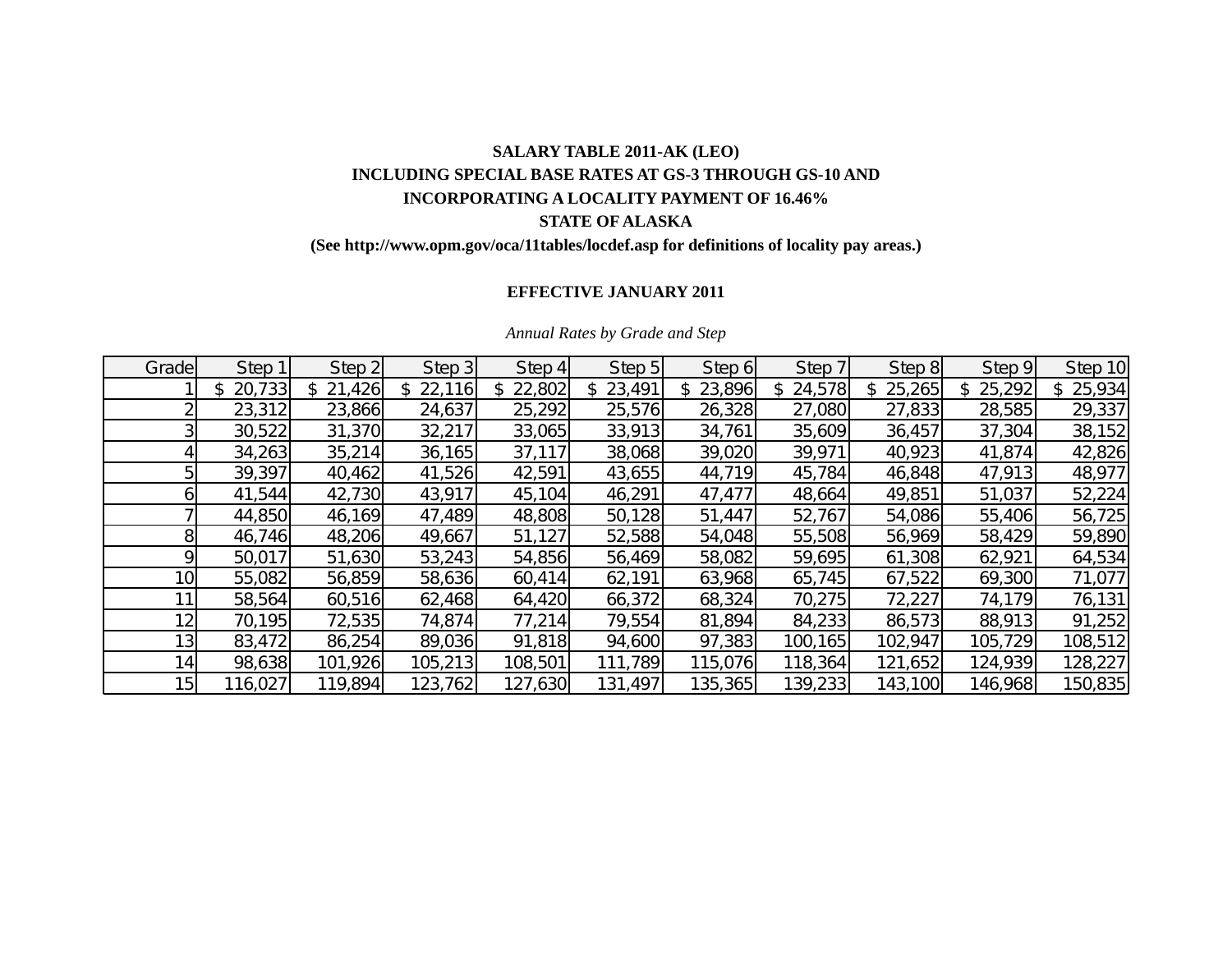# **SALARY TABLE 2011-HI (LEO) INCLUDING SPECIAL BASE RATES AT GS-3 THROUGH GS-10 AND INCORPORATING A LOCALITY PAYMENT OF 11.01% STATE OF HAWAII**

## **(See http://www.opm.gov/oca/11tables/locdef.asp for definitions of locality pay areas.)**

## **EFFECTIVE JANUARY 2011**

| Grade           | Step 1       | Step 2       | Step 3  | Step 4  | Step 5       | Step 6        | Step 7  | Step 8        | Step 9  | Step 10      |
|-----------------|--------------|--------------|---------|---------|--------------|---------------|---------|---------------|---------|--------------|
|                 | 19,763<br>\$ | 20,424<br>\$ | 21,081  | 21,735  | 22,392<br>\$ | 22,778<br>\$. | 23,428  | 24,083<br>\$. | 24,108  | 24,721<br>\$ |
|                 | 22,221       | 22,749       | 23,484  | 24,108  | 24,379       | 25,096        | 25,813  | 26,530        | 27,247  | 27,965       |
|                 | 29,094       | 29,902       | 30,710  | 31,518  | 32,326       | 33,134        | 33,942  | 34,751        | 35,559  | 36,367       |
|                 | 32,659       | 33,566       | 34,473  | 35,380  | 36,287       | 37,194        | 38,101  | 39,008        | 39,915  | 40,822       |
|                 | 37,554       | 38,568       | 39,583  | 40,597  | 41,612       | 42,627        | 43,641  | 44,656        | 45,671  | 46,685       |
|                 | 39,599       | 40,731       | 41,862  | 42,993  | 44,124       | 45,255        | 46,387  | 47,518        | 48,649  | 49,780       |
|                 | 42,751       | 44,009       | 45,267  | 46,524  | 47,782       | 49,040        | 50,298  | 51,555        | 52,813  | 54,071       |
|                 | 44,558       | 45,950       | 47,342  | 48,735  | 50,127       | 51,519        | 52,911  | 54,303        | 55,695  | 57,087       |
|                 | 47,677       | 49,214       | 50,752  | 52,289  | 53,827       | 55,364        | 56,902  | 58,439        | 59,976  | 61,514       |
| 10 <sub>l</sub> | 52,504       | 54,198       | 55,892  | 57,586  | 59,280       | 60,974        | 62,668  | 64,362        | 66,057  | 67,751       |
|                 | 55,824       | 57,684       | 59,545  | 61,405  | 63,266       | 65,126        | 66,987  | 68,847        | 70,708  | 72,568       |
| 12 <sub>1</sub> | 66,910       | 69,140       | 71,371  | 73,601  | 75,831       | 78,061        | 80,291  | 82,522        | 84,752  | 86,982       |
| 13              | 79,565       | 82,217       | 84,869  | 87,521  | 90,173       | 92,825        | 95,477  | 98,130        | 100,782 | 103,434      |
| 14              | 94,022       | 97,156       | 100,290 | 103,424 | 106,557      | 109,691       | 112,825 | 115,959       | 119,093 | 122,226      |
| 15 <sub>l</sub> | 110,597      | 114,284      | 117,970 | 121,657 | 125,344      | 129,030       | 132,717 | 136,404       | 140,090 | 143,777      |